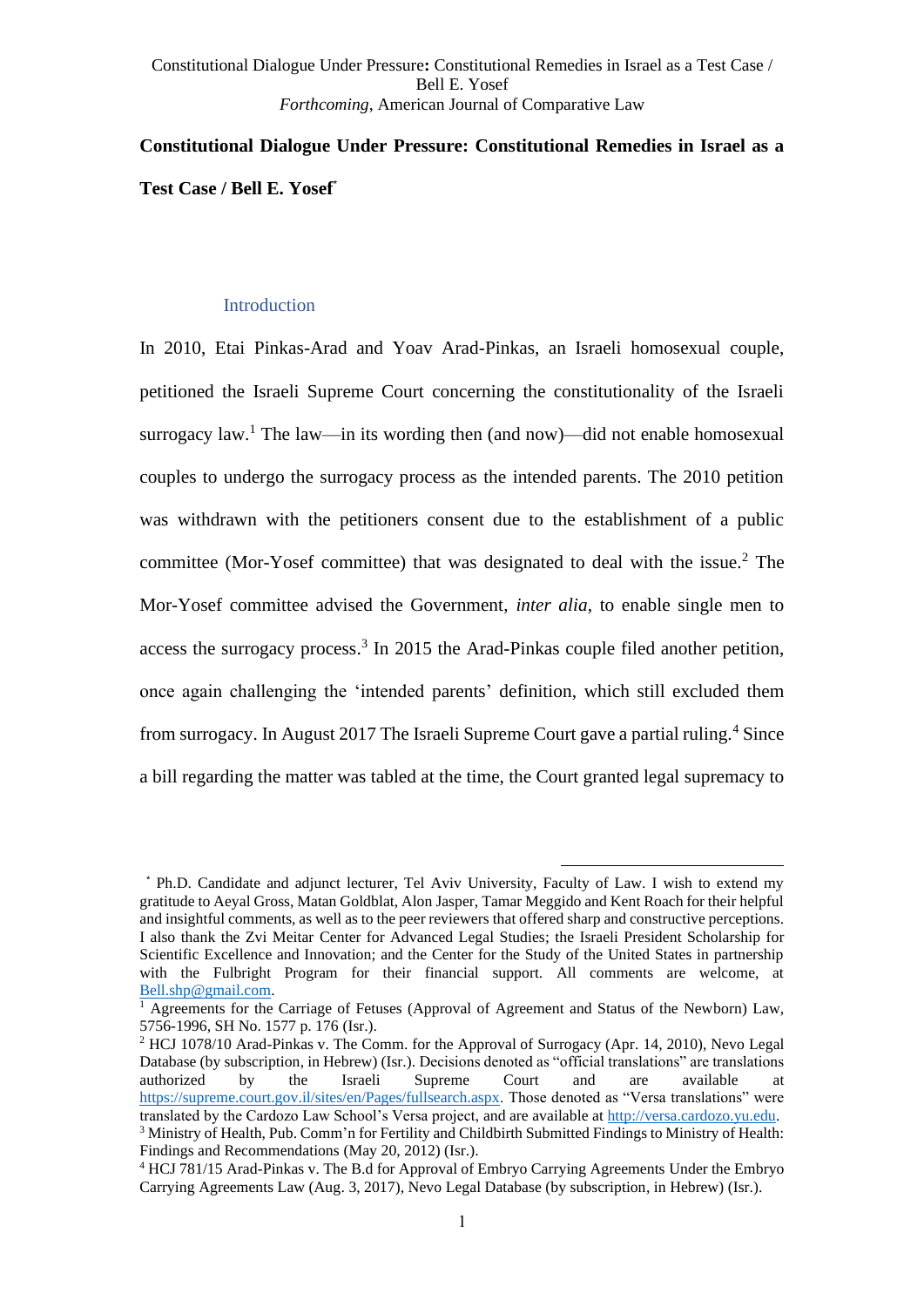<span id="page-1-0"></span>the bill<sup>5</sup> and decided to suspend the ruling. This decision was handed down despite the fact that the bill did not offer to change the 'intended parents' definition, thereby retaining the constitutional difficulty. The bill was indeed ratified in 2018. In February 2020, the Supreme Court gave another partial ruling. The Court recognized in a principled judgment that the current definition is an infringement of the constitutional right to equality and parenthood. Nonetheless, *the Court did not grant any remedy*. The statute was 'returned' to the Knesset (the Israeli legislature) to amend the law. Even the dissenting opinion, which ruled that the statute must be invalidated due to its unconstitutional nature, sought to delay the invalidity for twelve months. The Court held that a supplementary ruling would be provided within a year.<sup>6</sup>

This saga, brave in part and unfortunate in part, tells a story about the price that human rights pay in order to enable a productive and legitimizing interaction—a dialogic interaction—between the judiciary and the political branches. And this is the story that this article wishes to tell.

The point of departure is that constitutional dialogue theory has a special magic. It shows the institutional interaction between the courts and the political branches in a positive light. It is balanced. It acknowledges the special function of each branch and sees them as completing each other instead of competing with each other. It facilitates a deliberative process of thinking and re-thinking about constitutional questions. It has a majoritarian and democratic value since it eliminates the court's ability to be the final decision-maker. It enhances legitimacy and minimizes inter-institutional collisions. This dialogic process also places constitutional rights at the center of the issue: how to

<sup>5</sup> For an analysis of the doctrine, see Bell E. Yosef, *The Legal Supremacy of Legislative Initiatives in Judicial Proceedings: The Israeli Lesson*, INT'L J. CONST. L. (forthcoming).

<sup>6</sup> HCJ 781/15 Arad-Pinkas v. Bd. for Approval of Embryo Carrying Agreements Under the Embryo Carrying Agreements Law (Feb. 27, 2020), Nevo Legal Database (by subscription, in Hebrew) (Isr.).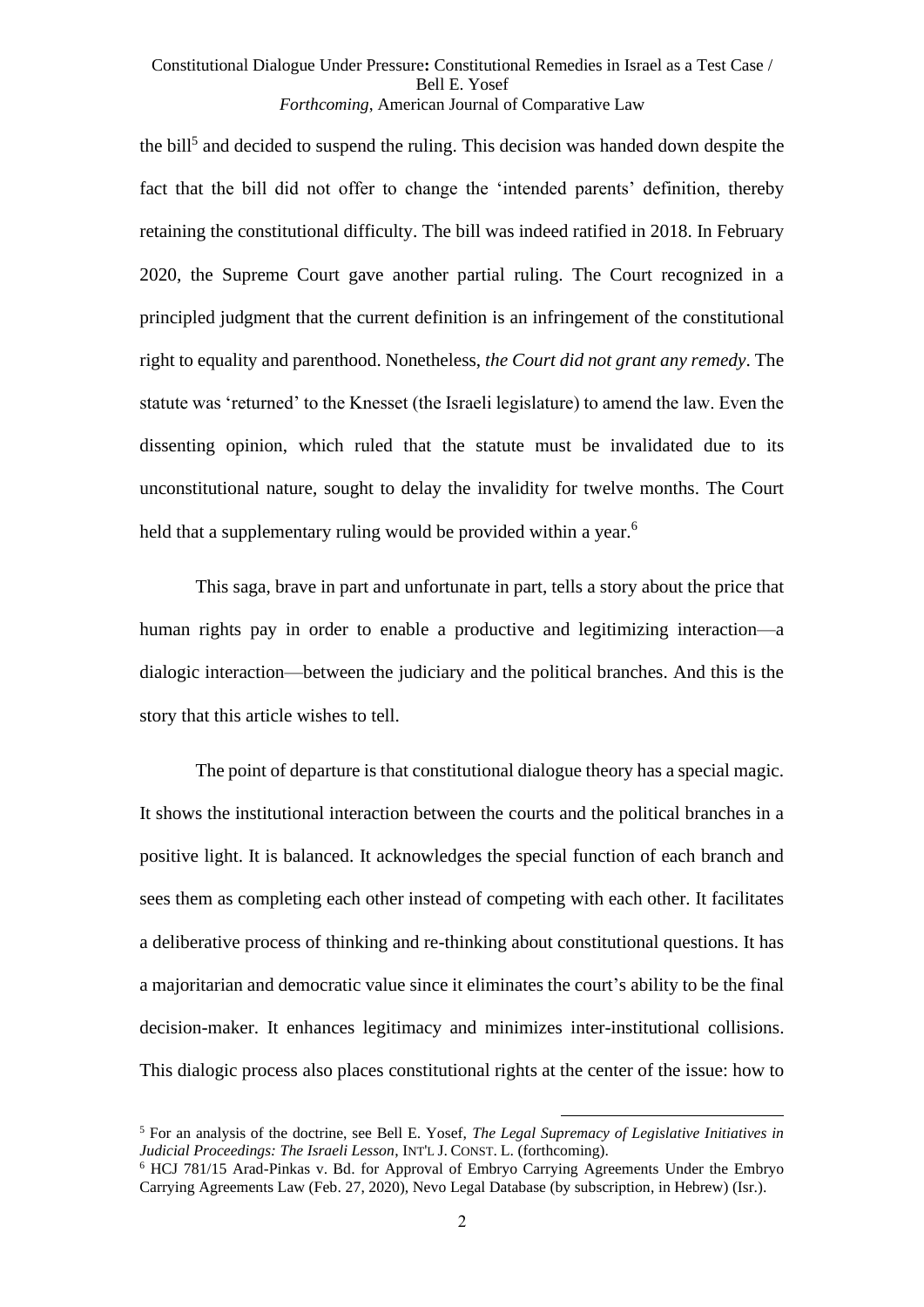balance them, how to protect them, how to remedy the infringement of rights—all of these questions lie in the middle, as a part of the litigation process, as a part of the ruling and as a part of the consolidation of the legislative response.

All these virtues stand well in the literature, and some also stand well on the ground, when the theory is translated into reality. Nonetheless, in the process of applying this constitutional theory to the real constitutional process that occurs between courts and legislatures, something else happens as well: the petitioners' rights are neglected, tossed aside in order to achieve legitimacy, respectful institutional interaction and balanced co-operation. Many times, this important and useful theory sees only institutions, and abstains from looking at another direction: *the petitioners*, who are a cardinal part of the constitutional process of designing and protecting constitutional rights.

This article wishes to strengthen this criticism through a discussion of the strong connection between constitutional dialogue and constitutional remedies. The foundational argument at the heart of the article is that the way that supreme courts design constitutional remedies is an important part of the dialogue. Although some focus the dialogue only on the legislature's ability to respond to constitutional decisions in new legislation, $\frac{7}{7}$  the judicial designing of constitutional remedies lies at the heart of this ability. When the court suspends the invalidity declaration, it actually designs an

<span id="page-2-0"></span><sup>&</sup>lt;sup>7</sup> This trend stems from the way that political science separation-of-powers researches have been developed. See the remarkable following researches: J. MITCHELL PICKERILL, CONSTITUTIONAL DELIBERATION IN CONGRESS: THE IMPACT OF JUDICIAL REVIEW IN A SEPARATED SYSTEM (2004); Bethany Blackstone, *An Analysis of Policy-Based Congressional Responses to the U.S. Supreme Court's Constitutional Decisions*, 47 LAW & SOC'Y REV. 199 (2013); Robert A. Dahl, *Decision-Making in a Democracy: The Supreme Court as a National Policy-Maker*, 6 J. PUB. L. 279 (1957); James Meernik & Joseph Ignagi, *Judicial Review and Coordinate Construction of the Constitution*, 41 AM.J. POL. SCI. 447 (1997); Jeffrey A. Segal, Chad Westerland & Stefanie A. Lindquist, *Congress, the Supreme Court, and Judicial Review: Testing a Constitutional Separation of Powers Model*, 55 AM. J. POL. SCI. 89 (2011).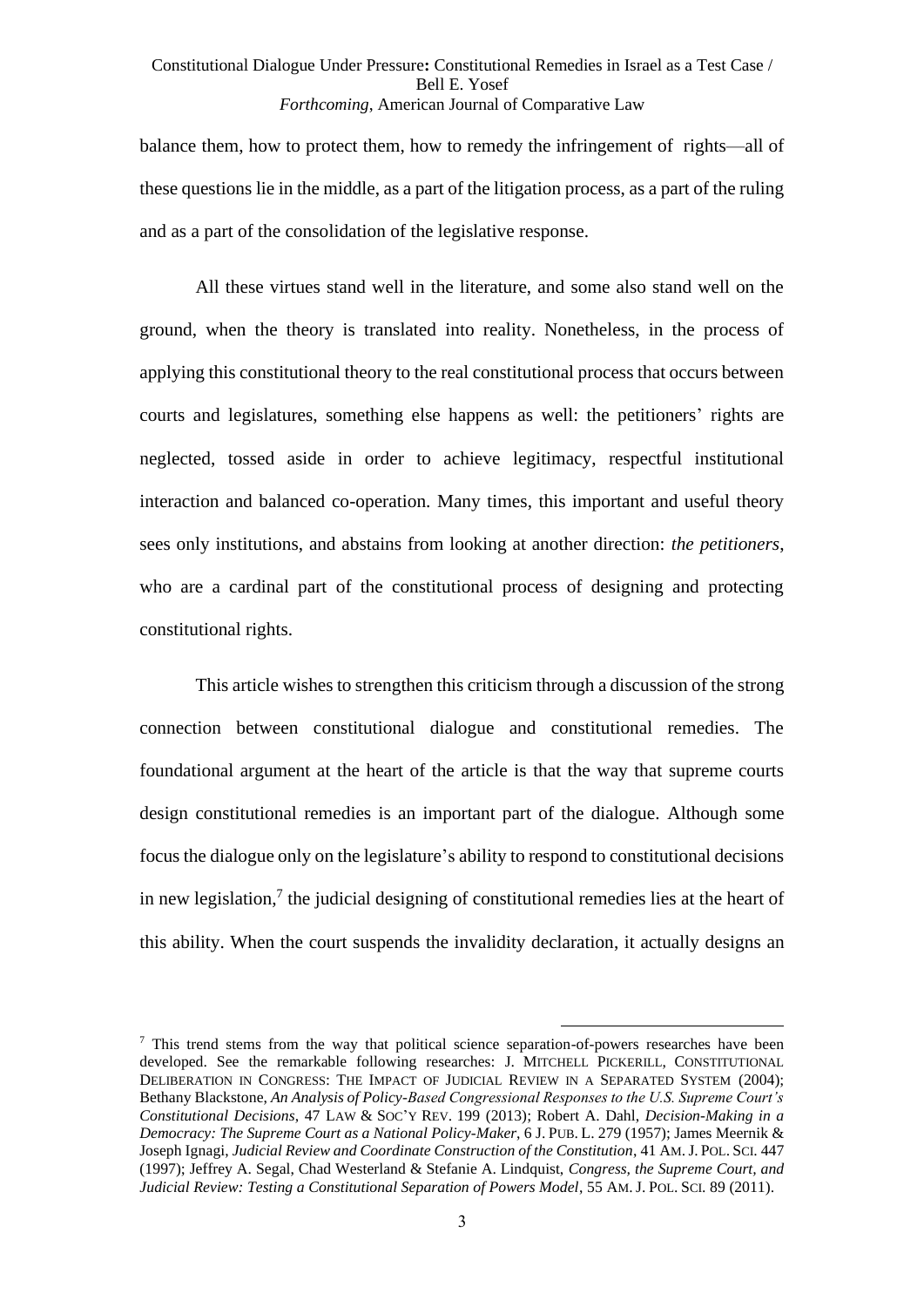invitation to change the constitutional decision. When the court uses classic severance,<sup>8</sup> it narrows the judicial intervention in the legislative fora and facilitates the legislature's ability to enact a concrete and specific new provision. When the court orders the state to implement a constitutional obligation without specifying exactly how to do so, it leaves the issue to the discretion of the political field. More generally, when the court avoids changing the status quo, it avoids hampering the ability of the political branches to legislate. The court fulfills its constitutional function, and still leaves the decision in the political, democratic, elected hands. The court's choice of remedies that retain the decision in the political hands also helps to create (some will say to restore) constitutional responsibility and sensitivity to the political branches.<sup>9</sup>

Nonetheless, all these great dialogic consequences have a price, and the petitioners are the ones who pay it. Some of these remedies perpetuate an unconstitutional situation for lengthy periods of time. Some of them insist on having the "last word" within the legislative arena, without assuring that the petitioners' claims will be met or at least heard. Avoiding judicial change of the legal status quo may be beneficial for the court's legitimacy vis-à-vis the political branches, but might also be unbearable for the petitioners.

The Israeli Supreme Court's use of constitutional remedies reflects this claim well. Classic severance and invalidity suspension are virtually consensual. Status quochanging remedies, such as concrete severance and reading-in are rare, and usually subjected to suspension. Individual remedies that focus on the petitioners, such as

<sup>&</sup>lt;sup>8</sup> I.e., annulling a specific article, articles or chapters in a statute (as opposed to erasing specific words, in concrete severance, a remedy that demands much greater judicial discretion and intervention).

<sup>9</sup> For this line of thought, see Theyer's manifesto, over a hundred years old and still relevant in that context: JAMES BRADLEY THAYER, THE ORIGIN AND SCOPE OF THE AMERICAN DOCTRINE OF CONSTITUTIONAL LAW (1893).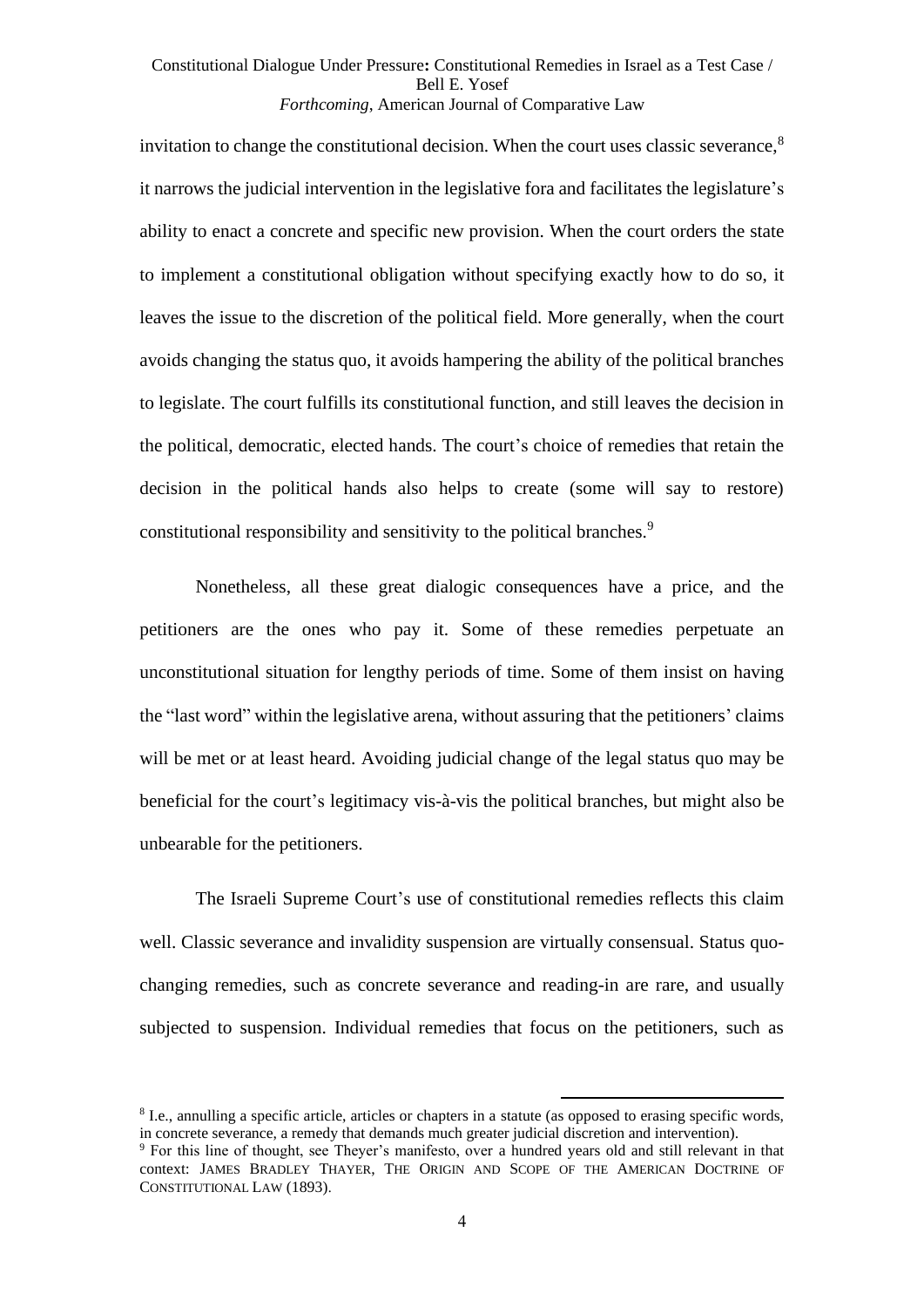constitutional exemptions and constitutional damages, are excluded from Israeli constitutional law. Judicial supervision does occur quite often, but usually it is not accompanied with decrees or even judicial willingness to declare that the petitioners' rights must be fulfilled.

This super-dialogic nature of the Israeli Supreme Court use of constitutional remedies reflects the argument well. In this article I argue that as a general matter, the dialogic use in response-based remedies is well desired from an inter-institutional perspective. Nevertheless, when there are concrete petitioners that may be harmed in the constitutional process, strong and status quo-changing remedies are desired.

Although intuitively this argument seems to contradict the dialogic perception, it actually fits properly within it. The dialogic perception—as developed mainly in Canada, the UK, New-Zealand, Australia and Israel—is responsive. It is based on preserving the institutional capability to respond. It is a continuous constitutional process of designing and re-designing the constitutional sphere. Although the phrase "last word" is very common in dialogue theories, there is in fact no "last word." This process is an ongoing shaping and balancing of constitutional rights. As such, the legislature has the ability to change every constitutional remedy. When the court chooses a response-encouraging remedy—such as invalidity suspension or classic severance—it is easier to legislate. When the court chooses a status quo-changing remedy, such as reading in or concrete severance, it is harder to legislate. In any event, the legislature *can* enact and change the remedy. The dialogic framework enables it.

Within this context, it is important to stress that the dialogic perception presented here is not a classical "tennis match" perception, which looks only at the act of invalidating or legislating. There is a spectrum of *dialogic* judicial and legislative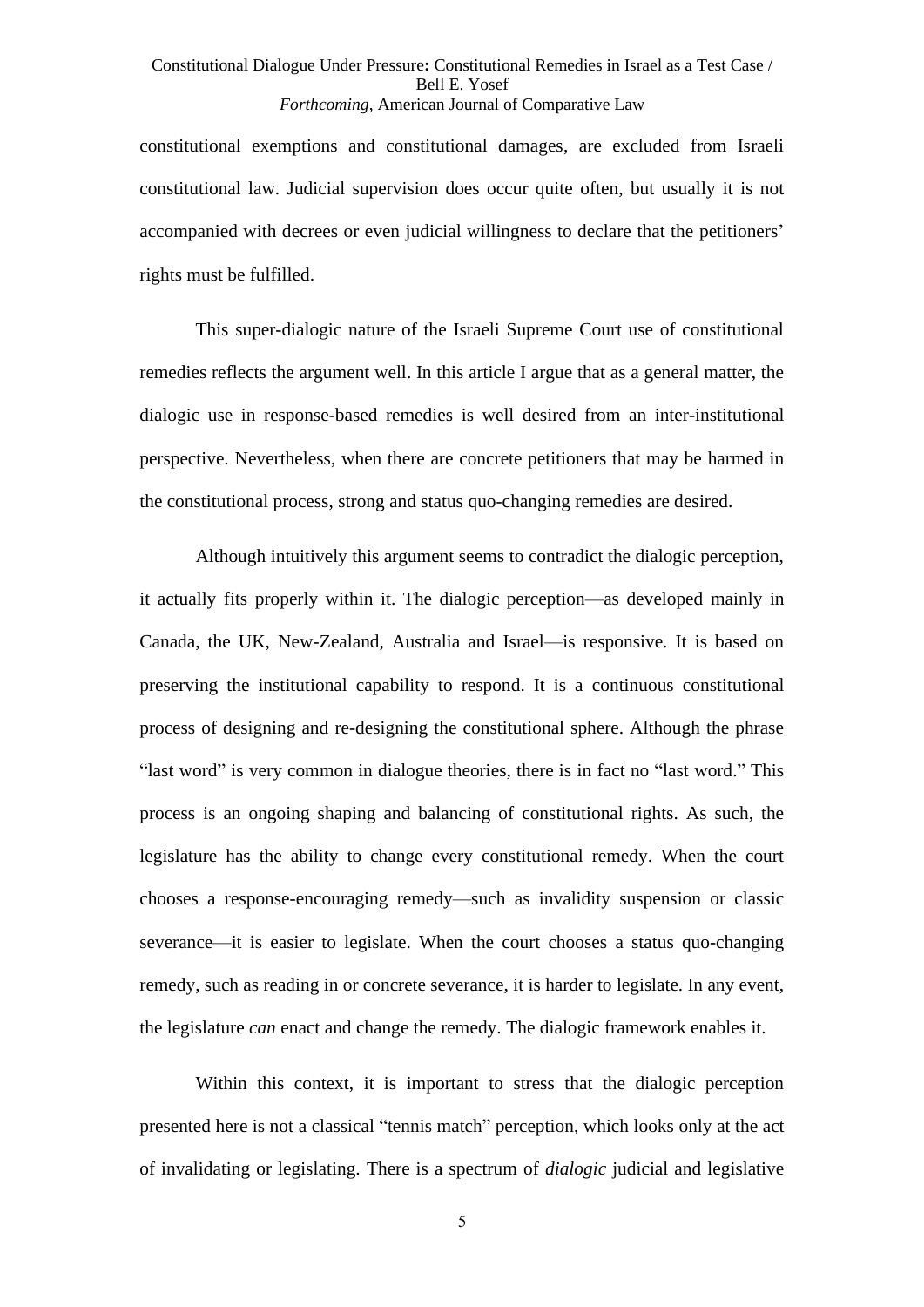behaviors and practices. Just as the economic analysis of constitutional law acknowledges that constitutional interpretation involves a spectrum of judicial consideration,<sup>10</sup> so does the dialogic perception. However, this understanding is not enough, and it must be accompanied with a realistic thought, as the contemporary analysis of constitutional dialogue holds. It looks, for example, whether the court granted such a strong remedy that the legislature cannot change in practice (albeit formally it is possible).<sup>11</sup> Through a realistic lens, this kind of judicial choice leads to a *de facto* deviation from a dialogic conduct.

Combining these two interconnected insights—concerning the dialogic spectrum and the realistic view if the constitutional dialogue—leads to an understanding that the baseline is that the court has a variety of remedial options, alongside a political understanding of what kind of legislative responses are practical or possible for the legislature. Under this framework, the Court chooses how to design the remedy. The court can operate on different points along this spectrum, choosing different remedial solutions while still remaining dialogic.

Nonetheless, a fundamental argument is that even under this dialogic framework, courts can choose a remedy that has a non-dialogic or less-dialogic character. The petitioners' interests may justify and validate it. In most of the cases of judicial use of strong remedies, the dialogic equilibrium will remain intact.<sup>12</sup> In other

<sup>&</sup>lt;sup>10</sup> ROBERT D. COOTER, THE STRATEGIC CONSTITUTION 226-27 (2002).

 $11$  And see in this matter Tushnet's argument regarding the notwithstanding clause, based on this line of thought. Mark Tushnet, *Judicial Activism or Restraint in a Section 33 World*, 53 TORONTO L.J. 89, 95– 97 (2003).

 $12$  Of great influence is the fact that the constitutional dialogue also relies on other doctrines, which are non-binding and based on a political response, alongside the preservation of judicial authority. See, for example, the judicial guiding, the nullification warning, and the legal supremacy of legislative initiatives. See the discussion that follows in Part III, and especially the accompanying text and references in notes [66](#page-20-0)[–73.](#page-21-0)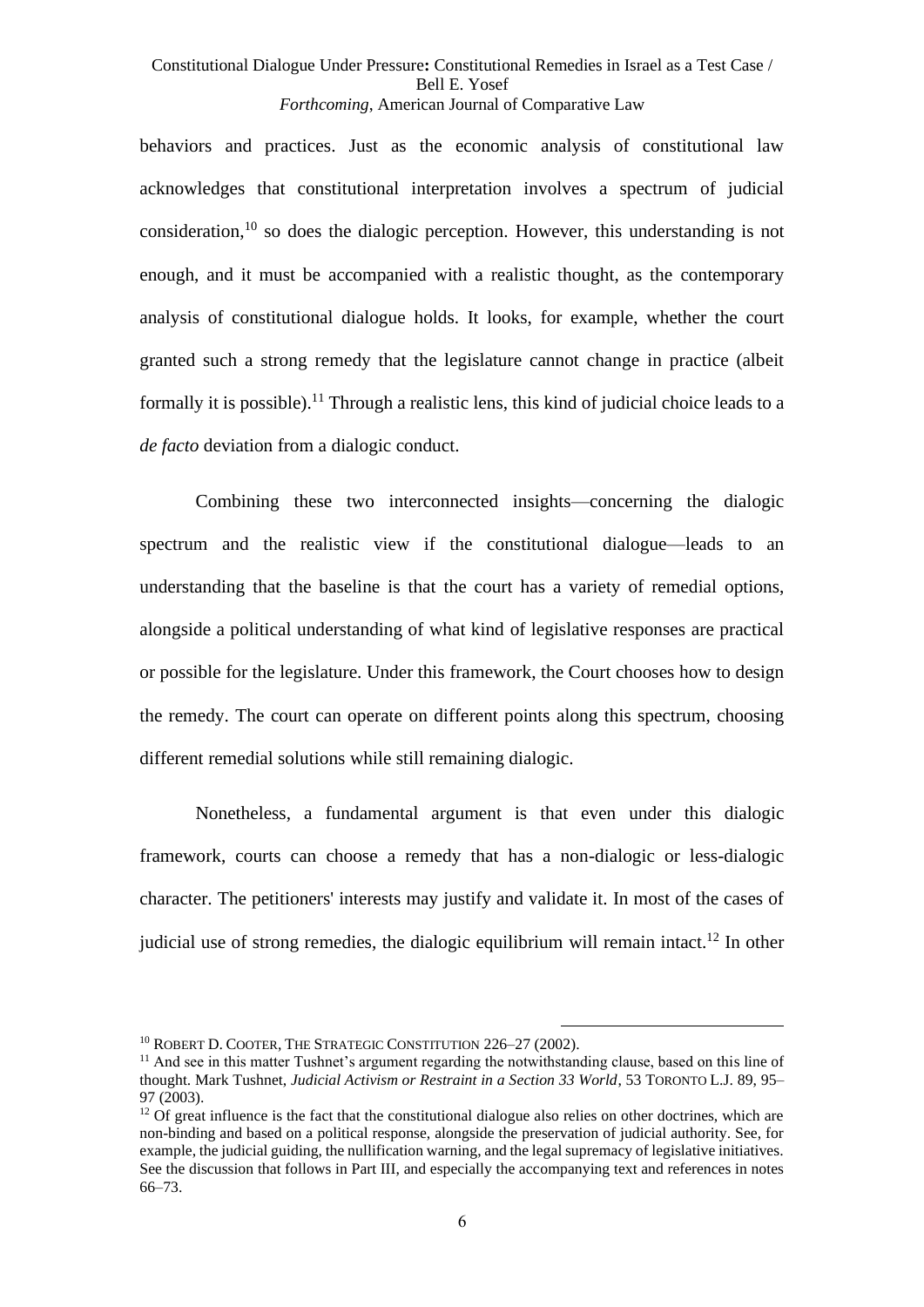cases, the dialogue is the price that the constitutional protection of rights—and of the petitioners that hold those rights—must pay.

After this introduction, Part I will present the basic notions of dialogue theory, giving special attention to the human rights critique of dialogue theory. Part II will explain the tight connection between dialogue theory and constitutional remedies. In order to use the Israeli Supreme Court's usage of constitutional remedies as a test case of the human rights critique, Part III will demonstrate the strong dialogic nature of Israeli constitutional law. Subsequently, I will funnel all these debates to a discussion of the Israeli test-case. In part IV, I will discuss invalidity suspension and judicial supervision, as well as two interpretive remedies that the court usually does not grant. I will describe the Israeli use of these remedies in order to argue that the Israeli Supreme Court's reluctance to grant strong remedies carries the cost of harming the petitioners' rights. In the following part, and based on the test case, I will present in part V a dialogic claim in favor of strong remedies. Lastly, I will conclude.

#### <span id="page-6-0"></span>I. Dialogue Theory

In 1997, Prof. Peter Hogg and Allison Bushell Thornton published an article titled *The Charter Dialogue between Courts and Legislatures*. The two asserted, as a descriptive matter, that Canada's Supreme Court' rulings regarding constitutional rights protected by the Charter led to a legislative response in eighty percent of the cases.<sup>13</sup> The

<sup>13</sup> Peter W. Hogg & Allison A. Bushell, *The Charter Dialogue Between Courts and Legislatures (OR Perhaps the Charter of Rights Isn't Such a Bad Thing after All)*, 35 OSGOODE HALL L.J. 75 (1997) [hereinafter Hogg & Bushell, *Charter*] *see also*. Peter W. Hogg, Allison A. Bushell Thornton & Wade K. Wright, *Charter Dialogue Revisited – Or "Much Ado about Metaphor*,*"* 45 OSGOODE HALL L.J. 1, 44 (2007) (their follow-up research, conducted a decade later, that found a response rate of sixty percent; Peter W. Hogg, *Discovering Dialogue*, 23 SUP. CT. L. REV. 3 (2004).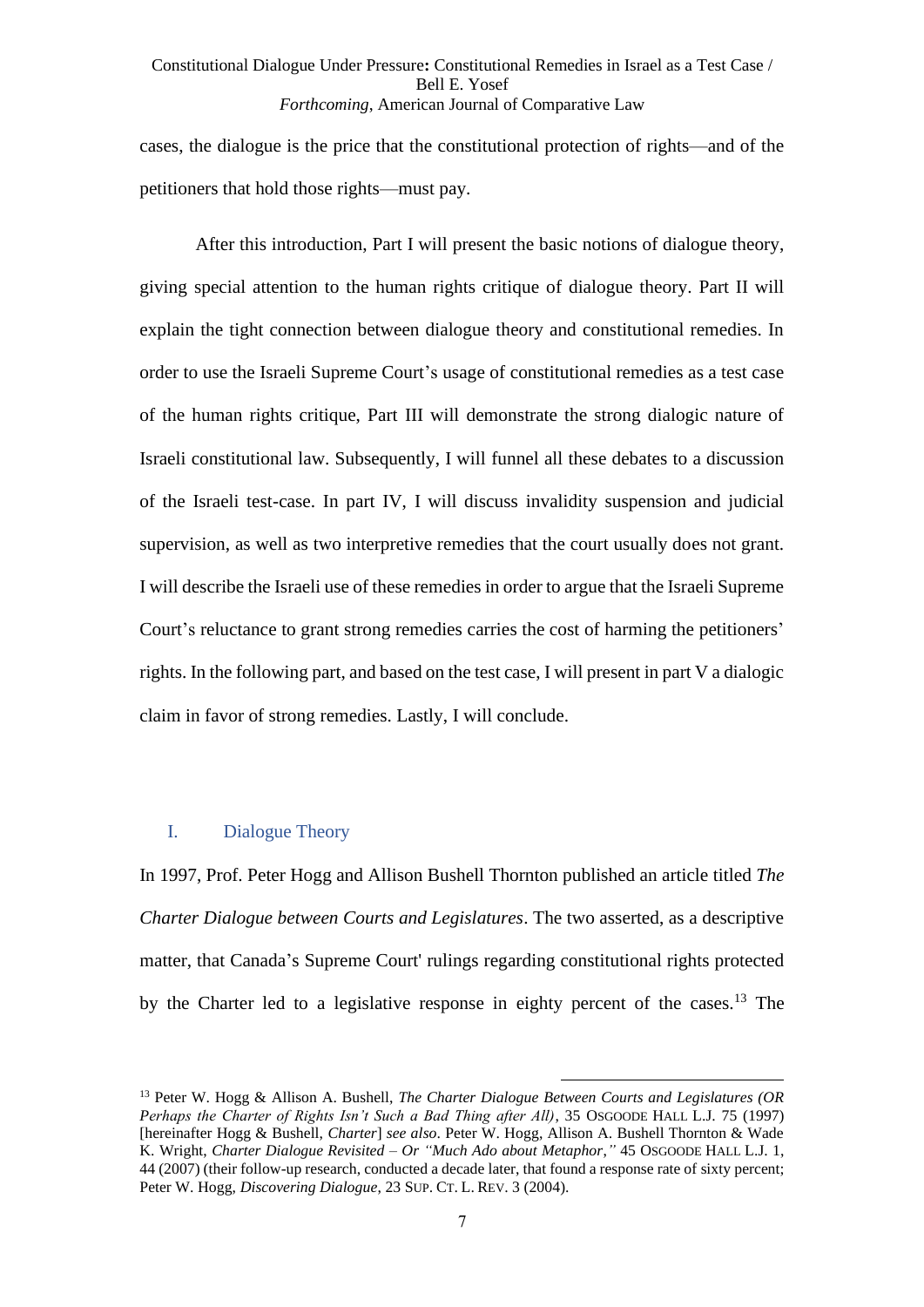normative significance of these findings is that the legislature has the "last word" regarding constitutional matters, and that all the claims about anti-majoritarianism and a democratic deficit of the Canadian Charter of Human Rights and Freedoms cannot stand. $14$ 

They asserted that when the legislature has the power and ability to overrule, change or accept a constitutional judicial decision, this inter-branch interaction between the court and the legislature should be perceived as a dialogue. When the court strikes down a statute due to its incompatibility with the Charter, it arouses a broad public and political debate over the Charter. At this point, the legislature designs a response that fits the Charter while fulfilling the desired policy.<sup>15</sup> This is the nature and quality of constitutional dialogue.

The two explained that the dialogue is possible due to four mechanisms: the notwithstanding clause, which allows the legislature to legislate "notwithstanding" certain Charter rights, but also necessitates a process of re-thinking after five years; the limitation clause, which permits the legislature to infringe constitutional rights under certain conditions (first and foremost, for a justified purpose and using proportional means); qualified rights that permit the legislature to restrict these rights to the extent that the right itself enables; and a wide discretion regarding remedying violations of equality.<sup>16</sup>

<sup>&</sup>lt;sup>14</sup> Hogg and Bushell Thornton acknowledge that it involves several democratic difficulties such as forcing the legislature to cope with issues that are not at the top of the legislative agenda or re-designing the means to achieve the legislative purpose. However, they emphasized that the decision still remains in the legislature's hands. Hogg & Bushell, *Charter*, *supra* note [13,](#page-6-0) at 80. <sup>15</sup> *Id.* at 79–80.

<sup>16</sup> *Id.* at 83–91.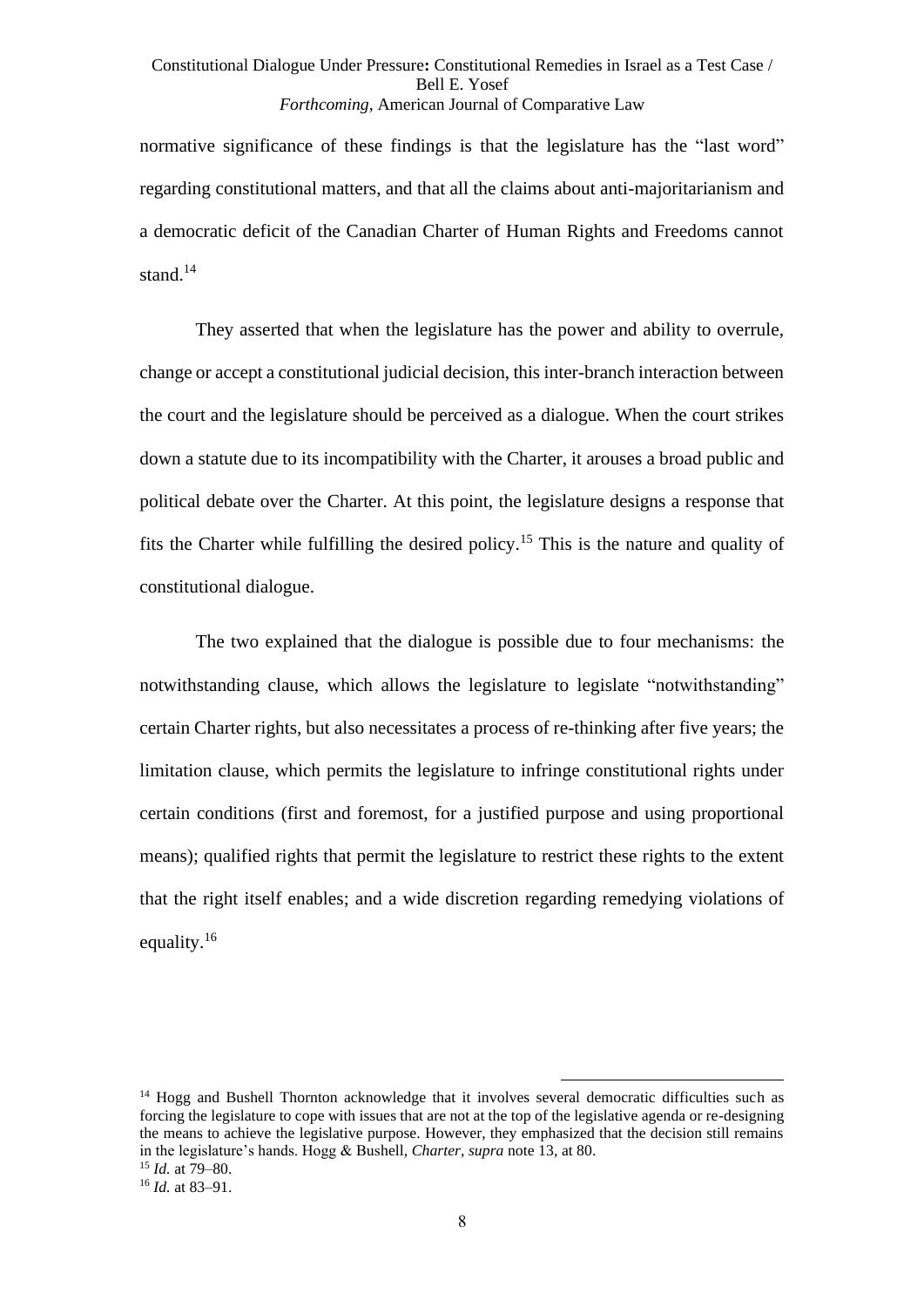<span id="page-8-1"></span>Based on the lively academic discussion ignited by Hogg and Bushell Thornton, Prof. Kent Roach added much more depth and complexity to the constitutional dialogue theory.<sup>17</sup> The main mechanism at the heart of Roach's thesis is the limitation clause, which provides the legislature the ability to respond to judicial decisions. The legislature and the court can act in accordance with their best judgment, without competing with each other regarding who is the best Charter interpreter or who has wider public support. This kind of dialogue helps the court to bring rights issues into the political arena (that otherwise may have been neglected), and also helps the political branches to justify the goals that the government wants to achieve and the means to achieve them. This dialogue, Roach explains, preserves the original roles, authorities and perceptions of each branch, and enables them to speak in different yet complementary voices.<sup>18</sup> This kind of interaction also has a public, democratic and educational value, since there is much more willingness to accept the court rulings due to the ability to change them.<sup>19</sup>

<span id="page-8-2"></span><span id="page-8-0"></span>Like Hogg and Bushell-Thornton, Roach relies on the limitation clause, the notwithstanding clause and the wide remedial discretion regarding Charter rights, in order to encourage the dialogue between the court and the legislature. However, Roach also emphasizes the legislative process and structure, which provide the political branches with the possibility of enacting and executing a desired policy.<sup>20</sup> Without this ability, the constitutional dialogue responsive nature is diminished.

<sup>17</sup> Although one can find a very strong dialogic perception in his writing dating earlier to 1997. *See* Nitya Duclos & Kent Roach, *Constitutional Remedies as "Constitutional Hints": A Comment on* R. v. Schachter, 36 MCGILL L.J. 1, 25–26 (1991).

<sup>&</sup>lt;sup>18</sup> KENT ROACH, THE SUPREME COURT ON TRIAL: JUDICIAL ACTIVISM OR DEMOCRATIC DIALOGUE? 14– 15 (2016).

<sup>&</sup>lt;sup>19</sup> Kent Roach, *Dialogic Judicial Review and Its Critic*, 23 SUP. CT. L. REV. 49, 100 (2004).

 $^{20}$  *Id.* at 64–66.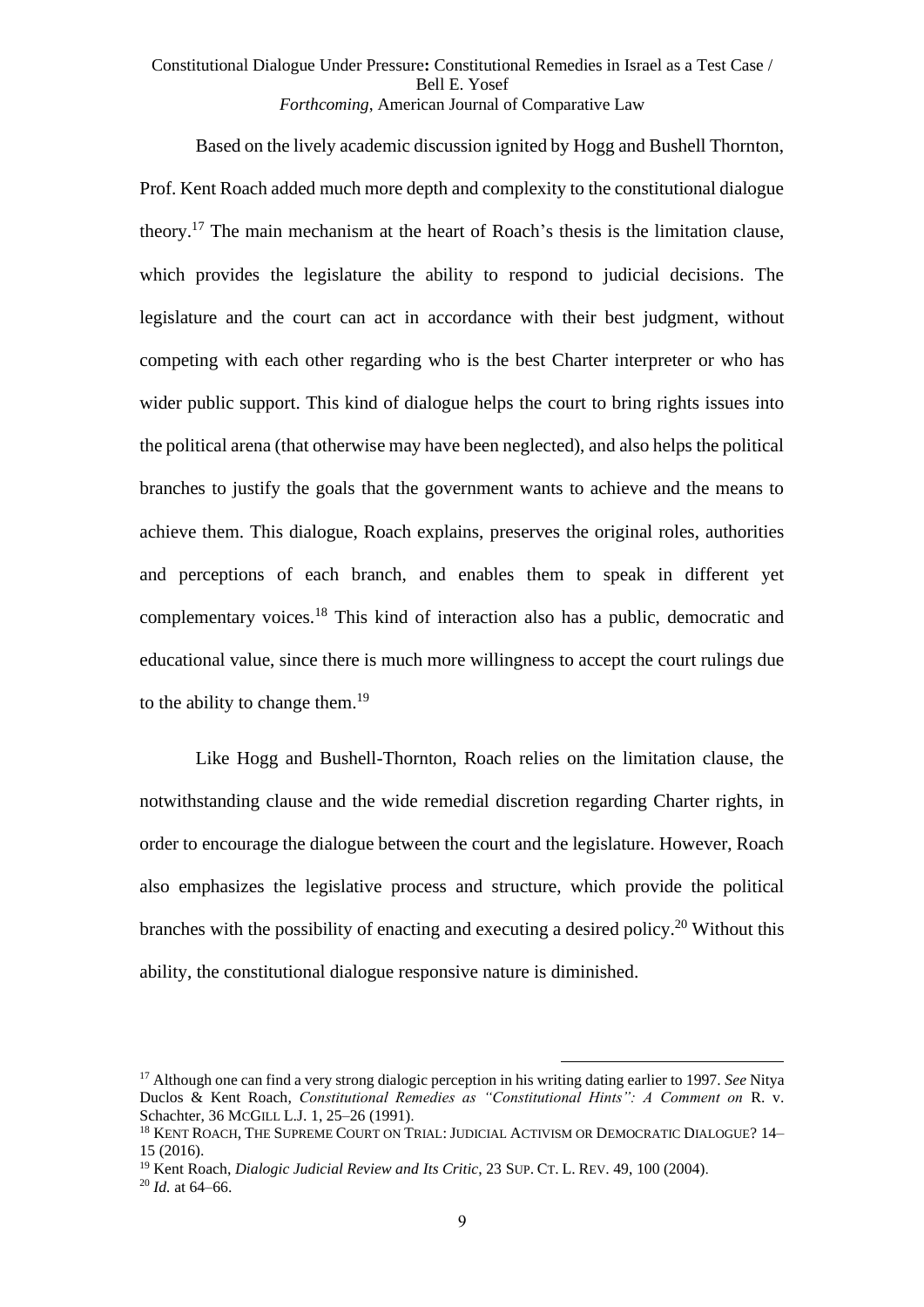Roach's overall theory is multi-layered and fully aware of the complexity of dialogue theory. He deals with the critical junctions of the constitutional dialogue: legislative responses that do not settle with the judicial constitutional interpretation; when is it appropriate to use the notwithstanding clause; and the influence of the dialogue on second-look cases. However, Roach's important contribution also stems from the significant place that he gives to petitioners' rights in the dialogic process. He rejects a dialogue that turns into deference, $21$  preferring instead judicial activism over restraint, holding the perception that human rights over-enforcement is much better than under-enforcement, $^{22}$  and that when the court uses soft remedies it should still grant an immediate and strong remedy to the specific petitioner that initiated the petition.<sup>23</sup>

In the past two decades dialogue theory, mainly as conceptualized by Hogg and Bushell-Thornton, has developed and grown, thanks to many important contributions that wished to elaborate, to invent new dialogic models, to sharpen the debate or to criticize it. Some of them stand in strong contrast to the dialogic approach presented here. This is the case especially with the ones presented by Gardbaum, Hiebert and Dixon. The three, in diverse ways, developed theories that give far more leeway to the legislatures and political branches in the constitutional process, and in many cases, *do* favor judicial restraint or deference.<sup>24</sup>

Currently, as one can see from the short discussion presented here, dialogue theory has strong normative elements, aside from its descriptive roots. Moreover, today

<sup>21</sup> ROACH, *supra* note [18,](#page-8-0) at 401.

<sup>22</sup> *Id.* at 267.

<sup>23</sup> *Id.* at 368.

<sup>&</sup>lt;sup>24</sup> JANET HIEBERT, CHARTER CONFLICTS: WHAT IS PARLIAMENT ROLE? (2002); STEPHEN GARDBAUM, THE COMMONWEALTH MODEL OF CONSTITUTIONALISM: THEORY AND PRACTICE (2013); Rosalind Dixon, *The Supreme Court of Canada, Charter Dialogue, and Deference*, 47 OSGOODE HALL L.J. 235 (2009).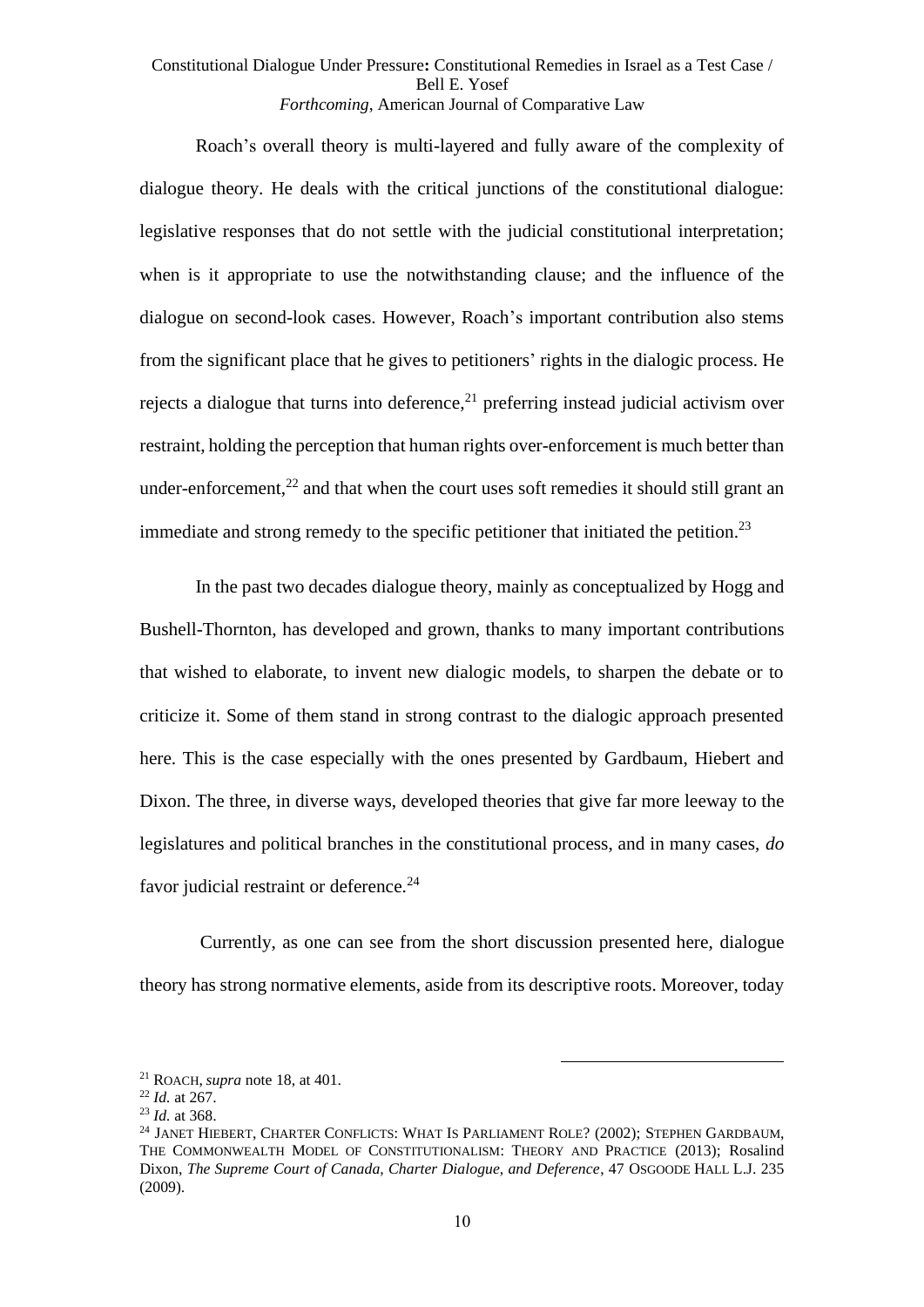the theory is far more nuanced, varied, and sophisticated than the tennis match analogy, as it includes the daily operation of many remedies, doctrines and mechanisms that deal with the question of how the court designs its decision in order to allow a legislative response and how the legislature accepts the invitation. Today's notion of dialogue is a substantial one, and it includes a large number of mechanisms such as constitutional remedies (an issue that will be elaborated below), as well as other mechanisms such as the limitation clause, the notwithstanding clause, fallback clauses, the constitutional reference institution, interpretive technics, unbinding judicial comments, legislative preambles, giving legal supremacy to legislative initiatives and more.<sup>25</sup> All these mechanisms have dialogic qualities that elevate this dialogue from a simple ping-pong game into a multi-layered and complex responsive interaction.

<span id="page-10-1"></span><span id="page-10-0"></span>Despite its increasing sophistication, constitutional scholars have raised some thought-provoking critiques regarding dialogue theory. A prominent one, for example, is that what dialogue theory describes as a dialogue is actually a judicial monologue, since the court expects the legislative response to be acceptance of the judicial ruling.<sup>26</sup> Furthermore, some argue that a true dialogue can never exist as long as the court has a monopoly over constitutional interpretation, regardless of the question of who has the last word.<sup>27</sup> Others maintain that this kind of weak-form (dialogic) judicial review is

<span id="page-10-2"></span><sup>25</sup> For discussions about the dialogic qualities of specific mechanisms, see Dan T. Coenen, *A Constitution of Collaboration: Protecting Fundamental Values with Second-Look Rules of InterBranch Dialogue*, 42 WM. & MARY L. REV. 1575 (2001); Michael C. Dorf, *Fallback Law*, 107 COLUM. L. REV. 303, 308–09, 348–49 (2007); Duclos & Roach, *supra* not[e 17;](#page-8-1) Eric S. Fish, *Constitutional Avoidance as Interpretation and as Remedy*, 114 MICH. L. REV. 1275, 1288–89 (2016); Hogg & Bushell, *Charter*, *supra* note [13,](#page-6-0) at 82–85; Neal Kumar Katyal, *Judges as Advicegivers*, 50 STAN. L. REV. 1709 (1998); Kent Roach, *Dialogue or Defiance: Legislative Reversals of Supreme Court Decisions in Canada and the United States*, 4 INT'L J.CONST. L. 347, 360 (2006); Richard M. Re, *The Doctrine of One Last Chance*, 17 GREEN BAG 2D 173 (2014); Kent Roach, *The Uses and Audience of Preambles in Legislation*, 47 MCGILL L.J. 129, 155–56 (2001); Yosef, *supra* note [5.](#page-1-0)

<sup>26</sup> F.L. Morton, *Dialogue or Monologue*, POLICY OPTIONS 23, 24–26 (Apr. 1999) .

<sup>27</sup> Christopher P. Manfredi & James B. Kelly, *Six Degrees of Dialogue: A Response to Hogg and Bushell*, 37 OSGOODE HALL L.J. 513 (1999); *see also* Christopher P. Manfredi & James B. Kelly, *Dialogue,*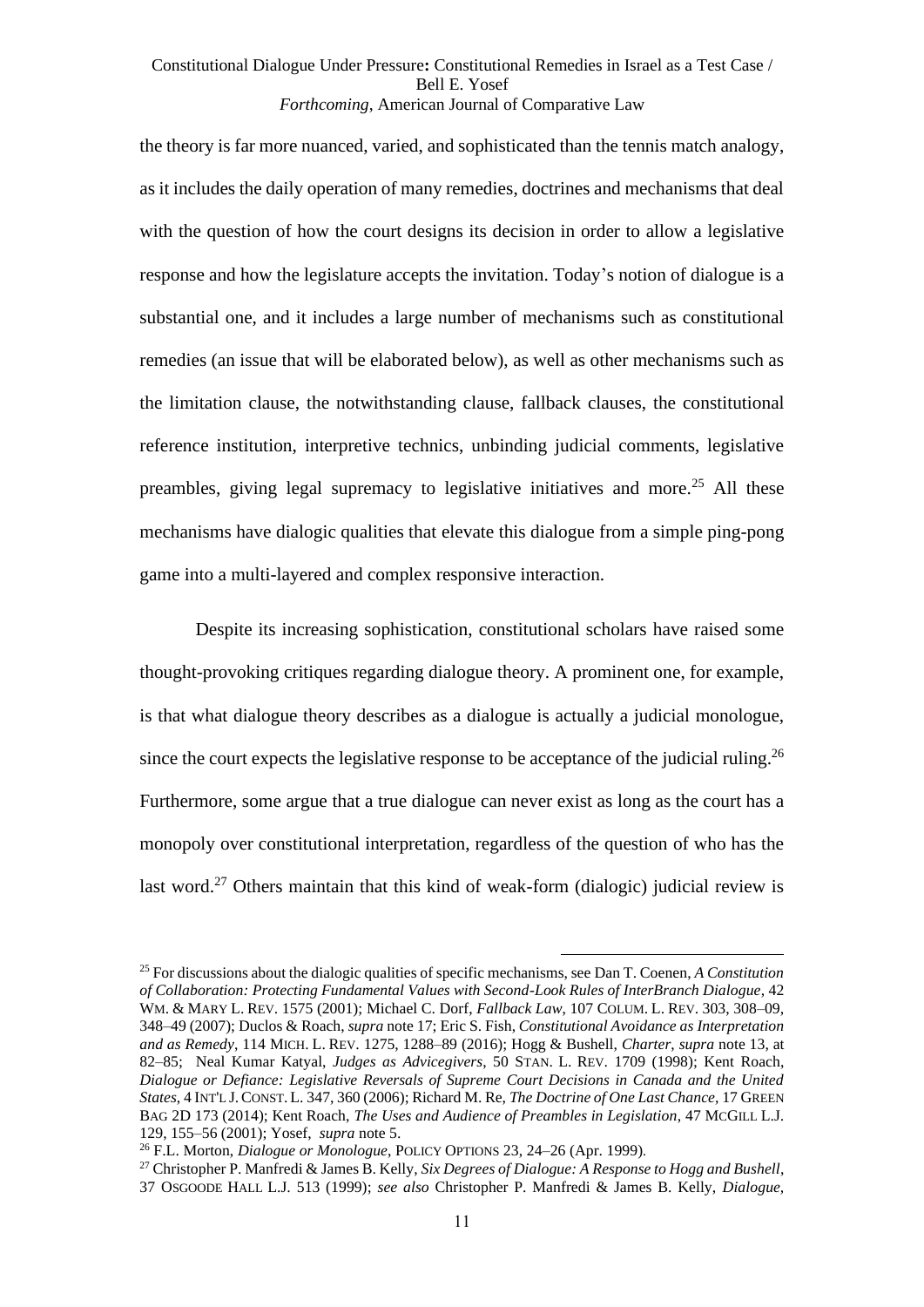<span id="page-11-2"></span><span id="page-11-1"></span>not stable and is not sustainable for an extended period of time, and will surely result in either legislative supremacy or judicial supremacy. <sup>28</sup> Some scholars argue that the dialogue has an inherent legitimacy deficit that precludes it from having any normative value, <sup>29</sup> or that it is fine as a theory but collapses when it is implemented in the constitutional routine.<sup>30</sup> There are many more important critiques that must be carefully addressed.<sup>31</sup>

<span id="page-11-0"></span>All of these critiques are important, but there is one dialogic drawback that merits special attention. The most significant shortcoming of dialogue theory is that the court is so eager to conduct a dialogue, that it is willing to abandon the petitioners' rights.<sup>32</sup> The vast majority of dialogic writing is about institutions, dealing implicitly or explicitly with the ways to achieve legitimacy in the constitutional examination process. Should the court defer to the political branches in second-look cases? Should the court use soft remedies that preserve legislative constitutional decision-making? How will the legislature design the new balance in its legislative response? All of these are

*Deference and Restraint: Judicial Independence and Trial Procedures*, 64 SASK. L. REV. 323, 336 (2001).

<sup>28</sup> Mark Tushnet, *Weak-Form Judicial Review: Its Implications for Legislators*, 23 SUP. CT. L. REV. 213, 224 (2004); *see also* ALISON YOUNG, DEMOCRATIC DIALOGUE AND THE CONSTITUTION 22–23, 45–46 (2017) (stressing this critique within a comparative view that analyzes all the "new commonwealth" systems).

<sup>29</sup> Luc B. Tremblay, *The Legitimacy of Judicial Review: The Limits of Dialogue Between Courts and Legislators*, 3 INT'L J. CONST. L. 6173 (2005); Jean Leclair, *Judicial Review in Canadian Constitutional*  Law: A Brief Overview, 36 GEO. WASH. INT'L L. REV. 543, 551 (2004).

<sup>30</sup> Gregoire C.N. Webber, *The Unfulfilled Potential of the Court and Legislature Dialogue*, 42 CAN. J. POL. SCI. 443, 456–58 (2009). For the same critique from a different perspective, see Lorraine Eisenstat Weinrib, *Canada's Constitutional Revolution: From Legislative to Constitutional State*, 33 ISR. L. REV. 13, 34–35 (1999).

<sup>31</sup> *E.g.*, Emmet Macfarlane, *Conceptual Precision and Parliamentary Systems of Rights: Disambiguating "Dialogue*,*"* 17 REV. CONST. STUD. 73 (2012); Carissima Mathen, *Dialogue Theory, Judicial Review, and Judicial Supremacy: A Comment in "Charter Dialogue Revisited*,*"* 45 OSGOODE HALL L.J. 125 (2007); Andrew Petter, *Look Who's Talking Now: Dialogue Theory and the Return to Democracy*, *in* THE LEAST EXAMINED BRANCH: THE ROLE OF LEGISLATURES IN THE CONSTITUTIONAL STATE 519, 525– 26 (Richard W. Bauman & Tsvi Kahana eds., 2006); Jeremy Waldron, *Some Models of Dialogue Between Judges and Legislators*, 23 SUP. CT. L. REV. 7 (2004).

<sup>32</sup> ROACH, *supra* note [18,](#page-8-0) at 226, 368, 377–78; Jamie Cameron, *Dialogue and Hierarchy in Charter Interpretation: A Comment on* R. v. Mills, 38 ALTA. L. REV. 1051 (2001).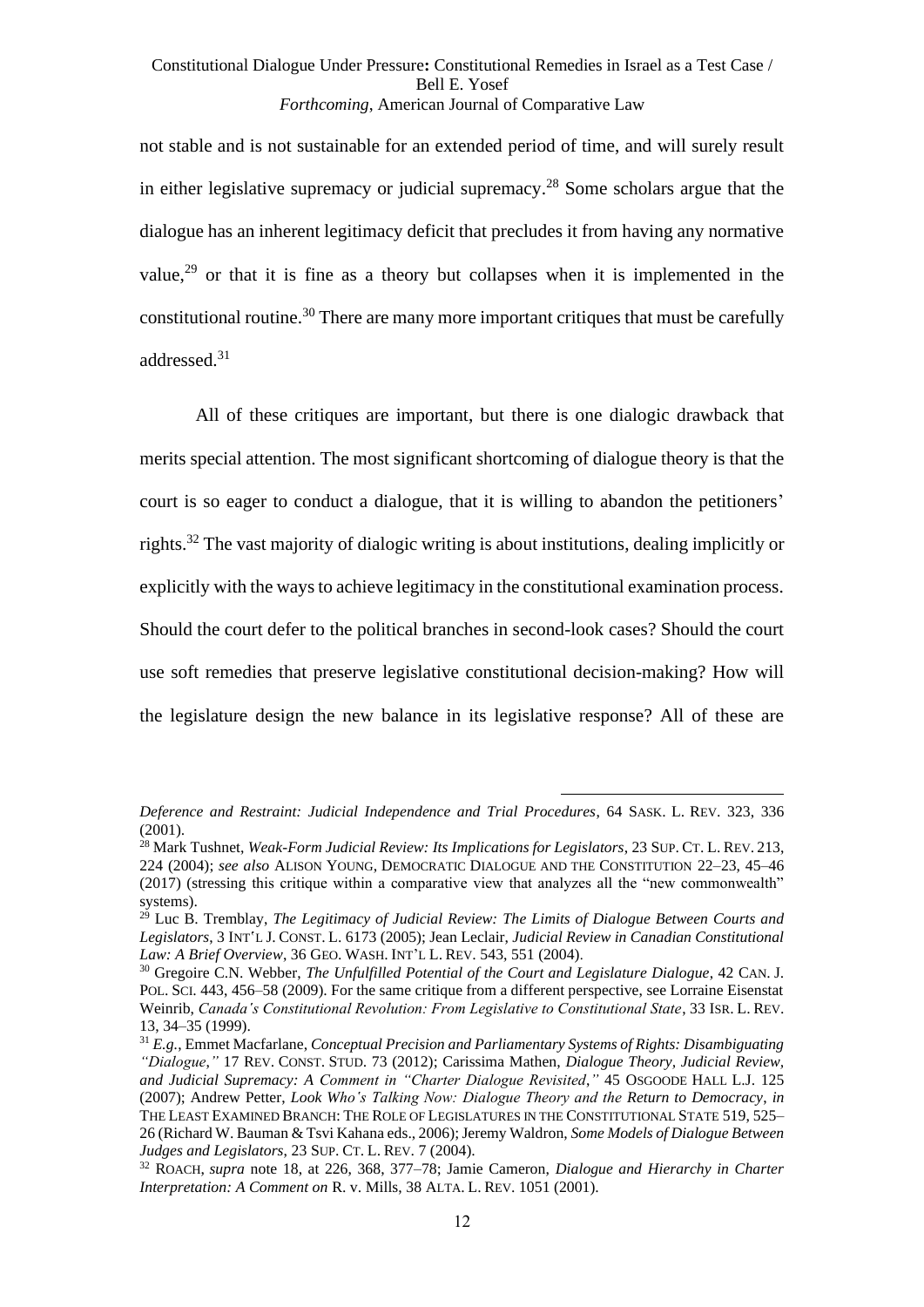questions that exclude the petitioners from being a part of the answer. Constitutional dialogue theory, these days at least, is more than institutional responses, as it seemed to be in American political science, seventy or even thirty years ago.<sup>33</sup> It is a dialogue about rights, and how to balance them and how to shape them. These rights belong to people. And these people *must* be a prominent consideration in shaping the constitutional dialogue.

<span id="page-12-2"></span><span id="page-12-0"></span>Before proceeding to the next part, it is crucial to emphasize that constitutional dialogue theory, especially the one adopted here, does not see courts as separate from and indifferent to the political sphere. It is no coincidence that the political science literature, and specifically researches on the separation of powers, has adopted the viewpoint that courts are political institutions and policy makers, an issue that I will return to later on. From Dahl<sup>34</sup> through Fisher,<sup>35</sup> alongside many others,<sup>36</sup> this is the baseline. This perception helps to clarify why courts, as political institutions, care so much about legitimacy, and are also willing to adjust their rulings in order to maintain  $it.^{37}$  This perception also helps to clarify why, for example, courts choose soft remedies or even avoid granting remedies when they wish to establish a constitutional right for the first time(s) or try to influence an issue that is not clearly within their jurisdiction. Nevertheless, the mere existence of different judicial strategies<sup>38</sup> does not preclude the

<sup>38</sup> Murbery, as is well known, never won his appointment.

<span id="page-12-1"></span><sup>33</sup> Dahl, *supra* not[e 7.](#page-2-0)

<sup>34</sup> *Id.*

<sup>35</sup> LOUIS FISHER, CONSTITUTIONAL DIALOGUES: INTERPRETATION AS POLITICAL PROCESS (1988).

<sup>36</sup> *See, e.g.*, MICHAEL A BAILEY & FORREST MALTZMAN, THE CONSTRAINED COURT: LAW, POLITICS, AND THE DECISIONS JUSTICES MAKE 1 (2011); JEFFERY A. SEGAL & HAROLD J. SPAETH, THE SUPREME COURT AND THE ATTITUDINAL MODEL REVISITED ch. 4 (2002); Ethan Bueno de Mesquita & Matthew Stephenson, *Informative Precedent and Intrajudicial Communication*, 96 AM. POL. SCI. REV. 755, 755 (2002). Friedman asserts that it is impossible to even try to separate supreme court rulings on constitutional issues from politics. BARRY FREIDMAN, THE WILL OF THE PEOPLE 380 (2009).

 $37$  This perception corresponds well with the strategic model for adjudicating (see LEE EPSTEIN & JACK) KNIGHT, THE CHOICES JUSTICES MAKE (1998) as well as with the attitudinal model. *See* SEGAL & SPAETH, *supra* note [36.](#page-12-0)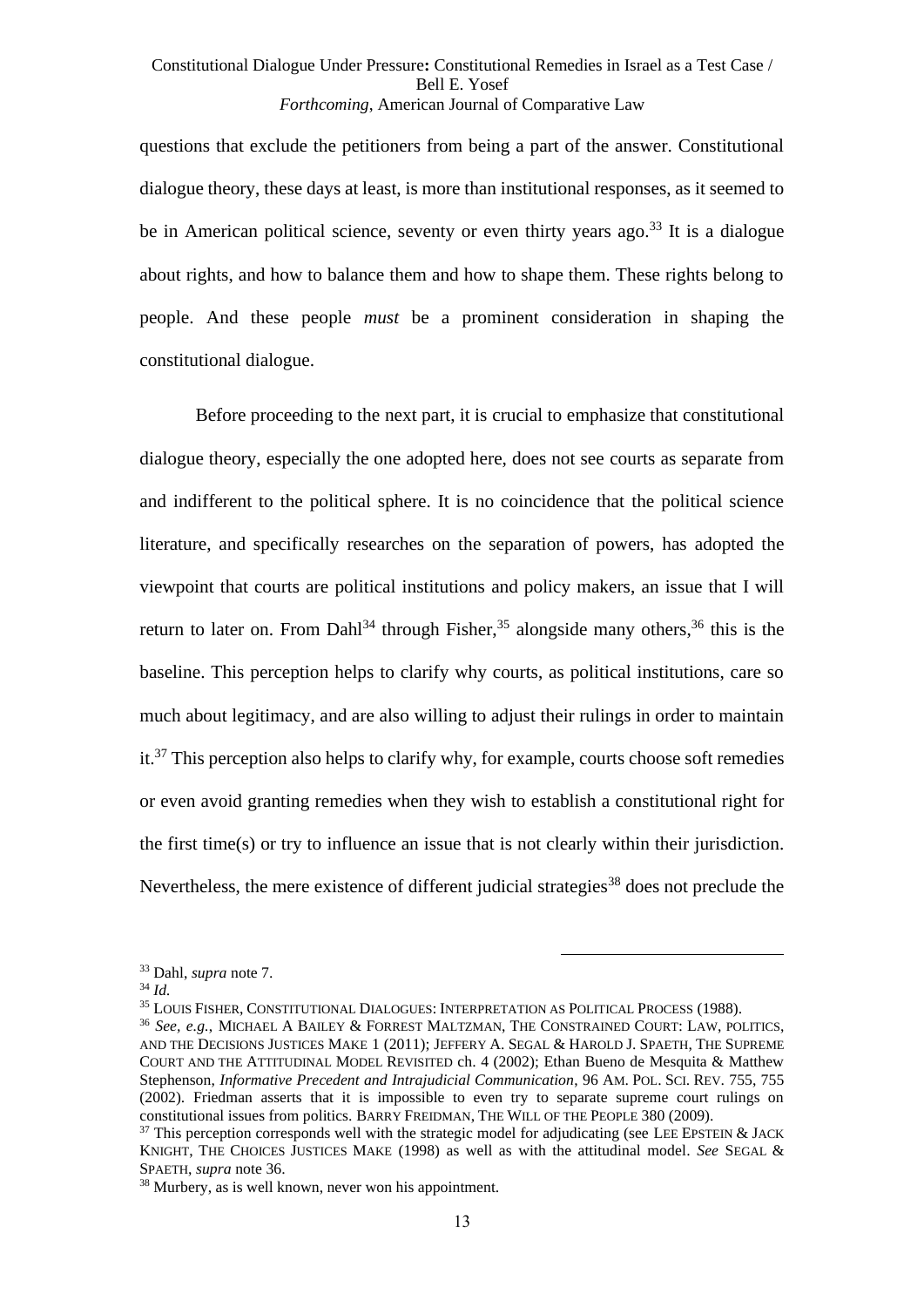core critical argument that the petitioners are the ones who pay the high price of the legitimacy-preserving judicial strategies.

#### II. Dialogue and Remedies

The point of departure is that constitutional remedies are a cardinal and essential part of the dialogic process. Constitutional remedies enable turning dialogue theory into live reality. The judicial choice as to which constitutional remedy to grant the petitioners shapes the dialogue, since it directly influences the legislature's ability to respond. Under an understanding that the legislative process has numerous barriers and veto-gates <sup>39</sup> and that sometimes a small barrier is all that is needed to block new legislation—the design of the remedy is crucial.

The constitutional dialogue should not influence the question of whether a statute is constitutional or unconstitutional. The legal analysis—based on the constitutional norms, the legal system's basic principles and values, the customary interpretive doctrines and earlier precedents—is separate from the question of whether the court is conducting a dialogue with the political branches. The key point where the dialogue enters the picture is when the court must decide how it designs the invitation to the legislature. *The constitutional remedies are an invitation*: an invitation for a new and further discourse, response or opinion, an invitation to the political branches to take constitutional responsibility.<sup>40</sup>

<span id="page-13-0"></span> $39$  For a discussion regarding legislative veto-gates and barriers in forming legislative responses, see Alicia Uribe, James F. Spriggs II & Thomas G. Hansford, *The Influence of Congressional Preferences on Legislative Overrides of Supreme Court Decisions*, 48 LAW & SOC'Y REV. 921, 925–28 (2014). <sup>40</sup> While I use the term "invitation," Roach referred to this as "a bridge" between the judiciary and the

political branches. Kent Roach, *Dialogic Remedies*, 17 INT'L J. CONST. L. 860, 867 (2019).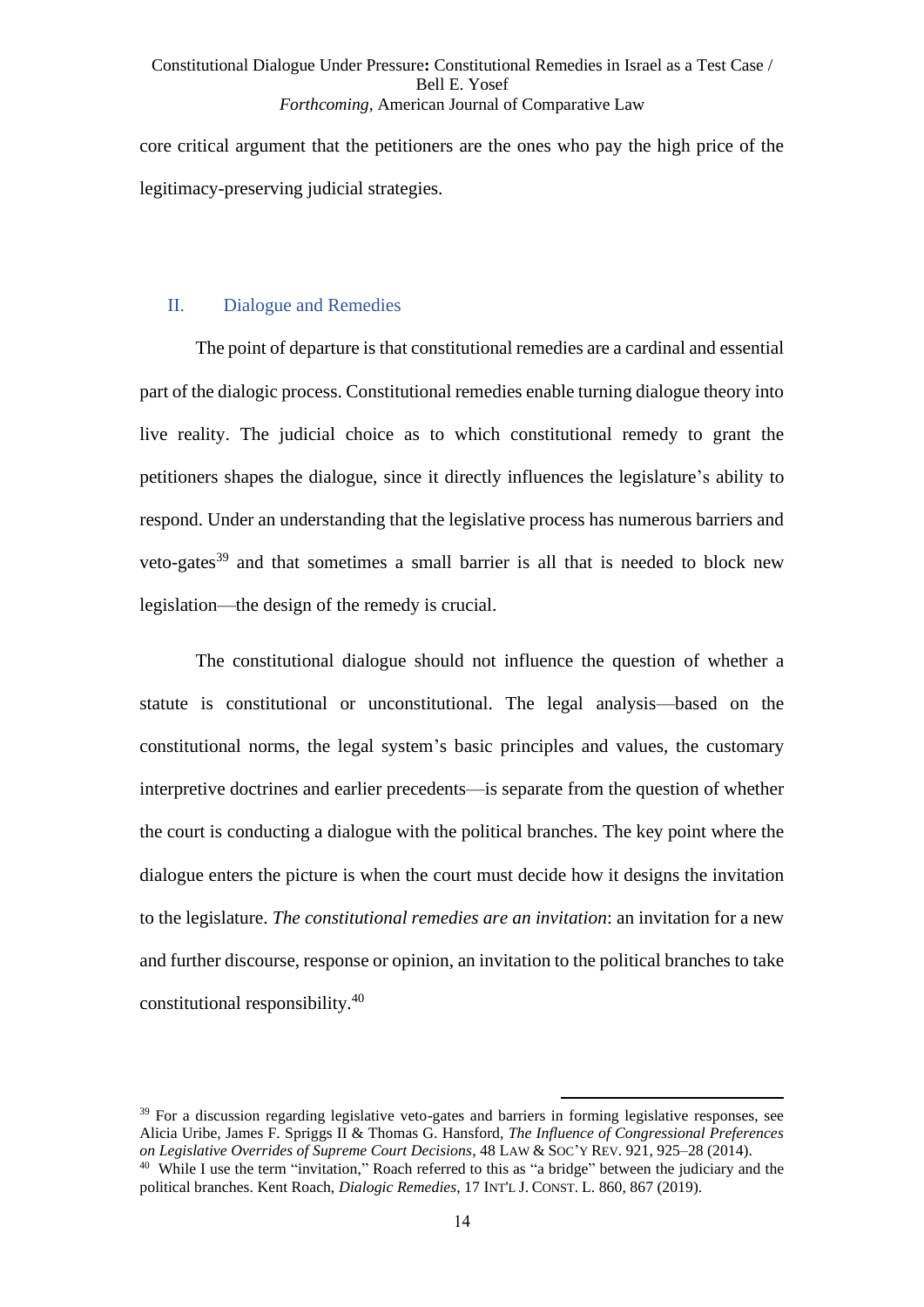<span id="page-14-0"></span>Constitutional remedies fit well in the invitation paradigm: *prima facie*, they are obligatory; *de-facto* they are temporary<sup>41</sup> and open for response. Perhaps in the specific case of the petitioners, the court's decision is the binding and final one, but as a remedial *policy*, the decision remains political, after a democratic, majoritarian and deliberative process.

<span id="page-14-1"></span>Although this line of thought does not govern the perception of constitutional dialogue, $42$  it is dominant in Roach's dialogic thesis. In several contexts, he draws a sturdy line between dialogic conduct and soft remedies, $43$  and sees the constitutional remedies as an imminent part of the court's way to enable a legislative response and still protect the petitioners' rights.<sup>44</sup> He has done so regarding general declaration, invalidity suspension, constitutional exemption and jurisdiction retention.<sup>45</sup> He sees the soft remedies that the court chooses as flexible, since they require the state to fix the constitutional flaw, but leave the question of "how to do it" to the discretion of the

<sup>41</sup> PETER W. HOGG, CONSTITUTIONAL LAW OF CANADA 899 (2009).

 $42$  See the new anthology on constitutional dialogue, published in mid-2019: CONSTITUTIONAL DIALOGUE: RIGHTS, DEMOCRACY, INSTITUTIONS (Geoffrey Sigalet, Gregoire Webber & Rosalind Dixon eds., 2019). Except for Roach's work, there is no other work that is strongly dedicated to the connection between constitutional dialogue and constitutional remedies.

<sup>&</sup>lt;sup>43</sup> "The court starts the institutional conversation when it accepts the rights claims made by the litigant, but the legislature completes the conversation by deciding if and how to respond to the court's rulings." Roach, *supra* not[e 40,](#page-13-0) at 868.

<sup>44</sup> ROACH, *supra* note [18,](#page-8-0) at 377–79.

<sup>45</sup> Kent Roach, *Remedial Consensus and Dialogue Under the Charter: General Declarations and Delayed Declarations of Invalidity*, 35 U. BRIT. COLUM. L. REV. 211 (2002); Kent Roach, *Polycentricity and Queue Jumping in Public Law Remedies: A Two-Track Response*, 66 U. TORONTO L.J. 3 (2016).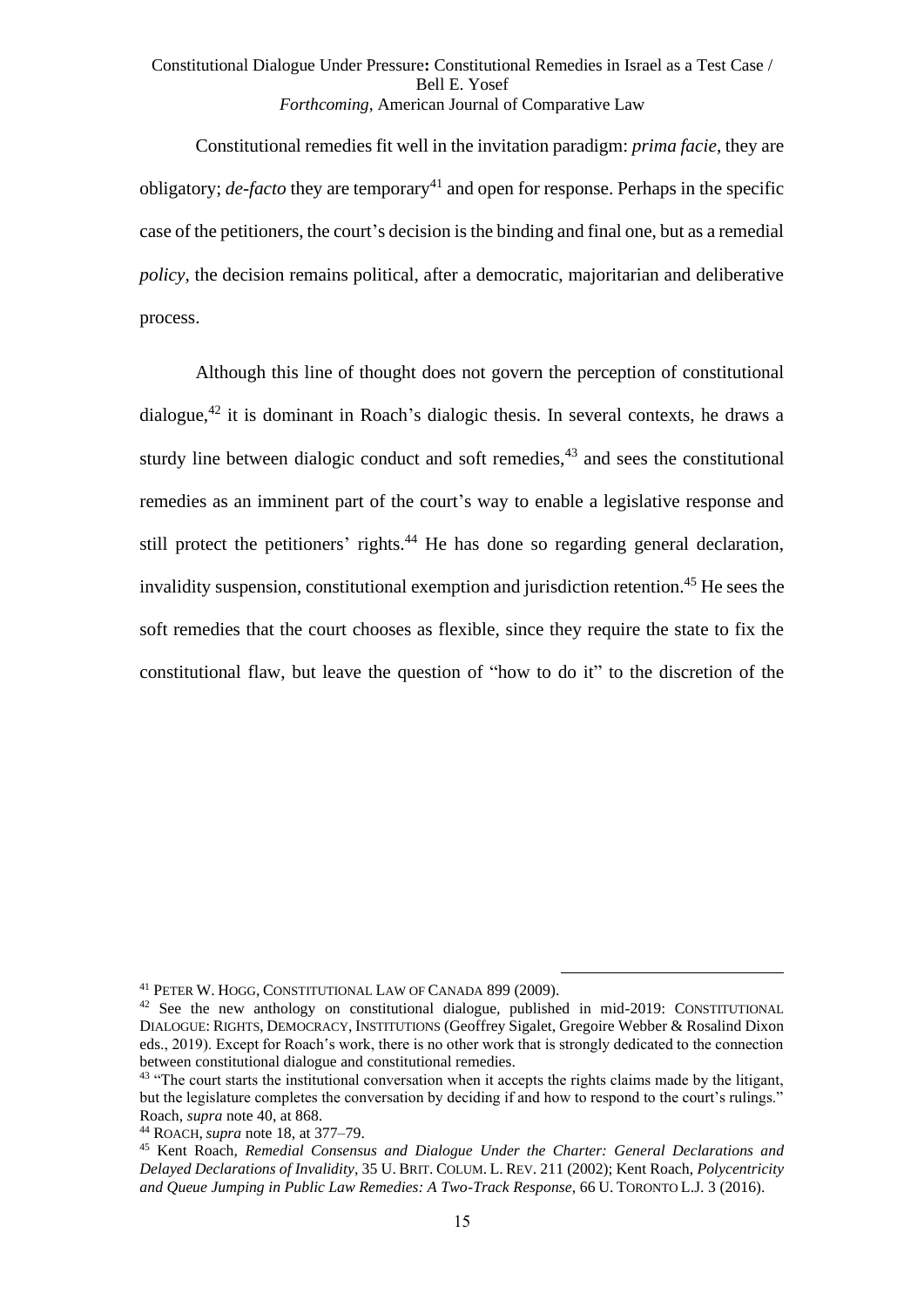<span id="page-15-2"></span><span id="page-15-1"></span><span id="page-15-0"></span>political branch.<sup>46</sup> This approach has a strong foothold in the literature about Canada,<sup>47</sup> the United States,  $48$  South Africa<sup>49</sup> and Israel.<sup>50</sup>

The connection between constitutional dialogue and the judicial choice regarding what remedies to grant in constitutional cases is so strong, that this article offers constitutional remedies as a test case for the whole theory. Intense scrutiny of the dialogue-remedies connection can join the two important insights that I have asserted so far: (1) Constitutional remedies facilitate constitutional dialogue, as they limit the court's intervention in the legislative fora, while maintaining the power of the judiciary to decide the case. They can also facilitate the legislative response. These choices strengthen the legitimacy of the constitutional examination by the judiciary as well as the response of the legislative. (2) The judicial choice of a soft remedy has a significant cost of neglecting the petitioners and their rights. The petitioners, who have proved their claims and convinced the court that a statute has a constitutional flaw, leave the court empty-handed and without protection.

<sup>46</sup> ROACH, *supra* note [18,](#page-8-0) at 171.

<sup>47</sup> HOGG, *supra* note [41,](#page-14-0) at 742–43; Paul S. Rouleau & Linsey Sherman*, Doucet-Boudreau, Dialogue and Judicial Activism: Tempest in a Teapot?*, 41 OTTAWA L. REV. 171 (2010).

<sup>48</sup> Evan E. Caminker, *A Norm-Based Remedial Model for Underinclusive Statutes*, 95 YALE L.J. 1185, 1206 (1986); Walter E. Dellinger, *Of Rights and Remedies: The Constitution as a Sword*, 85 HARV. L. REV. 1532, 1552–53 (1972). Notwithstanding, see another and different version of remedial dialogue in Barry Friedman's work: Barry Friedman, *When Rights Encounter Reality: Enforcing Federal Remedies*, 65 S. CAL. L. REV. 735, 770–72 (1992). This dialogic conception adheres to his fundamental interpretive dialogue notion that he identifies between the United States Supreme Court and the political branches. *See* FRIEDMAN, supra note [36;](#page-12-0) Barry Friedman, *Dialogue and Judicial Review*, 91 MICH. L. REV. 577 (1993).

<sup>49</sup> Sabrina Germain, *Taking "Health" as a Socio-Economic Right Seriously: Is the South African Constitutional Dialogue a Remedy for the American Healthcare System?*, 21 AFR. J. INT'L & COMP. L. 145, 161–63 (2013); Adam Shinar, *With a Little Help from the Courts: The Promises and Limits of Weak Form Judicial Review of Social and Economic Rights*, 5 INT'L J.L. CONTEXT 417, 422–23 (2009) .

<sup>50</sup> Aharon Barak, *On the jurisprudence of Constitutional Remedies*, 20 LAW & BUS. 301, 329 (2017) (Isr.); Ronen Poliak, *The Legislation Order Remedy: An Offer to a Gradual Outline*, 46 MISHPATIM [HEBREW U. L. REV.] 675 (2008) (Isr.); Suzie Navot, *The Constitutional Dialogue: Institutional Mechanisms for Dialogue*, 12 MISHPATIM AL-ATAR [HEBREW U. L. REV. ONLINE] 99 (2018) (Isr.).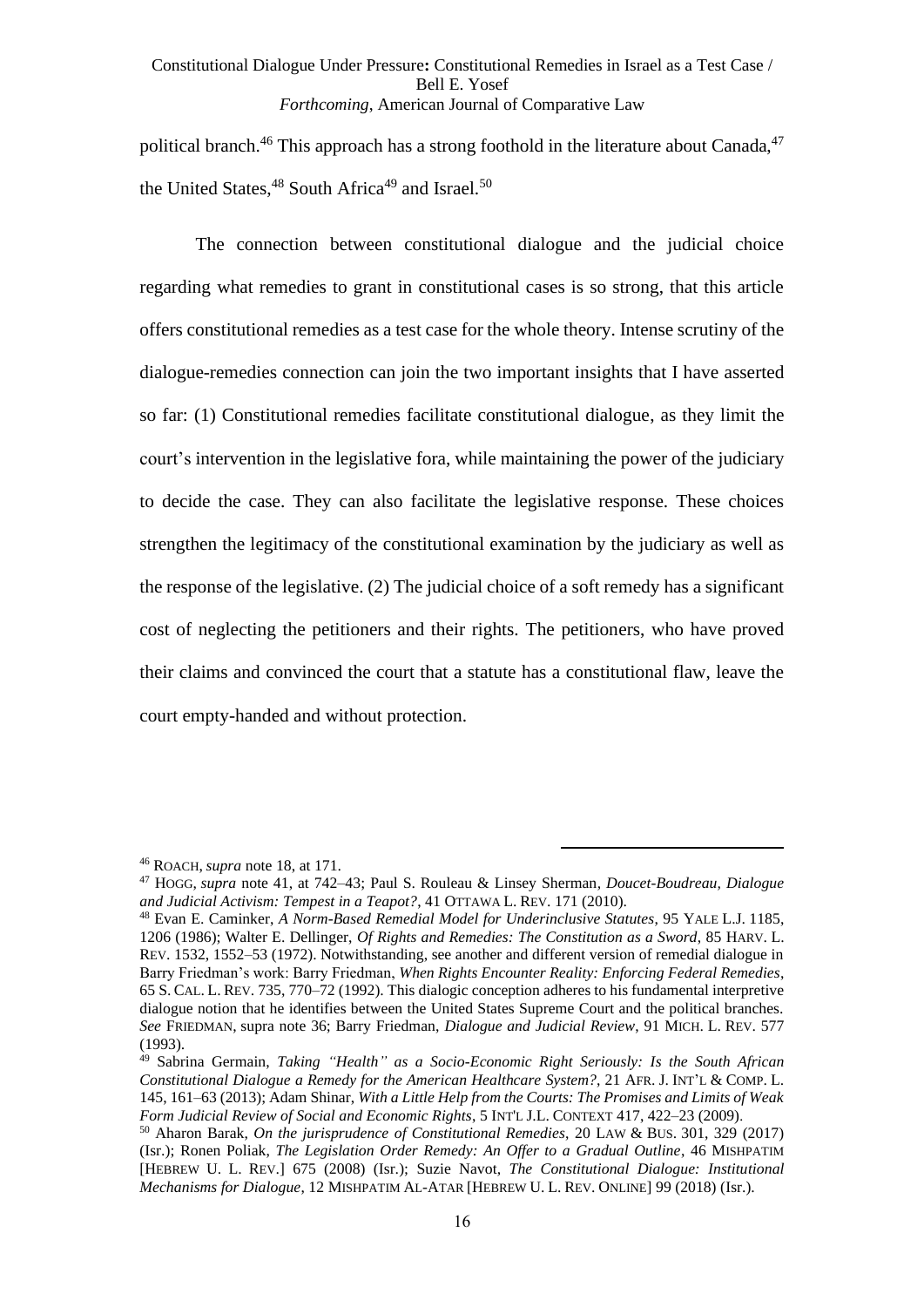Part IV aims to convince the reader of the appropriateness of these arguments. However, it is essential to dedicate a short discussion to Israeli constitutional law as a dialogic system, before leaning on it as a test case in Part IV. This will be the goal of the following part.

#### III. Israel as a Dialogic System

When writing about dialogic systems, "weak-form judicial review" systems or "the new commonwealth" systems, scholars tend to think about Canada, UK, New Zealand and Australia. Within this dialogic paradigm, Israel is usually overlooked due to the language barrier as well as the fact that Israel does not have a full constitution, but a partial collection of Basic Laws, without a formal framing.<sup>51</sup> The most foundational human rights Basic Law<sup>52</sup> is not even entrenched, and formally<sup>53</sup> can be easily changed in a simple majority. And if so, in the absence of a formal constitution or a full human rights act, <sup>54</sup> how is it possible to discuss constitutional dialogue?

Nonetheless, Israel is a dialogic system, and quite a promising one. This dialogic character is sustained on two levels: the first consists of structural constitutional mechanisms that enable conducting the dialogue. As mentioned, in Canada, the

<sup>&</sup>lt;sup>51</sup> For a legal-historical description of the constitutional development process in Israel, see SUZIE NAVOT, THE CONSTITUTIONAL LAW OF ISRAEL 35–48 (2007).

<sup>52</sup> Basic Law: Human Dignity and Liberty, 5752-1992 SH No. 1391 p. 350 (Isr.).

<sup>&</sup>lt;sup>53</sup> Albeit not practically. For a thorough and insightful analysis, within the Israeli perspective, see Ori Aronson, *Why Hasn't the Knesset Repealed Basic Law: Human Dignity and Liberty? On the Status Quo as Countermajoritarian Difficulty*, 37 IUNEY MISHPAT [TEL AVIV L. REV.] 509 (2016) (Isr.) (an English introduction is available at [https://ssrn.com/abstract=2419417\)](https://ssrn.com/abstract=2419417).

<sup>54</sup> The human rights Basic Laws in Israel protect only some of the main constitutional rights, and not necessarily the most important rights: the rights to life, body integrity, dignity, property, deprivation or restriction of liberty, the right of all persons to leave Israel, Israeli citizens right of entry to Israel, privacy, intimacy and freedom of occupation. They do not include, by their wording, the right to equality and freedom of speech and its derivatives, such as freedom of association, etc. These rights do have a constitutional protection due to the Israeli Supreme Court rulings.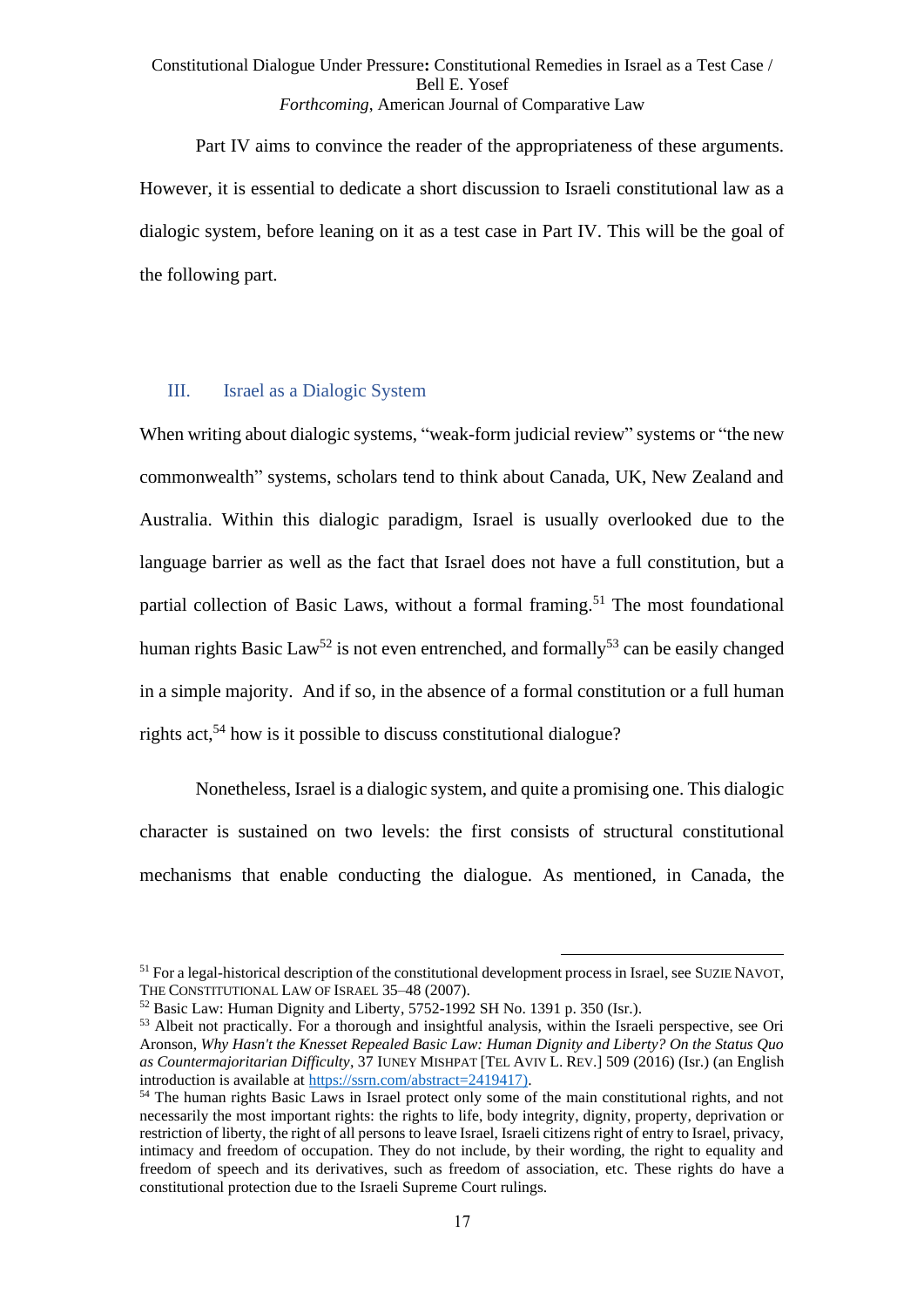literature details several constitutional mechanisms that enable the dialogue: the limitation clause, set in Charter art.  $1^{55}$ ; the notwithstanding clause, set in Charter art. 33;<sup>56</sup> broad judicial discretion regarding constitutional remedies; the constitutional reference mechanism; qualified rights with implemented authorization for infringement; <sup>57</sup> and a cabinet-ruled government, which makes legislative responses relatively easy and quick.<sup>58</sup>

The structural level reveals a great similarity between Israel and Canada, as well as other commonwealth (and "new commonwealth") systems. The legislation process in Israel is dominated by the government, headed by the cabinet.<sup>59</sup> This structure enables the political branches to respond to constitutional rulings very effectively. The Basic Law: Human dignity and Liberty, which is the source of most of the constitutional invalidations, holds a limitation clause that requires that a statute that limits a constitutional right anchored in the Basic Law will be "by a law befitting the values of the State of Israel, enacted for a proper purpose, and to an extent no greater than is

<sup>55</sup> "The *Canadian Charter of Rights and Freedoms* guarantees the rights and freedoms set out in it subject only to such reasonable limits prescribed by law as can be demonstrably justified in a free and democratic society." 56

<sup>(1)</sup> Parliament or the legislature of a province may expressly declare in an Act of Parliament or of the legislature, as the case may be, that the Act or a provision thereof shall operate notwithstanding a provision included in section 2 or sections 7 to 15 of this Charter.

<sup>(2)</sup> An Act or a provision of an Act in respect of which a declaration made under this section is in effect shall have such operation as it would have but for the provision of this Charter referred to in the declaration.

<sup>(3)</sup> A declaration made under subsection (1) shall cease to have effect five years after it comes into force or on such earlier date as may be specified in the declaration.

<sup>(4)</sup> Parliament or the legislature of a province may re-enact a declaration made under subsection  $(1)$ .

<sup>(5)</sup> Subsection (3) applies in respect of a re-enactment made under subsection (4).

<sup>57</sup> Such as *unreasonable* search or seizure or *arbitrary* detention or imprisonment.

<sup>58</sup> Hogg & Bushell, *Charter*, *supra* note [13,](#page-6-0) at 83–91; Roach, *supra* note [25,](#page-10-0) at 348–49, 360; Roach, *supra* note [19,](#page-8-2) at 64–66.

<sup>59</sup> Guy Lurie, Amir Fuchs & Chen Friedberg, *A Consensual Approach to the Separation of Powers*, THE ISRAEL DEMOCRACY INSTITUTE (June 26, 2019), [https://en.idi.org.il/articles/27096.](https://en.idi.org.il/articles/27096)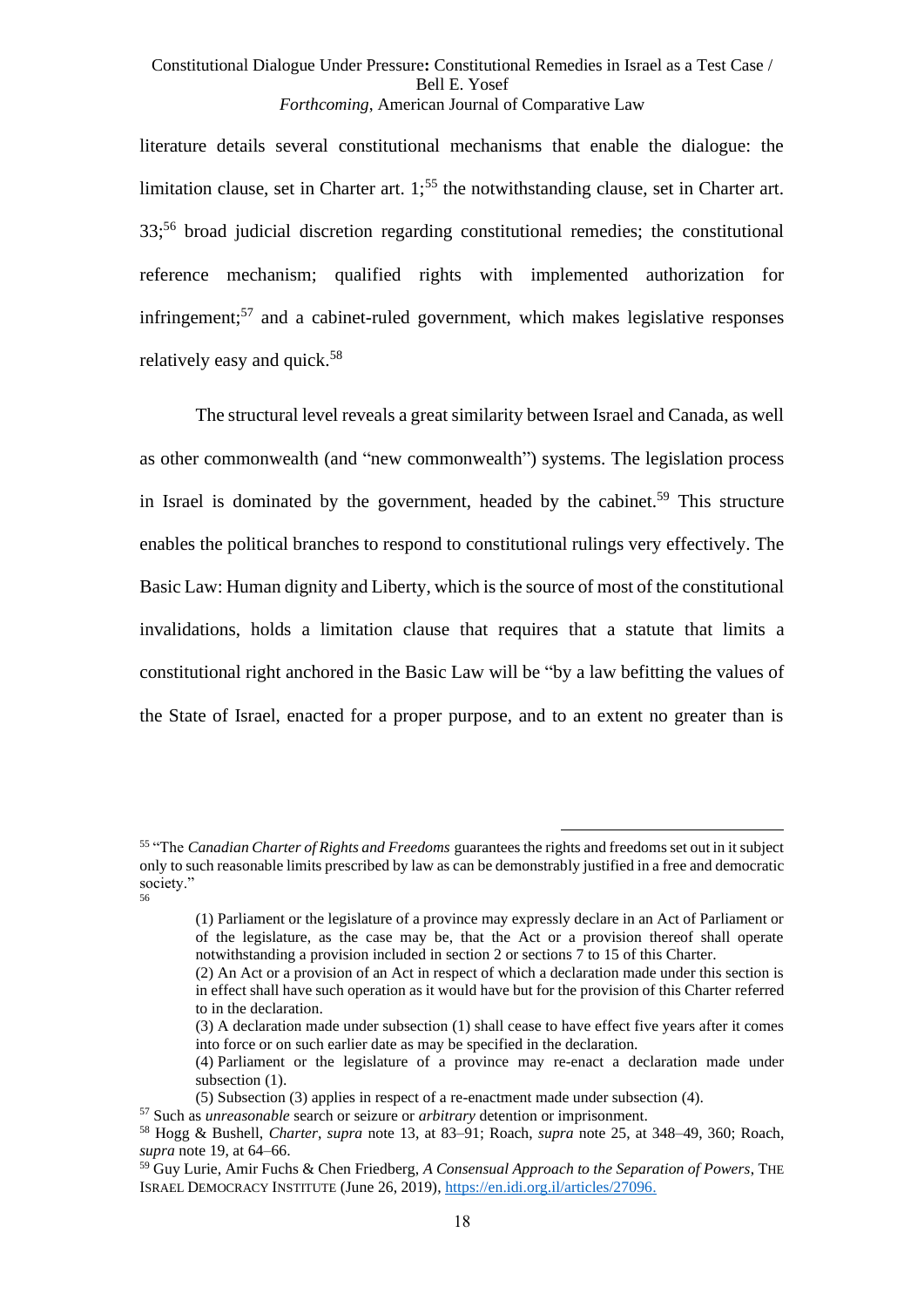required." <sup>60</sup> Basic Law: Freedom of Occupation also includes a notwithstanding clause<sup>61</sup> that asserts that

A provision of a law that violates freedom of occupation shall be of effect, even though not in accordance with section 4 (the limitation clause, B.E.Y), if it has been included in a law passed by a majority of the members of the Knesset, which expressly states that it shall be of effect, notwithstanding the provisions of this Basic Law; such law shall expire four years from its commencement unless a shorter duration has been stated therein.

However, this basic law is quite negligible, and it is hard to assume that the Israeli notwithstanding clause plays the same role that the Canadian clause plays. Another important structural mechanism is the vast discretion afforded to the Supreme Court regarding constitutional remedies, which seems to be limited only by political and legitimacy considerations, not by law.<sup>62</sup>

<span id="page-18-0"></span> $60$  Basic Law: Human Dignity and Liberty, 5752-1992 SH No. 1391 p. 350, art. 8 (Isr.).

<sup>&</sup>lt;sup>61</sup> This was designed to solve a very specific political crisis in the 1990s. For elaboration, see Tsvi Kahana, *Majestic Constitutionalism? The Notwithstanding Mechanism in Israel*, *in* ISRAELI CONSTITUTIONAL LAW IN THE MAKING 73, 77–78 (Gideon Sapir, Daphne Barak-Erez & Aharon Barak eds., 2013). For a different perspective, see Rivka Weill, *Juxtaposing Constitution-Making and Constitutional Infringement Mechanisms in Israel and Canada: On the Interplay Between Commonlaw Override and Sunset Override* 49 ISR. L. REV. 103, 127 (2016).

 $62$  Inquiry into the Court's authority reveals a very wide, almost unlimited power to grant constitutional remedies. Section 15(c) of the Basic Law: The Judiciary, sets the following provision: "The Supreme Court shall sit also as a High Court of Justice. When so sitting, it shall hear matters in which it deems it necessary to grant relief for the sake of justice and which are not within the jurisdiction of another court." Furthermore, Section 15(d) grants the court permission to give orders to any state authority, local authority, regular court or special court (such as labor courts, religious courts, military courts etc.), and section 15(e) allows the Knesset to expand the Supreme Court authority in legislation. However, the vast part of the Court's constitutional authority lies in the idiom 'to grant relief for the sake of justice' within subsection (c). These constitutional provisions do not stand alone, and they are assigned to the Court's broad self-apprehension of its authority. As Navot writes:

HCJ judges have extensively applied the "relief for the sake of justice" section of Basic Law: The Judiciary . . . Trends in the HCJ's decisions in recent years indicate that, at least from the judges' point of view, the court's jurisdiction has no boundaries . . . . The feeling is that the HCJ is almost in absolute control over the scope of its powers.

SUZIE NAVOT, THE CONSTITUTION OF ISRAEL: A CONTEXTUAL ANALYSIS 197 (2014). Comparatively, this broad remedial discretion is not exceptional in the common law system. *See* ROBERT LECKEY, BILLS OF RIGHTS IN THE COMMON LAW 123–24 (2015).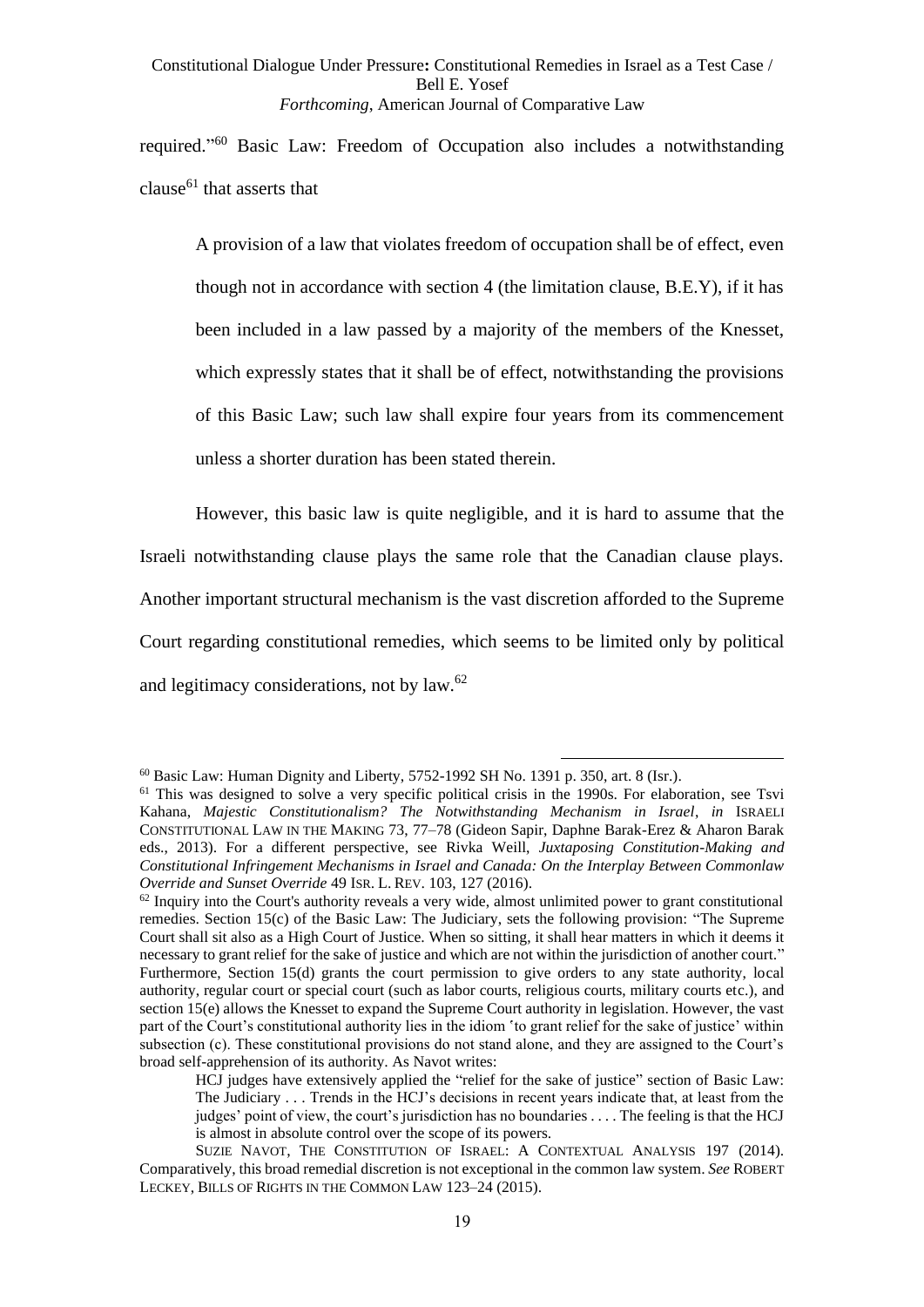The second level that sustains the constitutional paradigm is through practice, and it is manifested in the daily operation of constitutional review.<sup>63</sup> The Israeli Supreme Court rulings are full of rhetoric that is not only respectful to the Knesset (the Israeli legislature) and emphasizes judicial restraint while analyzing the constitutionality of statutes, but also emphasizes the legislature's ability to respond:

I agree with the conclusion of my colleague the president that there is no alternative to setting the law aside (para. 65 of her opinion). Nonetheless, I should point out that the finding that the enactment of the law as it stands rather than the alternative is not proportionate (in the narrow sense), such that it requires the law to be set aside, is a relatively moderate finding, since it leaves the legislature with a choice: Despite the unconstitutionality of the law, in this situation the legislature is not left with no resort. It does not need to return to the situation that prevailed before the law was enacted. It is able to limit the ―damage of the unconstitutionality. It will do so if it enacts the alternative . . . [thereby] the whole benefit will not be realized and the entire damage will not be undone. But the partial realization may satisfy the legislature's policy (Barak, Fundamental Constitutional Balance and Proportionality: the Jurisprudential Aspect, supra, at p.  $63$ ).<sup>64</sup>

and even situates the court-legislature interaction explicitly under a dialogic framework:

 $63$  These finding are based on a wide-scale research that qualitatively examined hundreds of constitutional judicial decisions within the years 1992 (the year of the human rights Basic Law's enactment) and 2017.  $64$  HCJ 2605/05 Acad. Ctr. of Law & Bus. v. Minister of Fin., Justice Naor, para. 28 (Nov. 19, 2009) (Isr.) (official translation).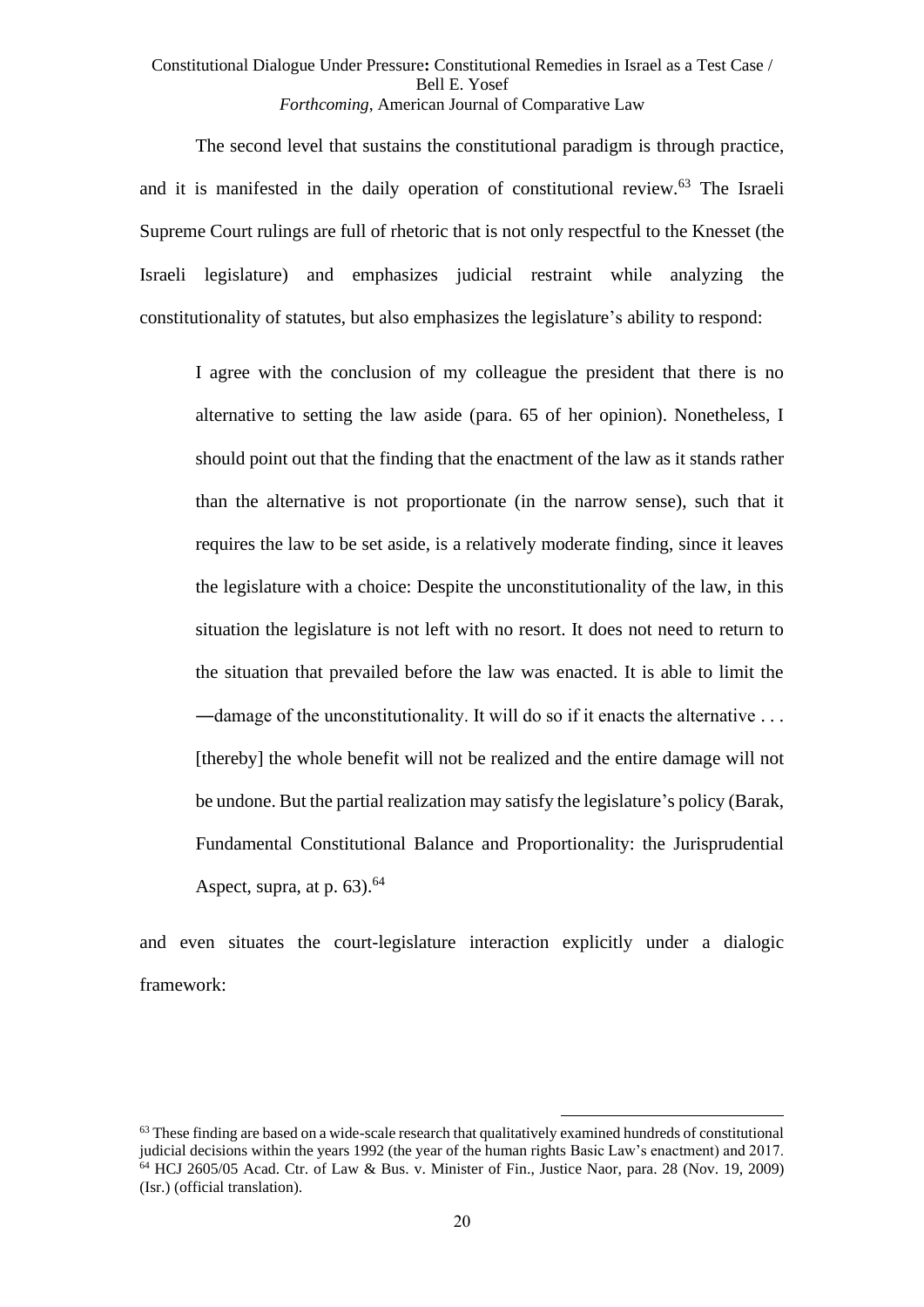In this decision we suspend the ruling on the important issues that I have referred to earlier. We do this out of respect to the legislative branch and to the interaction between the judicial branch and the legislative branch. This relationship is complicated and based on a dialogue between the court and the legislature. This dialogue is based on the fundamental principles and laws of the State of Israel, and within its framework both branches strive to promote the State's goals and contend as best they can with the challenges that it faces, while protecting the human rights granted to each and every person under the Basic Laws. At the conclusion of this dialogue, it is expected that the legal outcome will correspond to the State's fundamental principles and protect the individual's liberties. Now, it is time for the legislative branch to have its say. . . . As always, this court will listen carefully to the legislative branch; and as always, the court's door will be open to each person that claims that his constitutional rights were infringed upon. 65

<span id="page-20-0"></span>Another measure that demonstrates an ongoing inter-branch dialogue is the strong preference for preserving political constitutional decisions.<sup>66</sup> As far as possible, the court avoids handing down binding judicial rulings when the case can be solved in the political field. In this manner, the Israeli Supreme Court gives legal supremacy to legislative initiatives that are promoted concurrently with the judicial proceedings, and holds a strong preference to legal change that will solve the issue, instead of constitutional ruling.<sup>67</sup> The Court uses its rulings to deliver different messages to the

<sup>65</sup> HCJ 781/15 Arad-Pinkas v. Bd. for Approval of Embryo Carrying Agreements Under the Embryo Carrying Agreements Law, Justice Jubran, para. 51 (Aug. 3, 2017), Nevo Legal Database (by subscription, in Hebrew) (Isr.).

<sup>66</sup> For an analysis of these doctrines as Bickelian passive virtues, see Jeff King, *Dialogue, Finality and Legality*, *in* CONSTITUTIONAL DIALOGUE: RIGHTS, DEMOCRACY, INSTITUTIONS 186, 194–99 (Geoffrey Sigalet, Gregoire Webber & Rosalind Dixon eds., 2019).

<sup>67</sup> Yosef, *supra* note [5.](#page-1-0)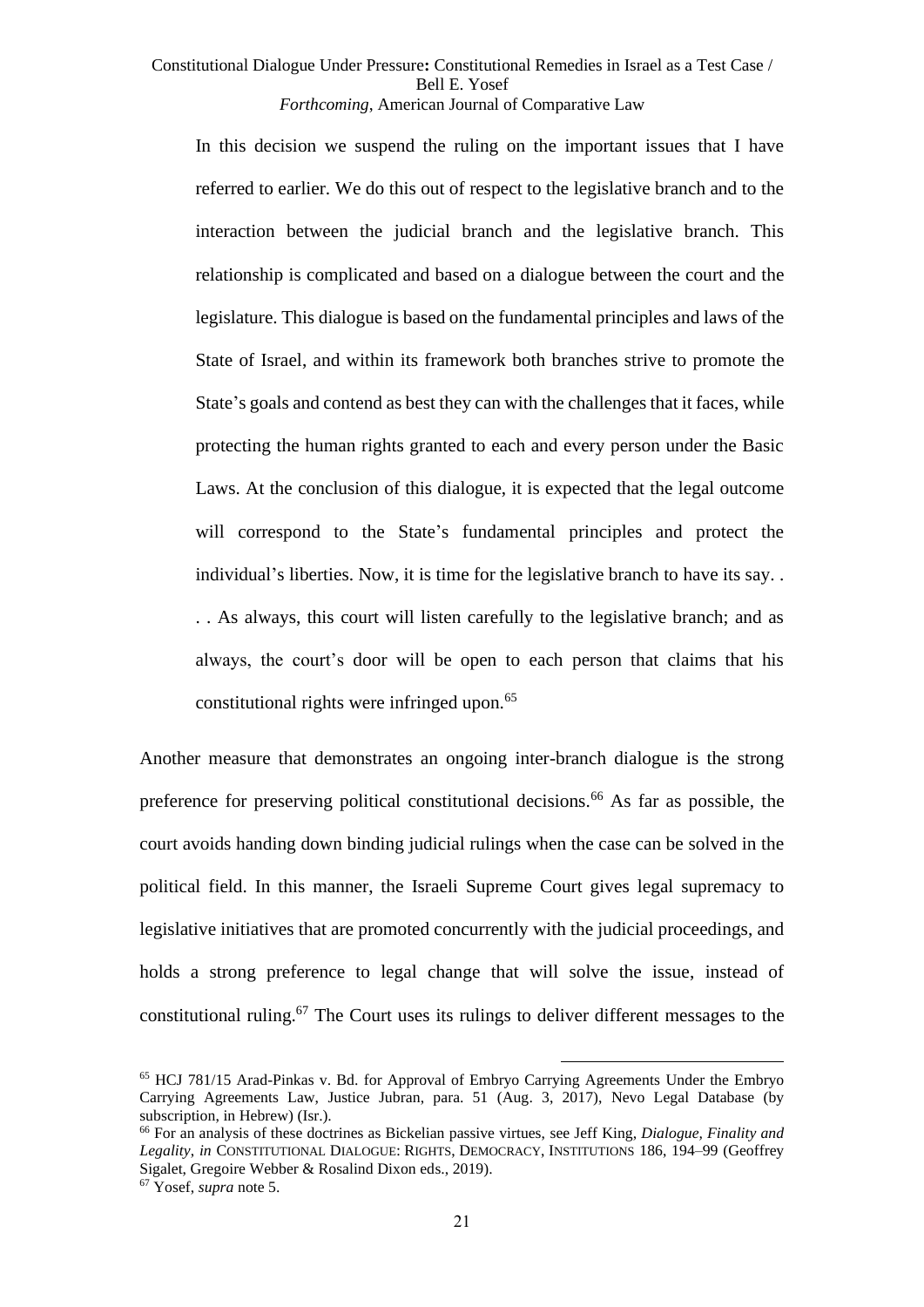<span id="page-21-2"></span><span id="page-21-1"></span>political branches through the ruling's unbinding parts,<sup>68</sup> and also uses the "nullification warning,"<sup>69</sup> which avoids nullifying the state's decision or statute in the specific case, but pronounces that as long as the concrete theme continues, it will be invalidated.<sup>70</sup> Interpretation can be a further technique, that although binding, can help the Court to refrain from conducting a full constitutional analysis.<sup>71</sup> Within this conceptual response-based group of mechanisms, there are mechanisms that allow the Knesset to have its say in Court. The Knesset Statute grants the Knesset an independent (and separated from the government) legal presentation and standing in constitutional petitions,<sup>72</sup> that allows it to express its constitutional opinion and requires the Court to listen. The Knesset also uses legislative preambles to refer directly to the Supreme Court rulings and justify its decisions regarding them.<sup>73</sup>

<span id="page-21-0"></span>A third dialogic measure is the judicial granting of constitutional remedies. As this relates to the testcase examined here, a further elaboration will be unnecessary. Henceforth one can be content with noting that the two constitutional remedies

[%D7%94%D7%A2%D7%A8%D7%95%D7%AA-](https://israeliconstitutionalism.wordpress.com/2018/05/15/%D7%A9%D7%91%D7%A2-%D7%94%D7%A2%D7%A8%D7%95%D7%AA-%D7%A7%D7%A6%D7%A8%D7%95%D7%AA-%D7%A2%D7%9C-%D7%94%D7%AA%D7%A8%D7%90%D7%AA-%D7%94%D7%91%D7%98%D7%9C%D7%95%D7%AA-%D7%91%D7%9C-%D7%99%D7%95%D7%A1/)

<sup>68</sup> Liav Orgad & Shai Lavi, *Judicial Guiding*, 34 IUNEY MISHPAT [TEL AVIV U. L. REV.] 437 (2011) (Isr.). This is not a unique phenomenon. See, for example, in the United States: Ronald J. Krotoszynski, Jr., *Constitutional Flares: On Judges, Legislators, and Dialogue*, 83 MINN. L. REV. 1 (1998); Kumar Katyal, *supra* not[e 25.](#page-10-0)

<sup>69</sup> Re named it the "one last chance doctrine." Re, *supra* note [25.](#page-10-0)

 $70$  This is a useful mechanism when institutional and policy questions are on the line, much less so when there are concrete petitioners that might be substantially harmed by the judicial use of this doctrine. *See* Bell Yosef, *Seven Short Comments on the Nullification Warning*, ICON-S-IL BLOG (May 15, 2018), [\[https://israeliconstitutionalism.wordpress.com/2018/05/15/%D7%A9%D7%91%D7%A2-](https://israeliconstitutionalism.wordpress.com/2018/05/15/%D7%A9%D7%91%D7%A2-%D7%94%D7%A2%D7%A8%D7%95%D7%AA-%D7%A7%D7%A6%D7%A8%D7%95%D7%AA-%D7%A2%D7%9C-%D7%94%D7%AA%D7%A8%D7%90%D7%AA-%D7%94%D7%91%D7%98%D7%9C%D7%95%D7%AA-%D7%91%D7%9C-%D7%99%D7%95%D7%A1/)

[<sup>%</sup>D7%A7%D7%A6%D7%A8%D7%95%D7%AA-%D7%A2%D7%9C-](https://israeliconstitutionalism.wordpress.com/2018/05/15/%D7%A9%D7%91%D7%A2-%D7%94%D7%A2%D7%A8%D7%95%D7%AA-%D7%A7%D7%A6%D7%A8%D7%95%D7%AA-%D7%A2%D7%9C-%D7%94%D7%AA%D7%A8%D7%90%D7%AA-%D7%94%D7%91%D7%98%D7%9C%D7%95%D7%AA-%D7%91%D7%9C-%D7%99%D7%95%D7%A1/)

[<sup>%</sup>D7%94%D7%AA%D7%A8%D7%90%D7%AA-](https://israeliconstitutionalism.wordpress.com/2018/05/15/%D7%A9%D7%91%D7%A2-%D7%94%D7%A2%D7%A8%D7%95%D7%AA-%D7%A7%D7%A6%D7%A8%D7%95%D7%AA-%D7%A2%D7%9C-%D7%94%D7%AA%D7%A8%D7%90%D7%AA-%D7%94%D7%91%D7%98%D7%9C%D7%95%D7%AA-%D7%91%D7%9C-%D7%99%D7%95%D7%A1/)

[<sup>%</sup>D7%94%D7%91%D7%98%D7%9C%D7%95%D7%AA-%D7%91%D7%9C-](https://israeliconstitutionalism.wordpress.com/2018/05/15/%D7%A9%D7%91%D7%A2-%D7%94%D7%A2%D7%A8%D7%95%D7%AA-%D7%A7%D7%A6%D7%A8%D7%95%D7%AA-%D7%A2%D7%9C-%D7%94%D7%AA%D7%A8%D7%90%D7%AA-%D7%94%D7%91%D7%98%D7%9C%D7%95%D7%AA-%D7%91%D7%9C-%D7%99%D7%95%D7%A1/)

[<sup>%</sup>D7%99%D7%95%D7%A1/\]](https://israeliconstitutionalism.wordpress.com/2018/05/15/%D7%A9%D7%91%D7%A2-%D7%94%D7%A2%D7%A8%D7%95%D7%AA-%D7%A7%D7%A6%D7%A8%D7%95%D7%AA-%D7%A2%D7%9C-%D7%94%D7%AA%D7%A8%D7%90%D7%AA-%D7%94%D7%91%D7%98%D7%9C%D7%95%D7%AA-%D7%91%D7%9C-%D7%99%D7%95%D7%A1/) (Isr.). As of now, the Israeli Supreme Court has used it only under the former circumstances.

<sup>71</sup> This is a concrete appearance of the broader doctrine of constitutional avoidance. *See* Fish, *supra* note [25;](#page-10-0) David H. Gans, *Severability as Judicial Lawmaking*, 76 GEO. WASH. L. REV. 639, 657–59 (2008). The most helpful technique, in this context is reading down, which allows interpreting the statute so the constitutional flaw will be removed, as long as the rest of the statute can still realize its purpose. *See*  Michael Bishop, *Remedies*, *in* CONSTITUTIONAL LAW OF SOUTH AFRICA 9, 9-87–9-95 (Stuart Woolman, Michael Bishop & Jason Brickhill eds., 2d ed. 2013).

<sup>72</sup> The Knesset Statute, 5754-1994, SH No. 1462 p. 140, art. 17(c1) (Isr.).

<sup>73</sup> For the dialogic qualities of legislative preambles, see Roach, *supra* not[e 25,](#page-10-0) at 155–56.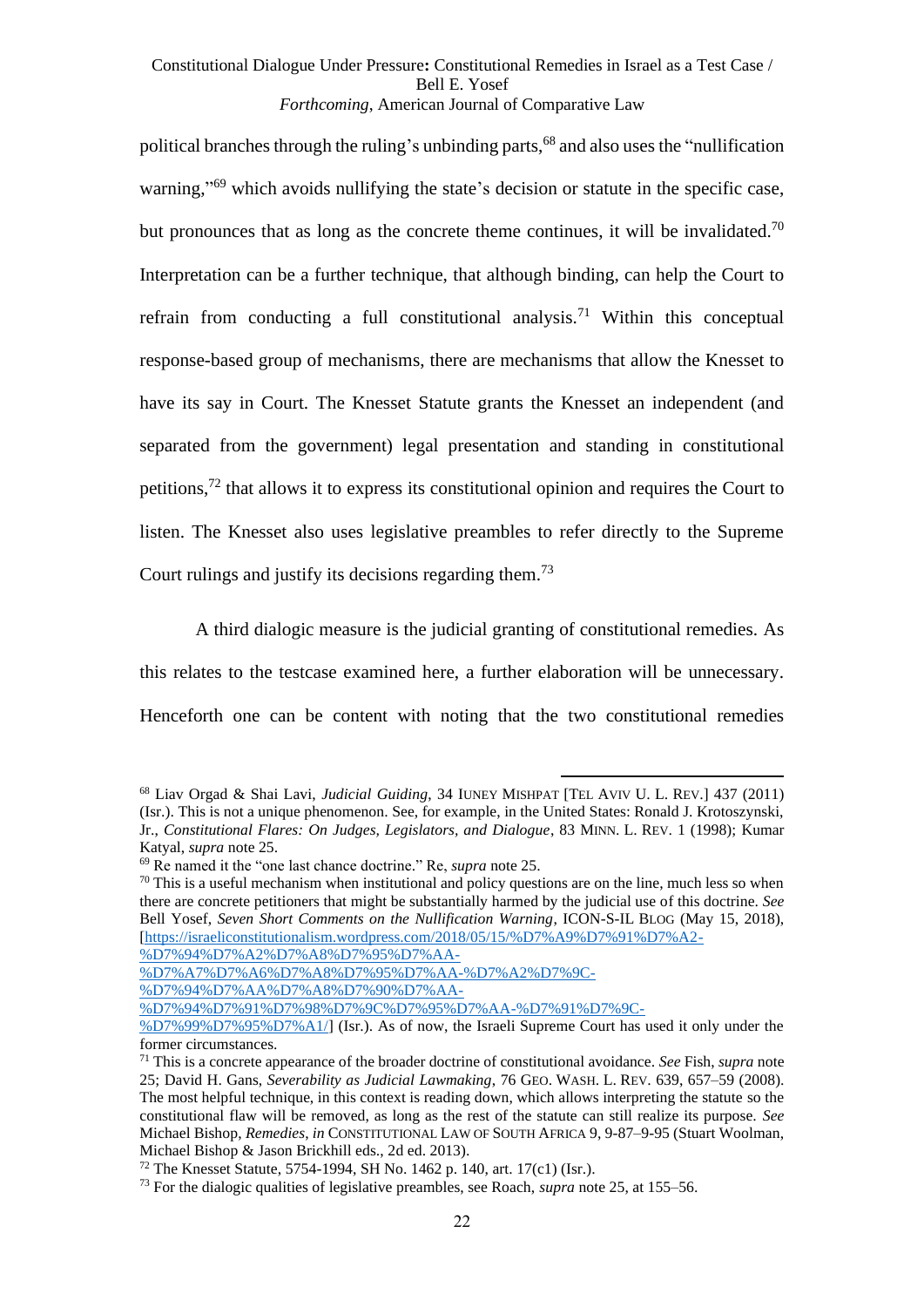preferred in the Israeli Supreme Court's constitutional jurisprudence are invalidity suspension and classic severance. The first empowers the legislature to annul the practical aspects of the judicial ruling within a defined time frame. The second narrows the judicial intervention in the legislative fora, and even facilitates the legislature's response by demanding only a specific and narrow amendment in order to deal with, change or accept the judicial decision.

The fourth indicator of the existence of a constitutional dialogue in Israel is the frequent appearance of legislative responses. Up until 2020, The Supreme Court annulled sixteen statutes due to disproportionate violations of rights guaranteed in one of the two human rights basic laws, Basic Law: Human Dignity and Liberty and Basic Law: Freedom of Occupation.<sup>74</sup> Despite some momentous constitutional doubts relating to the appropriateness of the legislative purpose, the Court *never* invalidated the legislation purpose itself, so the legislature's ability to respond was always maintained. <sup>75</sup> Eleven of the sixteen constitutional invalidations led to a legislative response. The average timeframe for a legislative response was about eighteen months. Furthermore, the content of the legislative responses was varied. Some of the responses implemented the judicial design of the constitutional right, some were satisfied with a technical amendment, some led to comprehensive legislative reform and some led to an independent legislative analysis of the constitutional right and the ways to balance it vis-à-vis the legislative purpose and desired policy. Thus, the existing dialogue grants

<sup>&</sup>lt;sup>74</sup> In the beginning of 2020, the Israeli Supreme Court invalidated three more statutes: HCJ 781/15 Arad-Pinkas v. Bd. for Approval of Embryo Carrying Agreements Under the Embryo Carrying Agreements Law (Feb. 27, 2020), Nevo Legal Database (by subscription, in Hebrew) (Isr.); HCJ 2293/17 Gersgaher v. The Knesset (Apr. 23, 2020), Nevo Legal Database (by subscription, in Hebrew) (Isr.); HCJ 1308/17 Silwad Mun. v. The Knesset (June 9, 2020), Nevo Legal Database (by subscription, in Hebrew) (Isr.). <sup>75</sup> Invalidating the legislative purpose blocks the dialogue and prevents the political branches from

executing the desired policy, no matter what the means are. Legislative purpose invalidating terminates the constitutional dialogue. *See* Hogg & Bushell, *Charter*, *supra* not[e 13,](#page-6-0) at 92.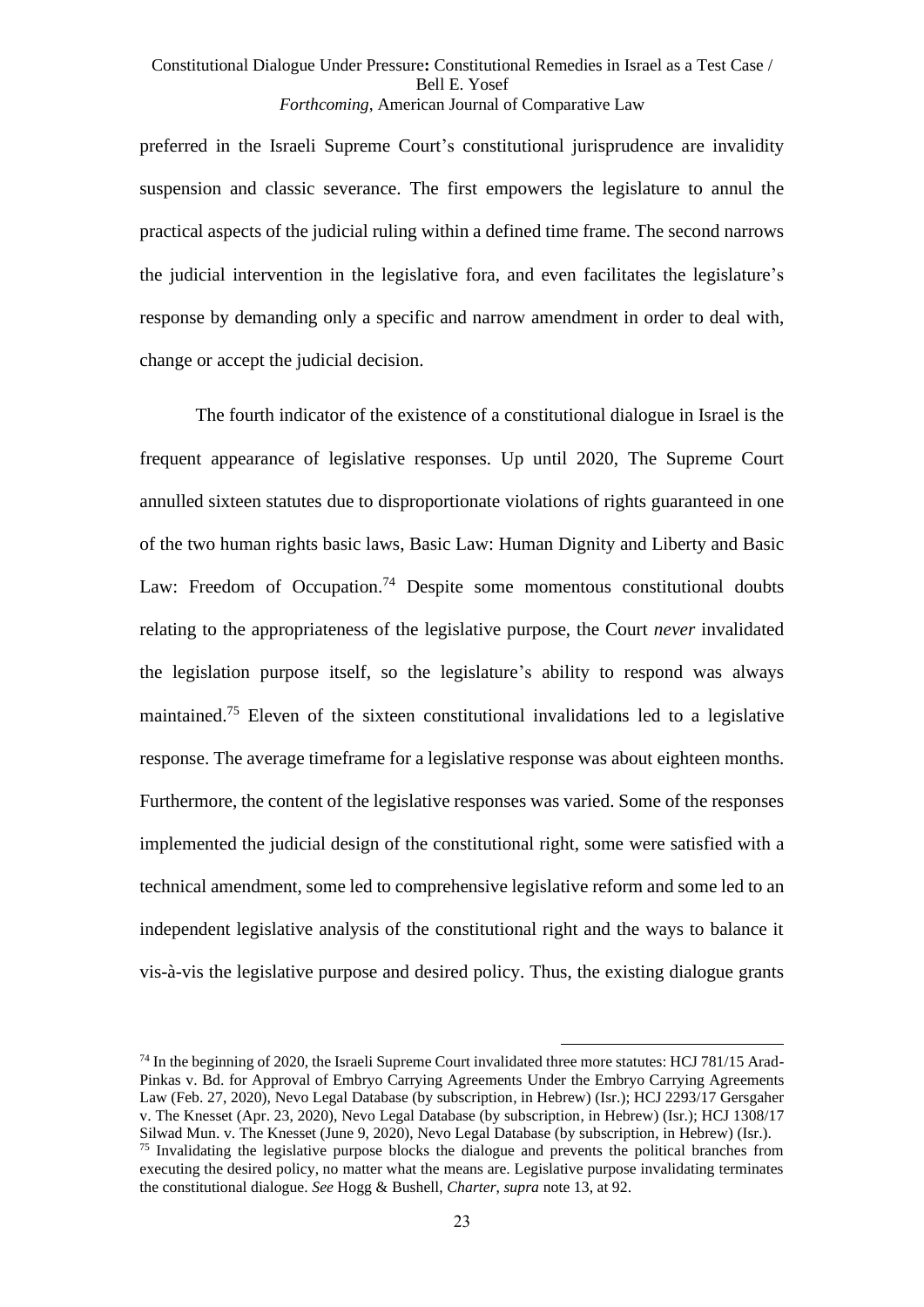the two branches a considerable extent of institutional independence, and makes most of the critiques of judicial monologue redundant.<sup>76</sup>

The Israeli academia put forth its own contribution as well. While the seminal article by Hogg and Bushell-Thornton was being published in Canada, Prof. Yoav Dotan published a similar argument in Israel. Dotan based his notion of constitutional dialogue on the boundaries between the branches, and not on collaboration or mutual influence. He saw the Court as being in a rivalry with the political branches regarding power and authority, and perceived the dialogue as strategic: every institutional action (whether political or judicial) is taken while evaluating the other actor's future course of action.<sup>77</sup> As such, Dotan's constitutional dialogue correspond to the tennis-match analogy, when all that is taken in account is the institutional bottom line. Dotan argued that this conception of dialogue requires a change in the current perception that constitutional nullification and legislative response is a crisis, when in fact it is just one of several possible institutional replies, "normal" replies, in a reality where each institution fulfills its constitutional role.<sup>78</sup>

Years later, placing Israel in a broader and comparative context led Dotan to point out some of the most important qualities of the dialogue: it anchors the judicial constitutional review; it preserves democratic responsibility; it creates a framework for an inter-institutional process regarding implementation of the constitution; it creates reciprocity between the legal and political discourses; it gives the legislature an active

<sup>76</sup> *See, e.g.*, Morton, *supra* note [26;](#page-10-1) Waldron, *supra* not[e 31.](#page-11-0)

<sup>77</sup> Yoav Dotan, *A Constitution for Israel? The Constitutional Dialogue After the "Constitutional Revolution*,*"* 28 MISHPATIM [HEBREW U. L. REV.] 149, 177, 187 (1997) (Isr.). <sup>78</sup> *Id.* at 207–08.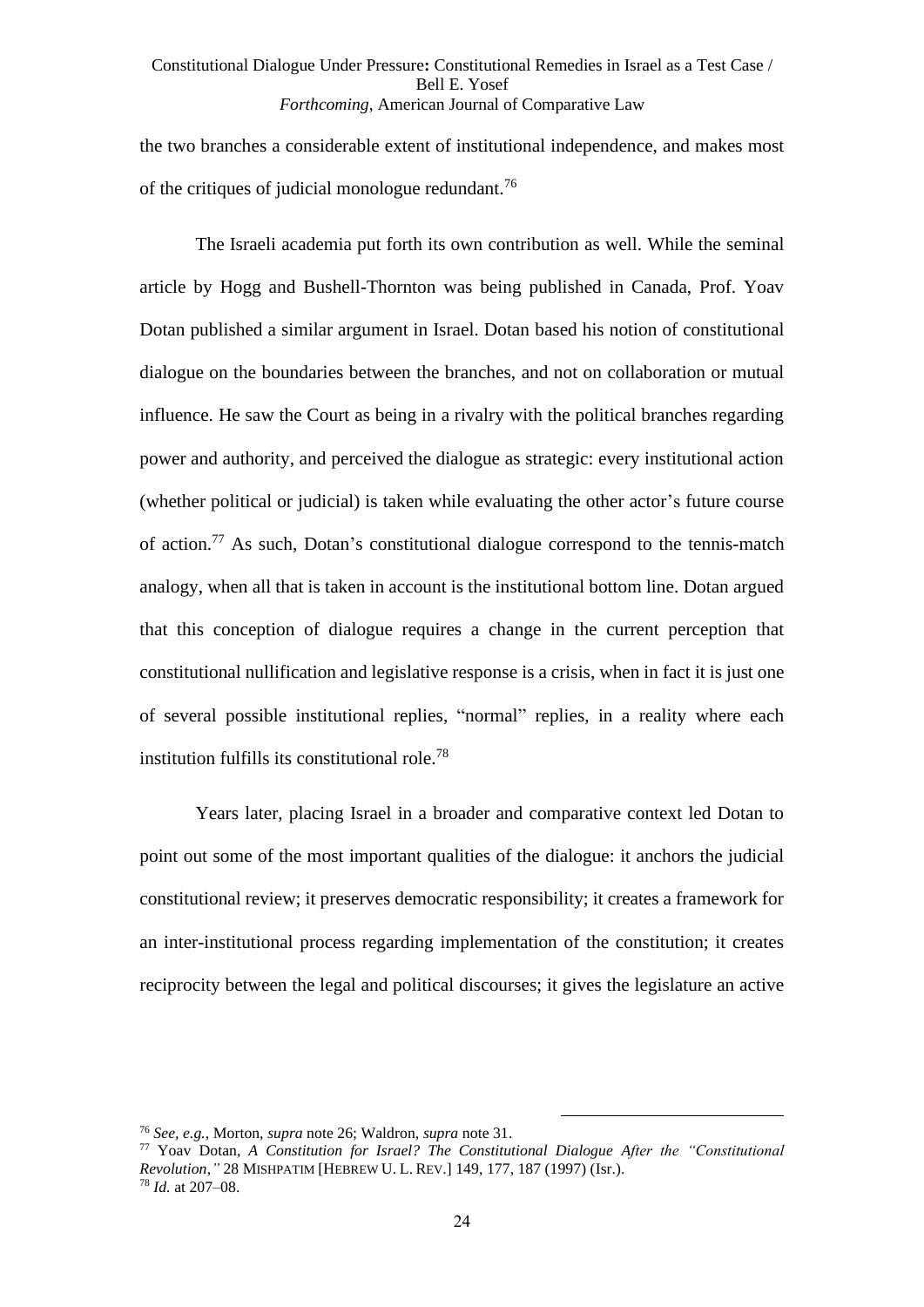role in analyzing the constitutionality of legislation; and it creates a richer and broader balance between rights and interests than can be achieved by the Court alone.<sup>79</sup>

While Hogg and Bushel Thornton publication provoked a wide political, judicial and academic conversation, Dotan's argument did not lead to a similar result. Several years later, Prof. Aharon Barak, then Chief Justice of the Israeli Supreme Court, adopted once again the dialogic theme, while actively rejecting the strategic notion of dialogue.<sup>80</sup> Barak characterized the constitutional dialogue as responsive.<sup>81</sup> Every institution makes an independent decision, regardless of the other institution's anticipated choice, and the other institution can respond correspondingly. The Court, Barak emphasized, does not even try to foresee the political branches' response while designing its own decision. This kind of dialogue reflects the doctrine of the separation of powers, where every branch acts autonomously. As such, the legislative response is part of "healthy practice" and does not impinge upon the role of the judicial branch in the constitutional system. At this point, the legislature faces only two restrictions: it must not violate the petitioner's rights in the concrete case that it responds to, and it must not use its legislative (or constitutional<sup>82</sup>) authority in order to limit the Court's authority.

<sup>79</sup> Yoav Dotan, *The Judicial Review Under a Constitution: The Accountability Question – A Comparative Overview*, 10 MISHPAT UMIMSHAL [LAW & GOVERNANCE] 489, 517–18 (2007) (Isr.).

<sup>80</sup> The book was published originally in 2004 in Hebrew. For an English version, see AHARON BARAK, A JUDGE IN A DEMOCRACY 236–40 (2006).

<sup>&</sup>lt;sup>81</sup> As opposed to an ongoing and interpretive dialogue, which resembles the American-style constitutional dialogue. For elaboration see Barry Friedman's thorough normative and historic work. Friedman, *supra* note [48.](#page-15-0)

<sup>&</sup>lt;sup>82</sup> In Israel, the constitutional amendment process is conducted solely by the Knesset.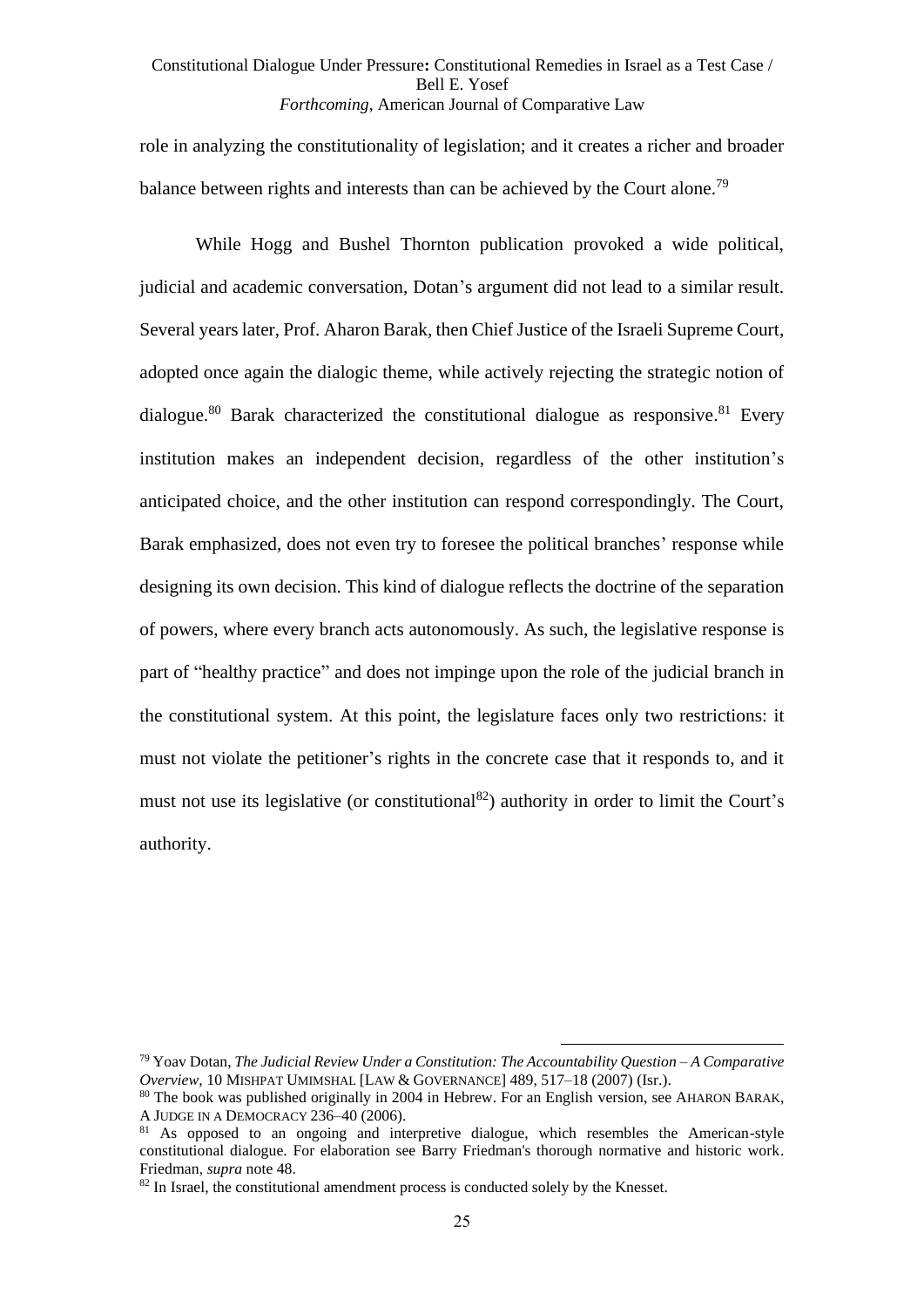Dotan and Barak, as well as several other Israeli writers, $83$  reflect the classic dialogic approach, <sup>84</sup> which focuses on the institutional bottom line: whether the Supreme Court invalidated, or the Knesset enacted in response. This bottom-line notion does not give any weight to the *way* that the Court invalidated the legislation or to the *content* of the new legislation. It does not see the broad spectrum of possibilities within which each decision can be given. However, in the last decade, the constitutional literature has come to understand that there is more to dialogue theory than just the bottom line. There is (potentially) vast dialogic value in the different mechanisms that lead to the institutional resolution. Orgad and Lavi, and later Zcharia, found dialogic value in the judicial unbinding comments that are dispersed throughout the constitutional ruling; $85$  Mersel found abundant dialogic qualities in the invalidity suspension and later in the Knesset's independent legal presentation and standing in constitutional petitions;<sup>86</sup> Bar-Siman-Tov added his dialogic contribution through a semi-procedural model of judicial review; $^{87}$  Poliak did so by developing a gradual model regarding the judicial imposition of the legislature's obligation to legislate;<sup>88</sup> Yosef did so by offering criteria to granting legal supremacy to legislative initiatives in

<span id="page-25-0"></span><sup>83</sup> Guy Davidov, *Constitutional Review of Financial Issues*, 49 HAPRAKLIT [THE LAWYER] 345, 348–49 (2008) (Isr.); Michael Eitan, *The Knesset Standing in Constitutional Review Petitions*, 4 HEARAT DIN [LEGAL COMMENT] 91, 118–20 (2007) (Isr.); Gershon Gontvnik, *The Consttutional Law: Developments After the Constitutional Revolution*, 22 IUNEY MISHPAT [TEL AVIV U. L. REV.] 129, 158–59 (1999) (Isr.); Haim Sandberg, *Strategic Considerations Behind Normative Explanations: Lesson from Israel's Supreme Court Expropriations Case*, 11 INT'L J. CONST. L. 751, 765 (2013).

<sup>84</sup> There are additional, narrower, attitudes. The prominent one is Gideon Sapir's notion of dialogue that views the court mainly as a catalyst for a wide political and public constitutional debate. GIDEON SAPIR, THE CONSTITUTIONAL REVOLUTION: PAST, PRESENT AND FUTURE (2010) (Isr.).

<sup>85</sup> Orgad & Lavi, *supra* note [68;](#page-21-1) DAVID ZCHARIA, THE CLEAR VOICE OF THE PICCOLO: THE SUPREME COURT, DIALOGUE AND FIGHTING TERROR (2012) (Isr.).

<sup>86</sup> Yigal Mersel, *The Invalidity Suspension*, 9 MISHPAT UMIMSHAL [LAW & GOVERNANCE] 39 (2007) (Isr.); Yigal Mersel, *The Knesset Standing in Petitions Regarding Legislation Constitutionality*, 39 MISHPATIM [HEBREW U. L. REV.] 347 (2010) (Isr.).

<sup>87</sup> Ittai Bar-Siman-Tov, *Substantial Judicial Review and Procedural Judicial Review: Can the Both Sustain? Toward a Semi-Procedural Model in Israel*, *in* DORIT BEINISCH BOOK (Keren Azulai, Ittai Bar-Siman-Tov, Aharon Barak & Shahar Lifshitz eds., 2018) (Isr.). <sup>88</sup> Poliak, *supra* not[e 50.](#page-15-1)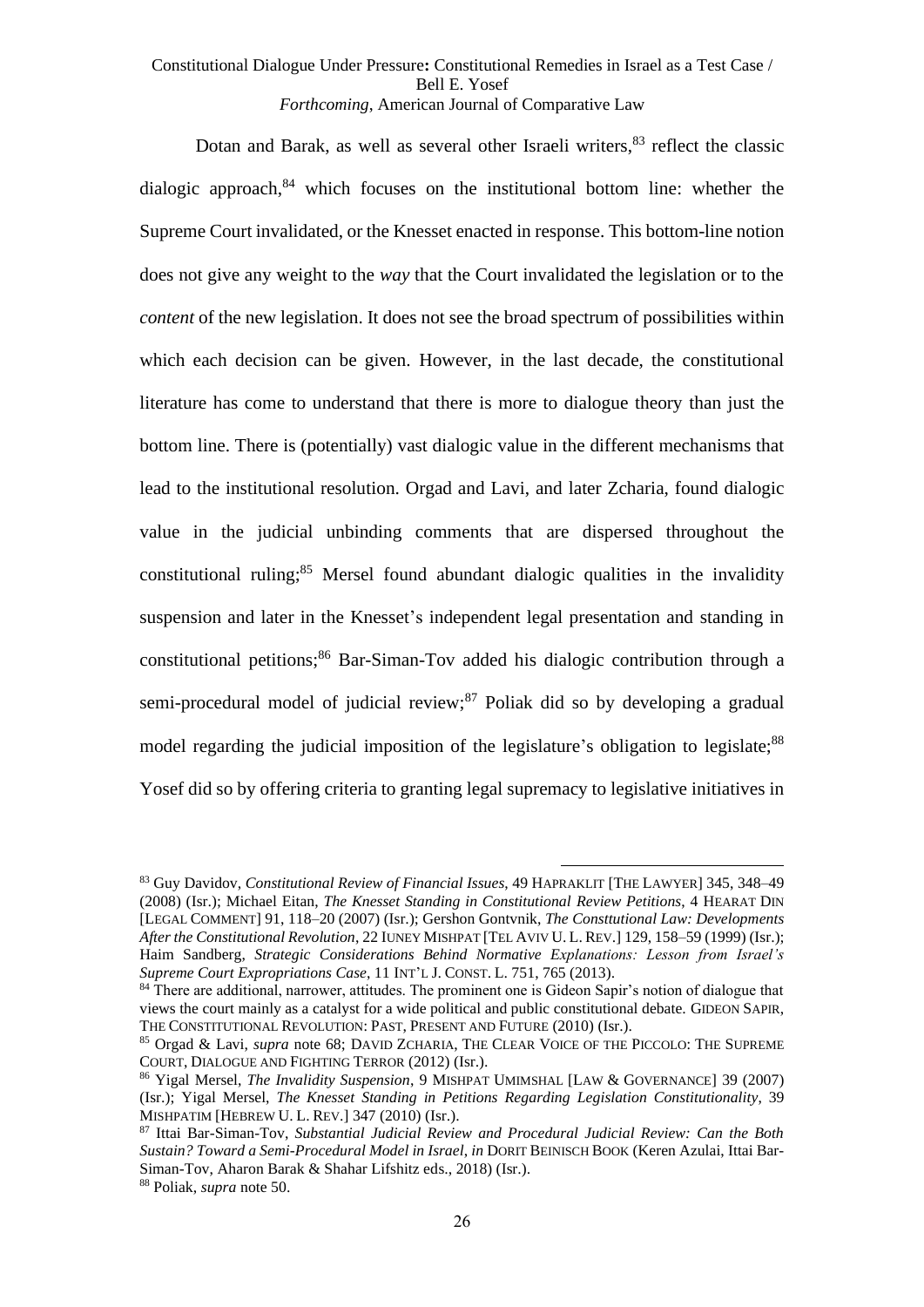judicial proceedings;<sup>89</sup> and Navot saw a dialogic nature in the overall array of doctrines designed by the Israeli Supreme Court.<sup>90</sup>

One can see that the most meaningful developments and insights regarding the dialogue theory in Israel were developed from the bottom-up. Currently, the conception of constitutional dialogue in Israel is rich, substantial, and acknowledges the diversity, the depth and the complexity of the interbranch dialogue.

Before adopting the Israeli case as a test case, it is important to stress that the Israeli Supreme Court has another characteristic that needs to be carefully considered when learning lessons from the Israeli case: its willingness to be a salient policy maker. Some of the cases discussed here, in which the Supreme Court annulled legislation, might not have reach a ruling in different countries. The *Yeshiva Students* cases, that dealt with the exempting of ultra-orthodox yeshiva students from Israel's mandatory drafting, is a prominent example.<sup>91</sup> In many jurisdictions, this issue would have been dismissed under the threshold of standability or even justiciability. The *Naser* case is another example, since it forced the government to design criteria for text benefits. These are questions of policy as well as public matters that many times even exclude the legislature, with practice showing that the government decides the general principle and direction and the Legislature designs the specific arrangements.

<sup>89</sup> Yosef, *supra* note [5.](#page-1-0)

<sup>90</sup> Navot, *supra* not[e 50.](#page-15-1)

<sup>&</sup>lt;sup>91</sup> See the main cases that dealt with the issue: HCJ 3267/97 Rubinstein v. Minister of Def. 52(5) PD 481 (1998) (Isr.) (formal Translation); HCJ 6427/02 Movement for the Quality of Gov't in Israel v. The Knesset 61(1) PD 619 (2006) (Isr.); HCJ 6298/07 Ressler v. The Knesset (Feb. 21, 2012) (Isr.) (formal Translation); HCJ 1877/14 Movement for the Quality of Gov't in Israel v. The Knesset (Sept. 12, 2017), Nevo Legal Database (by subscription, in Hebrew) (Isr.).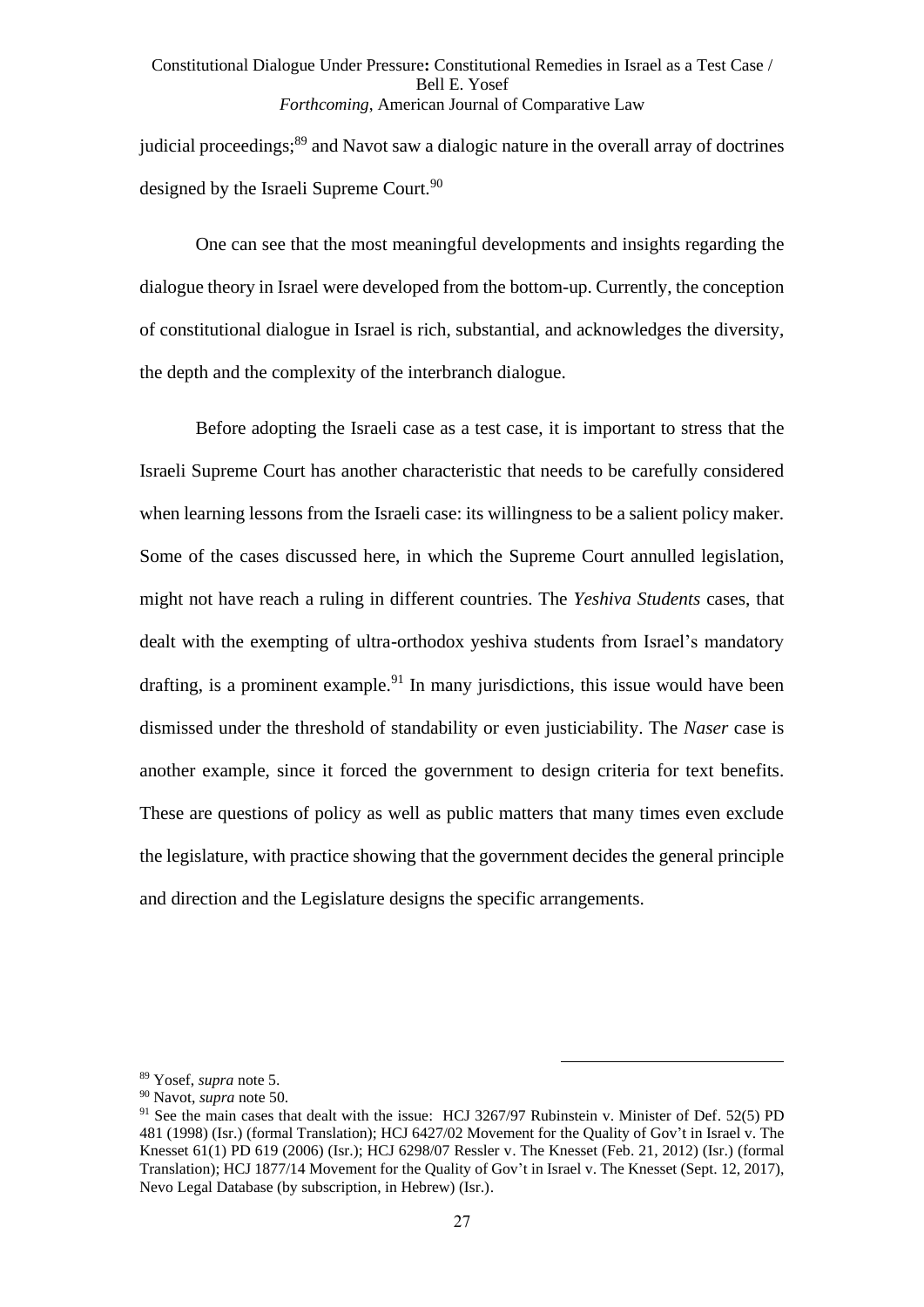But the fact that the Israeli Supreme Court does have a certain amount of "Israeli exceptionalism," in a comparative view,  $92$  which is expressed in its broad and generous willingness to examine political questions,  $93$  does not make its comparative value redundant. All over the world apex courts interfere with policy questions. Supreme and constitutional courts have made decisions regarding indigenous minorities rights,  $94$ voting rights,<sup>95</sup> LGBTQ marital rights,<sup>96</sup> housing rights,<sup>97</sup> immigration policy,<sup>98</sup> and many more issues that have had a wide public affect. Only lately the South Africa constitutional court ruled that South Africa's Electoral Act is unconstitutional, as it requires that nominees be elected to the national assembly and provincial legislatures only through their membership in political parties; the ruling allowed individuals to be nominated to the national assembly and provincial legislatures.<sup>99</sup> All of these are fundamental policy issues, which apex courts are willing to examine and interfere with. Supreme and constitutional courts are policy makers. Each does so in its own way and under the political and institutional context that it operates within. The Israeli Supreme Court does have a broad standing and justiciability rules,<sup>100</sup> and indeed made some

 $92$  In a comparative overview, Brice Dickson has portrayed the Israeli Supreme Court as one of the most "daring" courts in the common law system. Brice Dickson, *Comparing Supreme Courts*, *in* JUDICIAL ACTIVISM IN COMMON LAW SUPREME COURTS 1, 11 (Brice Dickson ed., 2007).

 $93$  See also the Court's willingness to examine the constitutionality of the Basic Law: Israel – the Nation State of the Jewish People, 5778-2018, SH No. 2743 p. 898 (Isr.). The petition is now pending, sittings are held, and the panel was expanded to eleven judges. *See* HCJ 9027/18 The Ass'n for Civil Rts. in Israel v. The Knesset (pending).

<sup>94</sup> *See, e.g.*, Mabo v. Queensland, HCA 23, (1992) 175 CLR 1 (AU); Wik Peoples v. Queensland, HCA 40, (1996) 187 CLR 1 (AU); Guerin v. R., 2 S.C.R. 335 (1984) (CA); R. v. Sparrow, 1 S.C.R. 1075 (1990) (CA).

<sup>95</sup> *See, e.g.*, August v. The Electoral Comm'n, (CCT8/99) [1999] ZACC 3 (SA); Minister for Home Aff. v. Nat'l Inst. for Crime Prevention and the Re-integration of Offenders (NICRO), (CCT 03/04) [2004] ZACC 10 (SA); Sauve v. Canada, [1993] 2 S.C.R. 438 (CA); Sauve v. Canada, [2002] 3 S.C.R. 519 (CA); Frank v. Canada (Att'y Gen.) [2019] SCC 1 (CA); Roach v Electoral Comm'r, (2007) 233 CLR 162 (AU).

<sup>96</sup> Obergefell v. Hodges, 576 U.S. 644 (2015).

<sup>97</sup> Daniels v. Scribante [2017] ZACC 13 (SA); Occupiers of Erven 87 & 88 Berea v. De Wet N.O. [2017] ZACC 18 (SA).

 $98$  Dep't of Homeland Sec. v. Regents of the Univ. of Cal., 591 U.S.  $(2020)$ .

<sup>&</sup>lt;sup>99</sup> New Nation Movement NPC v. President of the Rep. of S. Afr. [2020] ZACC 11 (SA).

<sup>100</sup> Daphne Barak-Erez, *Broadening the Scope of Judicial Review in Israel: Between Activism and Restraint*, 3 INDIAN J. CONST. L. 318 (2009); Ariel L. Bendor, *Are There Any Limits to Justiciability?*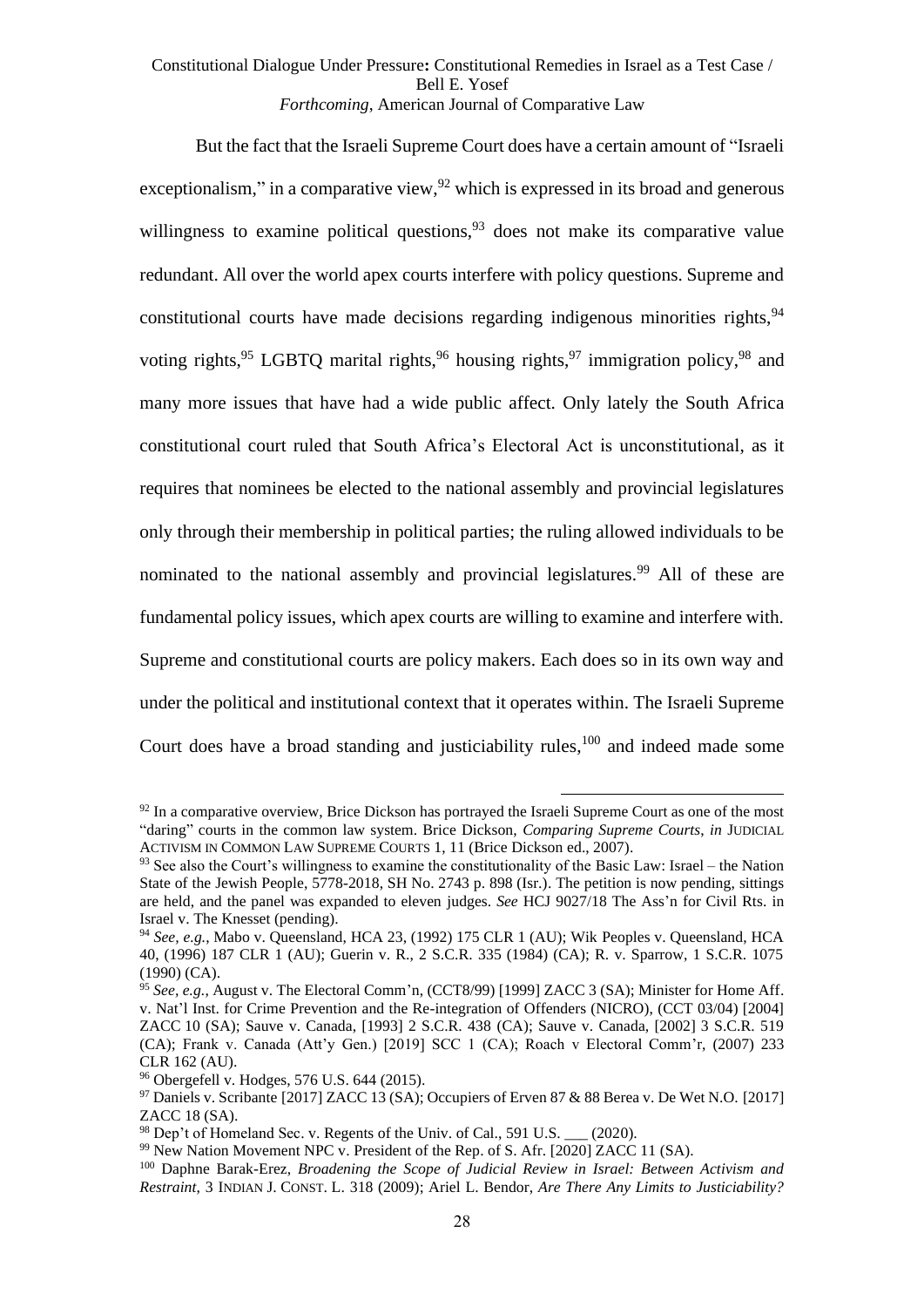prominent decisions in which it compelled a policy change. Yet, it is not an anomaly and does not preclude learning from the rich Israeli experience.

## IV. Constitutional Remedies in Israel

The fundamental question of the right-remedy gap has been discussed thoroughly in the constitutional literature.<sup>101</sup> In the United States, many cases of rights-remedy gaps stem from an experimentalist attitude toward judicial remedying.<sup>102</sup> The Israeli case of constitutional remedies enables us to illuminate a different perspective of this important issue. Specifically, the discussion offered here sheds much light on the way that petitioners' rights are being mistreated. Petitioners that prove their constitutional claims and convince the court that a constitutional right has been unconstitutionally infringed upon, do not win an appropriate remedy. Some of the times, *de facto*, they do not win any remedy whatsoever.

In this part I will describe the judicial granting of constitutional remedies in Israel, using three cases: invalidity suspension, judicial supervision, and the strong interpretive remedies, which the Court usually does not grant.

*The Jurisprudential and Constitutional Controversy in Light of the Israeli and American Experience*, 7 IND. INT'L & COMP. L. REV. 311 (1996).

<sup>101</sup> *See, e.g.*, Friedman, *supra* not[e 48;](#page-15-0) John C. Jeffries, Jr., *The Right-Remedy Gap in Constitutional Law*, 109 YALE L.J. 87 (1999). In the United States, the case of *Brown v. Bd. of Edu. of Topeka*, 347 U.S. 483 (1954), contributed greatly to the development of this issue, since the gap between the important ruling and its application cannot be overlooked. For further discussion of this perspective, see Paul Gewirtz, *Remedies and Resistance*, 92 YALE L.J. 585 (1983). <sup>102</sup> Roach, *supra* note [40,](#page-13-0) at 864.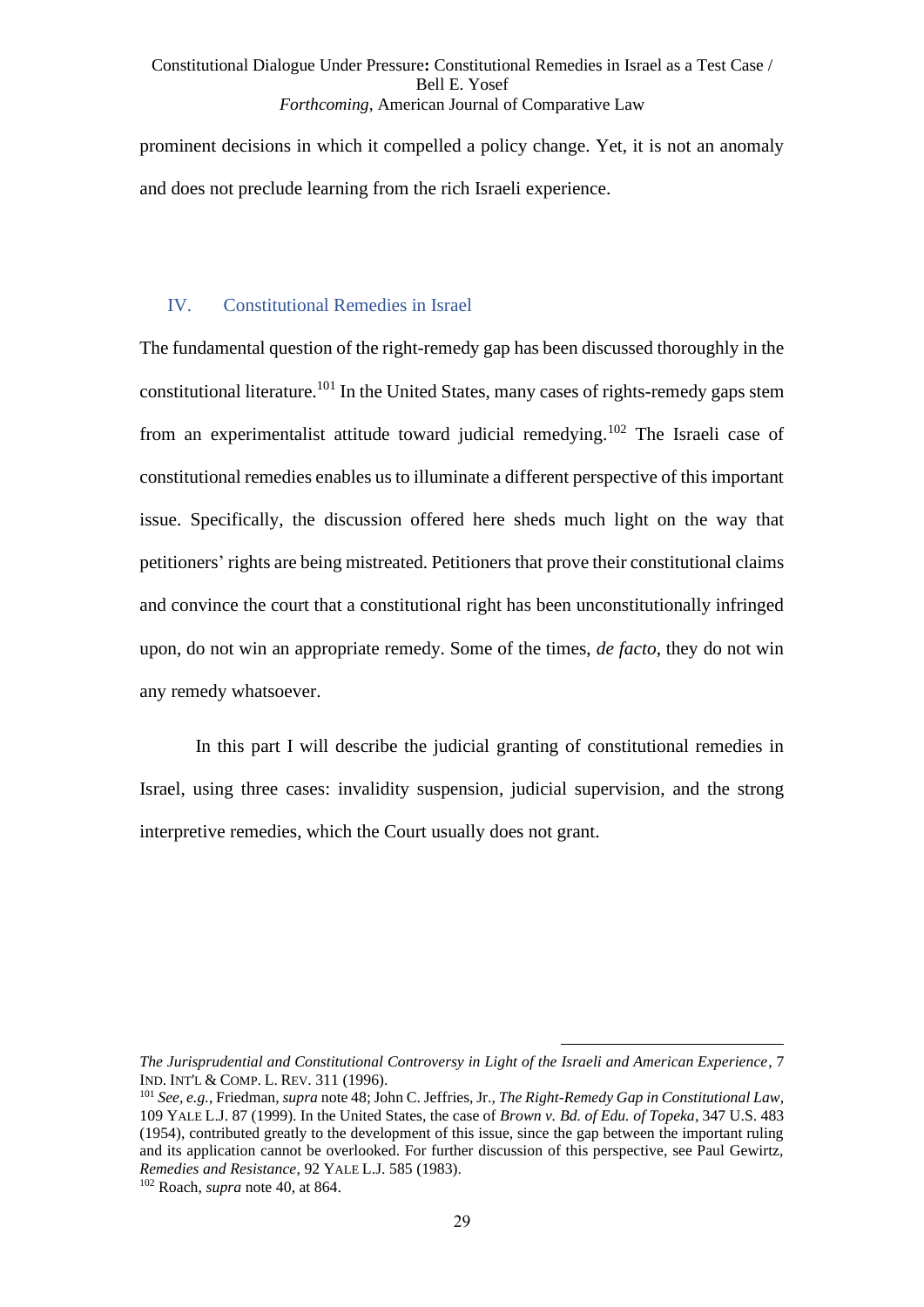# Invalidity Suspension

Invalidity suspension is one of the most consensual remedies in Israeli constitutional law, second only to classic severance. When deciding that a statute is unconstitutional, the court can determine that the operative decision will come into force only in a future point in time (in Israel usually within three to six months).<sup>103</sup> This is an exemption to the fundamental rule that a judicial decision is valid and in force from the moment it is given.<sup>104</sup> This suspension period has several important virtues, which are well explained in the opinion written by Supreme Court Vice President, Justice Mazza, in a case from 2004:

<span id="page-29-0"></span>The advantages of this path are obvious: it allows the legislature to consider the question of reliance concerning the suspension of the entitling law, a question that it did not consider when it enacted the suspending law; its intervention in the work of the legislature is minimal; and it does not impose on the court a task that is unsuited to its institutional competence. Suspending the validity of the declaration of voidance does not lead to an immediate operative consequence. and it certainly does not cause—at least until the mending of the defect by the legislature or until the end of the suspension period—any harm to the constitutional part of the statute or the State budget. In this way, the legislator,

 $103$  This is a short period of time, that can partially explain the phenomenon of continuous extensions as discussed infra. For comparison, the Canadian Supreme Court tends to be more generous and gives the legislature longer periods of time, usually a delay of six to eighteen months. HOGG, *supra* note [41,](#page-14-0) at 742.

<sup>104</sup> Ittai Bar-Siman-Tov, *Time and Judicial Review: Tempering the Temporal Effects of Judicial Review*, *in* THE EFFECTS OF JUDICIAL DECISIONS IN TIME 207, 213 (Patricia Popelier, Sarah Verstraelen, Dirk Vanheule & Beatrix Vanlerberghe eds., 2013).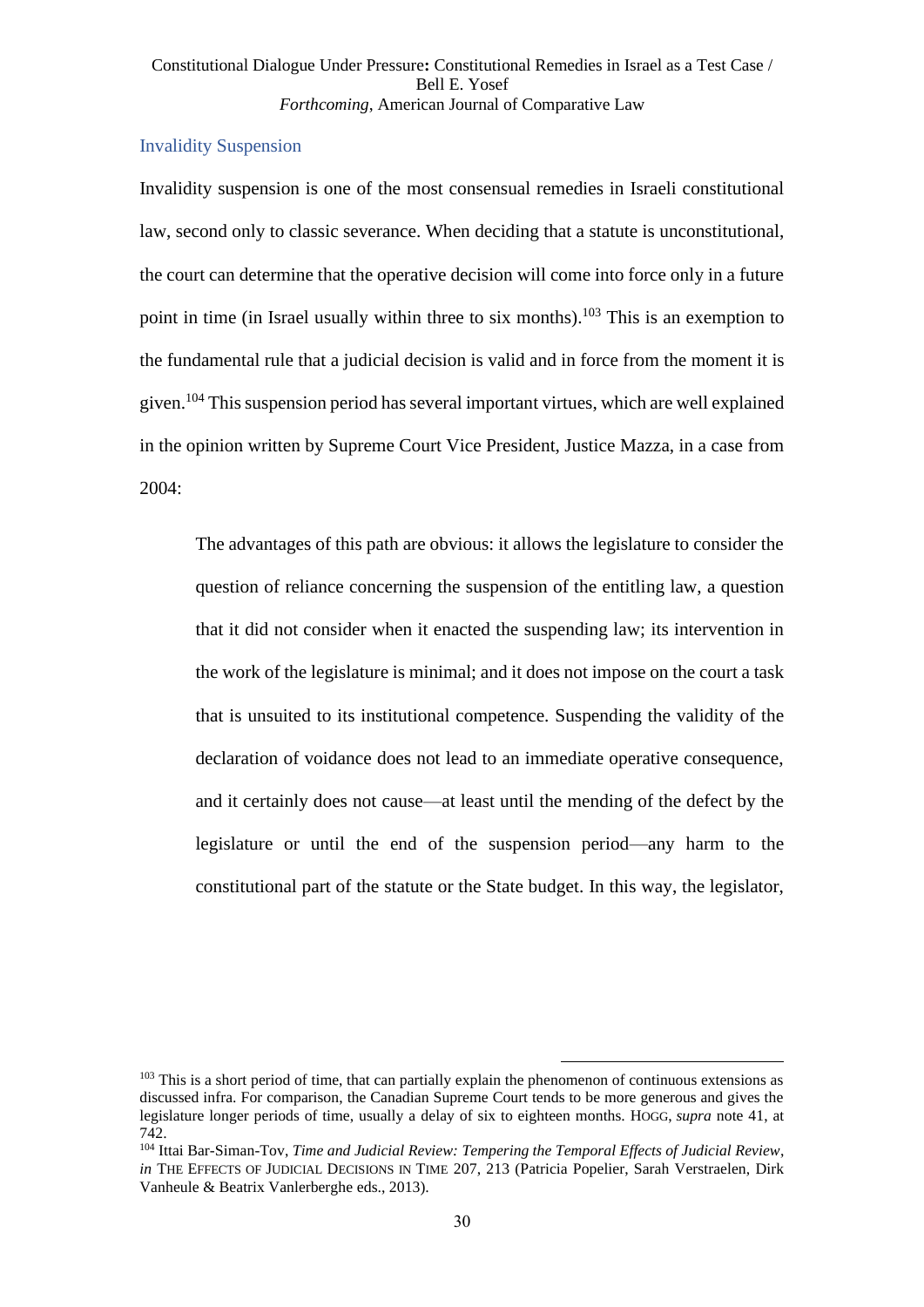<span id="page-30-1"></span><span id="page-30-0"></span>and not the court, is the one that determines the exact timing, manner and scope of the harm to the budget, which itself is unavoidable.<sup>105</sup>

Much like in Canada, where this remedy is quite common,  $106$  in Israel one can see a gradual development of the invalidity suspension.<sup>107</sup> In the first case in which the Supreme Court invalidated a statute, in 1997, the Court decided that due to reliance of relevant stakeholders, and in order to avoid a legislative vacuum, invalidity is suspended for three months. The Court emphasized, however, that the invalidity will be suspended only in "special cases that justify it."<sup>108</sup> This practical reasoning was adopted in subsequent invalidation suspension decisions of the Court, and was accompanied by an institutional reasoning<sup>109</sup> that leaned on the desire to allow the legislature to "go back to the drawing board."<sup>110</sup> This institutional reasoning became fixed,<sup> $111$ </sup> while the demand for special circumstances faded away. Today it seems that

<sup>105</sup> HCJ 9098/01 Ganis v. Ministry of Building and Housing 59(4) PD 241, 272–73 (2004) (Isr.) (Versa translation).

<sup>&</sup>lt;sup>106</sup> Roach, *supra* not[e 45.](#page-14-1) This remedy also has a strong foothold in the South Africa Constitutional Court. See Bishop, *supra* not[e 71,](#page-21-2) at 9-111–9-115; *see also* Constitution of the Republic of South Africa, 1996, Art. 172;LECKEY, *supra* note [62,](#page-18-0) at 93–122. This soft remedying is different from the American one, where this sort of remedying is very rare, and the constitutional remedy is usually immediate. *See* Eric S. Fish, *Choosing Constitutional Remedies*, 63 UCLA L. REV. 322, 383 (2016).

<sup>107</sup> For a discussion of the gradual developments in Canada, see Kent Roach, *Enforcement of the Charter – Subsections 24(1) and 52(1)*, *in* CANADIAN CHARTER OF RIGHTS AND FREEDOMS 473, 504–05 (5th ed. 2014); Grant R. Hoole, *Proportionality as a Remedial Principle: A Framework for Suspended Declarations of Invalidity in Canadian Constitutional Law*, 49 ALTA L. REV. 107, 108, 117 (2011).

<sup>108</sup> HCJ 1715/97 Chamber of Inv. Managers in Isr. v. Minister of Fin. 51(4) PD 367, 415–16 (1997) (Isr.) (Versa translation).

<sup>109</sup> HCJ 6055/95 Tzemach v. Minister of Defense 53(5) PD 241 (1999) (Isr.):

The circumstances of this case warrant our deferring the effective date of the declaration of invalidity, in order to give the respondents enough time to propose the necessary bill to the Knesset, to give the Knesset enough time to debate the bill, and also to give the respondents enough time to prepare the military for the expected legislative changes.

Leckey describes a similar graduality in Canada and in South Africa, where the remedy was created to avoid a legal vacuum and anarchy. LECKEY, *supra* note [62,](#page-18-0) at 138–39, 142–43.

<sup>110</sup> *See* Kent Roach, *Sharpening the Dialogue Debate: The Next Decade of Scholarship*, 45 OSGOODE HALL L.J. 169, 177 (2007). Within this perspective, the invalidity suspension is quite an intrusion upon the legislature's agenda, since the court compels the legislature to re-enact, in a specific timeframe, as long as the latter wants to maintain its policy. *See* HOGG, *supra* not[e 41,](#page-14-0) at 899.

<sup>111</sup> Bar-Siman-Tov, *supra* note [104,](#page-29-0) at 221–22.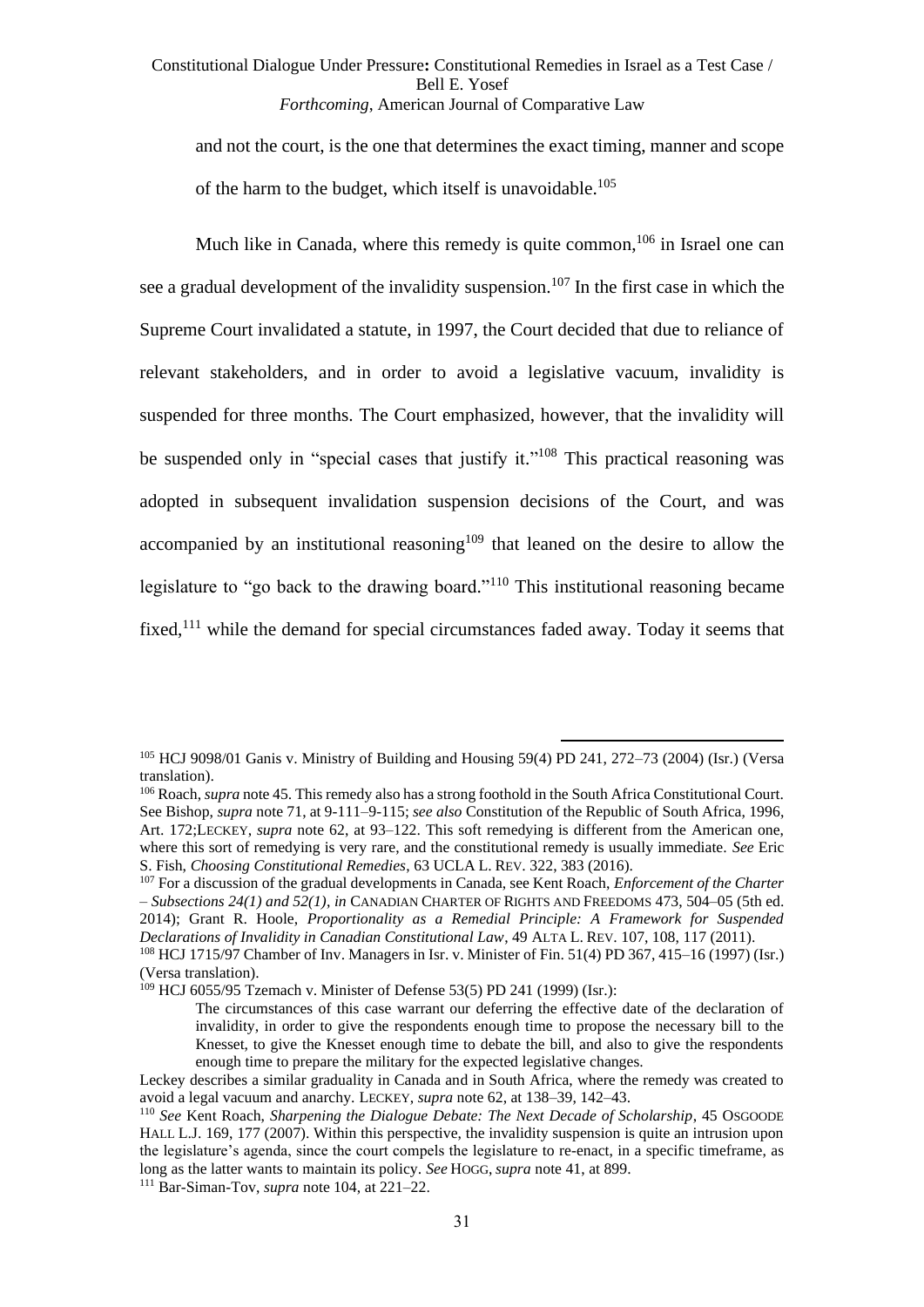examining if and for how long the court can suspend the invalidation is an inherent part of the constitutional analysis, once the statute has been determined as unconstitutional.

To show how consensual the invalidity suspension in Israel is, a brief review of the numbers may be helpful: The Supreme Court invalidated legislation nineteen times due to its discrepancy with the human rights Basic Laws, without complying with the conditions of the limitation clause. In eight of these cases, the court suspended the invalidity declaration. <sup>112</sup> Amongst the remain ten, two cases were *de facto* suspensions, since the Court allowed the statutes, which were temporary provisions, to stay in force, but forbid the political authorities to renew them; $^{113}$  in one case the suspension was examined but denied due to its lack of practicability in that case;  $114$  in another, the close time-frame did not enable the delay;<sup>115</sup> in another case the invalidity suspension was applicable to narrow implications of the statute; $116$  and three others it was scrutinized

<sup>112</sup> *Chamber of Inv.* 51(4) PD; *Tzemach* 53(5) PD ; HCJ 10662/04 Hassan v. Nat'l Ins. Inst. (Feb. 28, 2012) , Nevo Legal Database (by subscription, in Hebrew) (Isr.) (formal translation); HCJ 8300/02 Naser v. The Gov't of Israel (May 22, 2012), Nevo Legal Database (by subscription, in Hebrew) (Isr.); HCJ 7146/12 Adam v. The Knesset (Sept. 16, 2013), Nevo Legal Database (by subscription, in Hebrew) (Isr.) (formal summary available by the Supreme Court translation); HCJ 7385/13 Eitan v. Gov't of Israel (Sept. 22, 2014), Nevo Legal Database (by subscription, in Hebrew) (Isr.); HCJ 8665/14 Desta v. The Knesset (Aug. 11, 2015), Nevo Legal Database (by subscription, in Hebrew) (Isr.) (formal summary available by the Supreme Court translation); HCJ 1877/14 Movement for the Quality of Gov't in Israel v. The Knesset (Sept. 12, 2017), Nevo Legal Database (by subscription, in Hebrew) (Isr.).

<sup>&</sup>lt;sup>113</sup> HCJ 4124/00 Yekutieli v. Minister for Religious Aff. (June 14, 2010), Nevo Legal Database (by subscription, in Hebrew) (Isr.) (Versa translation); HCJ 6298/07 Ressler v. Knesset 65(3) PD 1 (2012) (Isr.) (formal translation). Bar-Siman-Tov refers to these cases as "*de-facto* suspension". Bar-Siman-Tov, *supra* note [104,](#page-29-0) at 224–25.

<sup>114</sup> HCJ 2605/05 Acad. Ctr. of Law and Bus. v. Minister of Finance (Nov. 19, 2009), Nevo Legal Database (by subscription, in Hebrew) (Isr.) (formal translation).

<sup>115</sup> HCJ 1661/05 The Gaza Coast Reg'l Council v. Israel's Knesset 59(2) PD 481 (2006) (Isr.).

<sup>116</sup> HCJ 1308/17 Silwad Muni. v. The Knesset (June 9, 2020), Nevo Legal Database (by subscription, in Hebrew) (Isr.).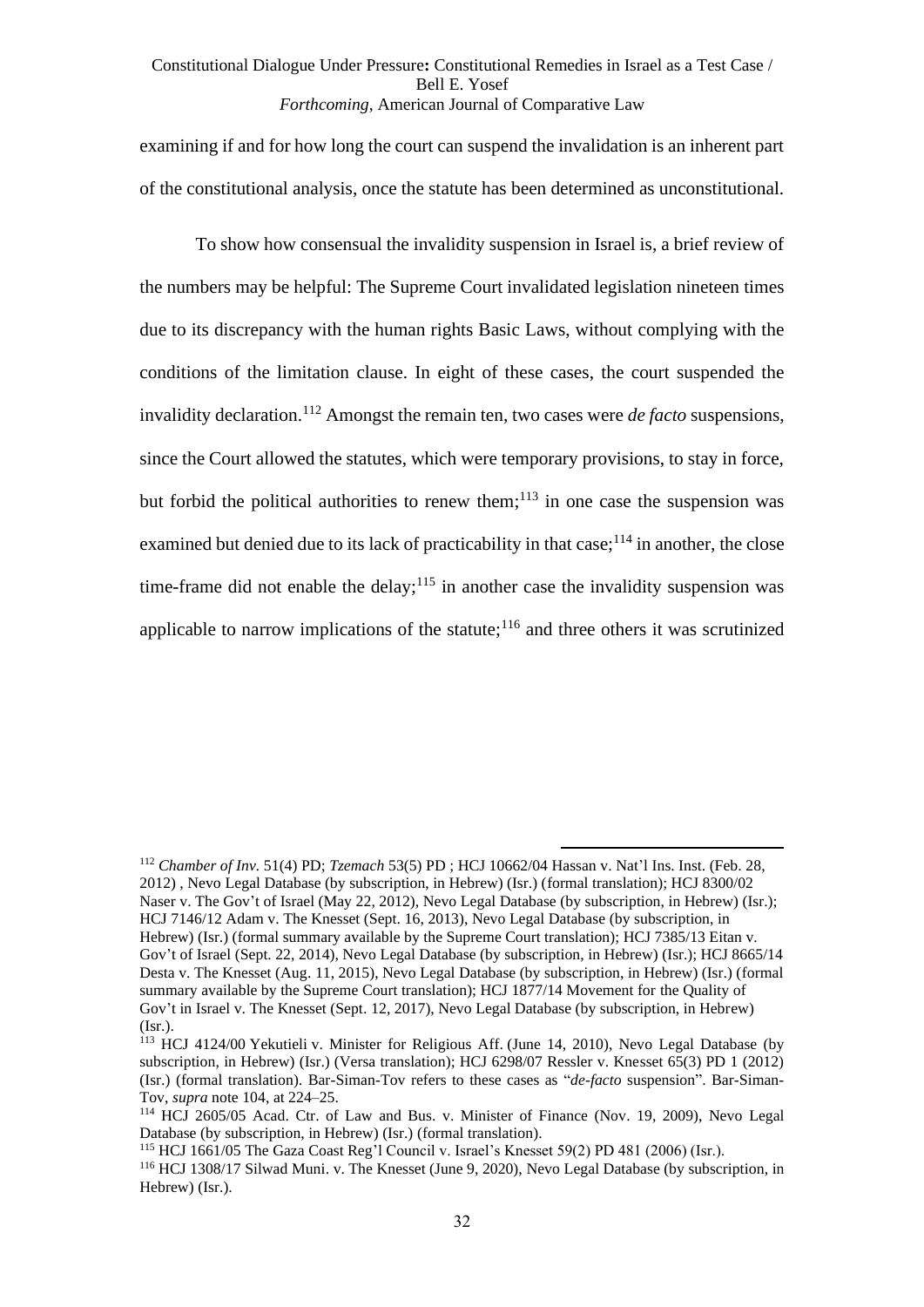by the minority opinion.<sup>117</sup> Only three cases did not even mention the suspension option.<sup>118</sup>

Looking at the significant place that the invalidity suspension occupies in Israeli constitutional law, it seems that the Court is designing the constitutional remedies based on an anticipation of a legislative response, and uses the suspension not only to solve practical difficulties that stem from the constitutional invalidity, but also to facilitate the legislature's work and assist it in consolidating a legislative response.

Up to this point, the invalidity suspension looks almost perfect: democratic, balanced, moderate. However, it does have a certain amount of a democratic deficit, since it compels the legislature to act, and to do so within a defined time frame, if it wishes to create a new legislative arrangement and avoid a legislative vacuum.<sup>119</sup> But this (frail) democratic deficit is not the most problematic consequence of the invalidity suspension; rather, the most problematic consequence is the lack of protection that it gives the petitioners.

The invalidity suspension leaves an unconstitutional legal order intact for months (sometimes even years, as I will soon elaborate), with the violation of the petitioners' rights continuing throughout. Furthermore, many times the petitioners' voices are not heard in the process of consolidating the legislative response. Moreover,

<sup>&</sup>lt;sup>117</sup> CrimApp 8823/07 A v. State of Israel (Nov. 2, 2010), Nevo Legal Database (by subscription, in Hebrew) (Isr.) (formal translation); HCJ 781/15 Arad-Pinkas v. Bd. for Approval of Embryo Carrying Agreements Under the Embryo Carrying Agreements Law (Feb. 27, 2020), Nevo Legal Database (by subscription, in Hebrew) (Isr.); HCJ 2293/17 Gersgaher v. The Knesset (Apr. 23, 2020), Nevo Legal Database (by subscription, in Hebrew) (Isr.).

<sup>118</sup> HCJ 1030/99 MK Oron v. Chairman of Knesset 56(3) PD 640 (2002) (Isr.); HCJ 8276/05 Adalah Legal Ctr. for Arab Minority Rts. in Israel v. Minister of Def. 62(1) PD 1 (2006) (Isr.) (Versa Translation); HCJ 5239/11 Avnery v. Knesset (Apr. 15, 2015), Nevo Legal Database (by subscription, in Hebrew) (Isr.) (Versa translation).

<sup>&</sup>lt;sup>119</sup> Some do not see this as a problem, but as part of the court's duty to coerce the legislature to take constitutional decisions and constitutional responsibility. ROACH, *supra* note [18,](#page-8-0) at 348.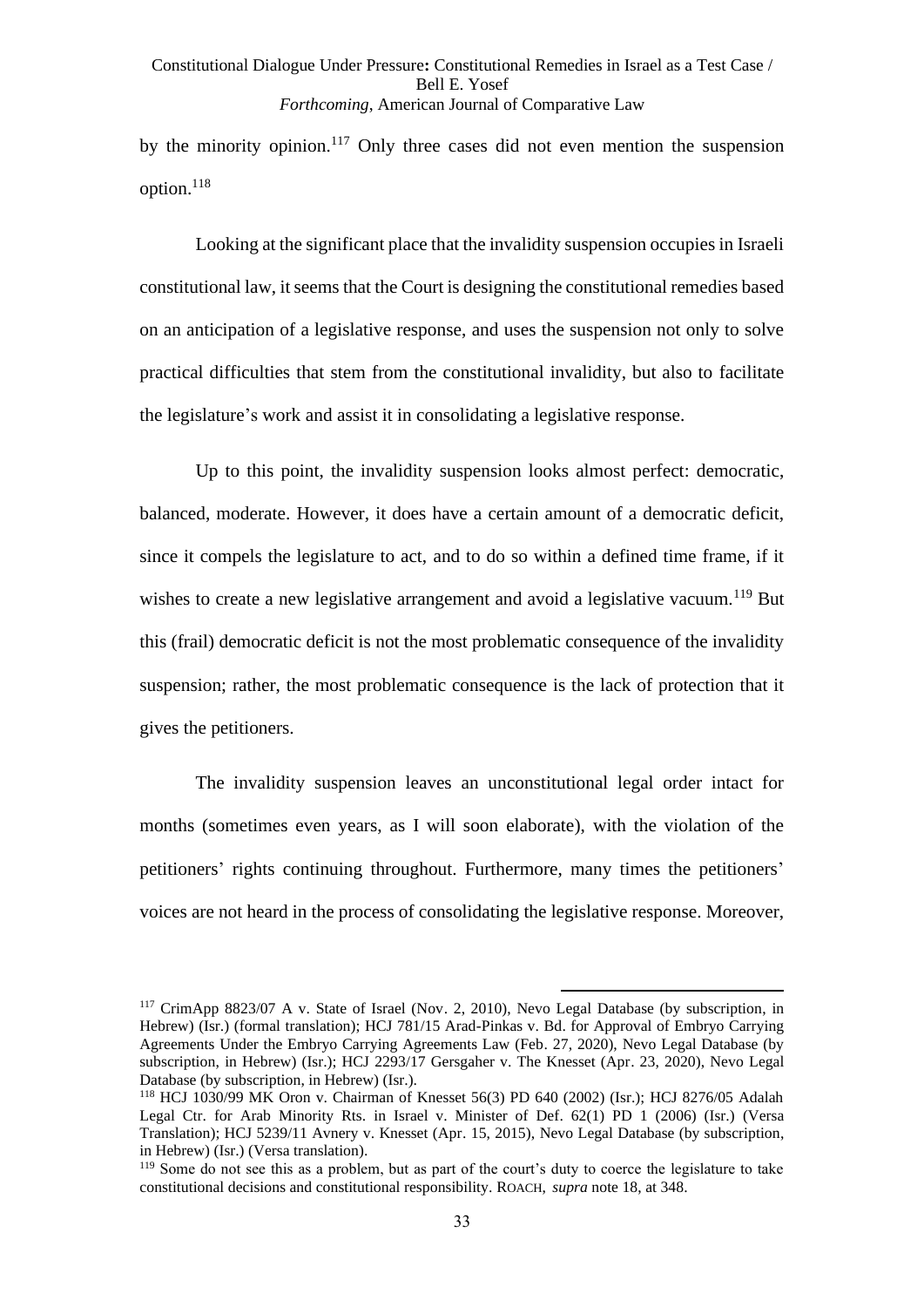there is no guarantee to the petitioners that the new statute that will be enacted will protect their rights. There are many cases where the legislative response has been claimed to maintain the infringement upon the petitioners' rights instead of healing it.<sup>120</sup>

<span id="page-33-0"></span>The Court can diminish this destructive effect on the petitioners by using the constitutional exemption.<sup>121</sup> In adopting the invalidity suspension, the court proclaims its willingness to overlook the petitioner's constitutional rights in order to avoid a lacuna, practical problems and inter-institutional collision. The use of the constitutional exemption in a specific case excludes the specific litigants (and sometimes people who are in the same situation) from the suspension, gives them an immediate remedy, and is still able to achieve all the virtues of suspension.<sup>122</sup>

<span id="page-33-1"></span>The Israeli Supreme Court has never explicitly dealt with the possibility of granting petitioners a constitutional exemption, $123$  although as demonstrated, it has

<sup>&</sup>lt;sup>120</sup> See, for example, in Israel the three constitutional cases of detention on the basis of the Prevention of Infiltration Act, 5714-1954, SH No. 161 p. 160: HCJ 7146/12 Adam v. The Knesset (Sept. 16, 2013), Nevo Legal Database (by subscription, in Hebrew) (Isr.) (formal summary available by the Supreme Court translation); HCJ 7385/13 Eitan v. Gov't of Israel (Sept. 22, 2014), Nevo Legal Database (by subscription, in Hebrew) (Isr.); HCJ 8665/14 Desta v. The Knesset (Aug. 11, 2015), Nevo Legal Database (by subscription, in Hebrew) (Isr.) (formal summary available by the Supreme Court translation), and the different constitutional case of drafting Yeshiva ultra-orthodox students to the army: HCJ 6427/02 Mov't for the Quality of Government in Israel v. The Knesset 61(1) PD 619 (2006) (Isr.); HCJ 6298/07 Ressler v. The Knesset (Feb. 21, 2012) (formal translation) (Isr.); HCJ 1877/14 Mov't for the Quality of Gov't in Israel v. The Knesset (Sept. 12, 2017), Nevo Legal Database (by subscription, in Hebrew) (Isr.). In Canada, regarding the right not to be denied bail without just cause: R. v. Morales, [1992] 3 S.C.R. 711 (Can.); R. v. Hall, [2002] 3 S.C.R. 309 (Can.), and regarding prisoners' right to vote: Sauve v. Canada, [1993] 2 S.C.R. 438; Sauve v. Canada, [2002] 3 S.C.R. 519 (Can.).

<sup>&</sup>lt;sup>121</sup> See the basic and important distinction between a constitutional exemption that accompanies the invalidity suspension and an independent constitutional exemption that works similarly to a reading-out or notional severance. Andrew K. Lokan & Danny Kastner, *Constitutional Exemptions – The Remedy That Dare Not Speak Its Name*, 27 N.J.C.L. 179, 180 (2009); Peter Sankoff, *Constitutional Exemptions: Myth or Reality*, 11 N.J.C.L. 411, 414 (2000). A different terminology is "permanent constitutional exemption" and "temporary constitutional exemption." *See* Roach, *supra* not[e 107,](#page-30-0) at 498. <sup>122</sup> Hoole, *supra* not[e 107,](#page-30-0) at 128–31; Roach, *supra* note [107,](#page-30-0) at 507.

<sup>&</sup>lt;sup>123</sup> Just like other individual remedies, and constitutional damages specifically. The Israeli Supreme Court does not order the State to pay punitive constitutional remedies due to a violation of constitutional rights. This remedy is considered a strong remedy with a strong expressive, educational and deterring value that is designated to protect and fulfill the constitutional right itself. *See* Alfred Hill, *Constitutional Remedies*, 69 COLUM. L. REV. 1109, 1114–15 (1969); Bishop, *supra* note [71,](#page-21-2) at 9-156. Yet, the Israeli Supreme Court never considered it as a constitutional remedy that can accompany constitutional invalidity in any of its (stronger or softer) forms. Poliak notes that the Israeli Supreme Court did open a narrow space for judicial granting of a punitive constitutional remedy, although it was in a civil litigation.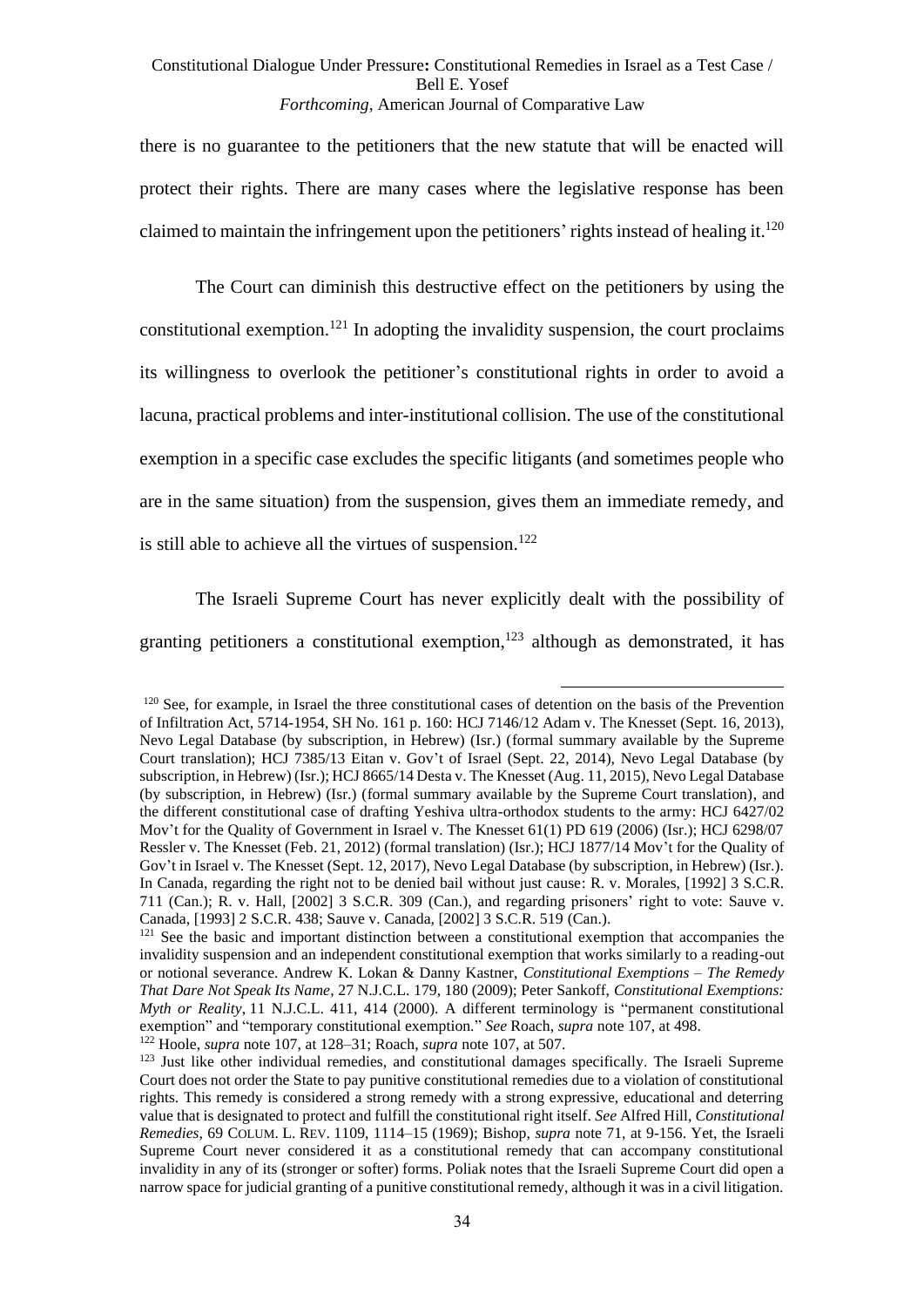suspended the invalidity almost automatically wherever possible. In one case, the court did exempt the petitioners from the suspension, although without discussing the rationale for that choice. This occurred in the *Desta* case: when invalidating parts of the Prevention of Infiltration and Ensuring Departure of Infiltrators from Israel (Legislative Amendments and Temporary Provisions) Law, 2014, the Court gave the state a sixmonth suspension before the invalidation came into force. It also decided that detainees that are detained for twelve months or more will be released within fifteen days at the most.<sup>124</sup> Even without calling it a constitutional exemption, that was the meaning of the court's choice, and that was the only case in which this remedy was given. In this case, the constitutional exemption was given not only to the petitioners, but to the entire group that was in the same situation (i.e., detainees for twelve months or more). Still, as mentioned, the Court did not discuss or analyze the remedy from any perspective–– the petitioners or the entire relevant group.

Comparatively, the reluctance to grant this remedy is not rare.<sup>125</sup> However, the question whether it is practically common or not does not answer the question if this remedy is desired. Rare as it may be, invalidity suspension —as a normative decision should be accompanied by a constitutional exemption that exempts the petitioners from the suspension and grants them an immediate remedy to stop the infringement of their

Poliak, *supra* not[e 50.](#page-15-1) Prof. Daphne Barak-Erez, currently a Supreme Court Justice, holds a similar view. She wrote that the granting of this kind of remedy should evolve from the court's ruling and does not require legislative or constitutional authorization. Daphne Barak-Erez, *Constitutional Torts in the Era of Basic Laws*, 9 MISHPAT UMIMSHAL [LAW & GOVERNANCE] 103, 111–12 (2005) (Isr.). <sup>124</sup> HCJ 8665/14 *Desta*.

 $125$  In Canada, see Carter v. Canada (Att. Gen.) [2016] SCC 4. (Can.). For a theoretical and doctrinal review, see Sankoff, *supra* note [121](#page-33-0) . For an updated review, see Nitin Kumar Srivastava, *On Constitutional Exemptions*, RIGHTS ANGLE - THE ACLRC BLOG (Feb. 8, 2016), http://www.aclrc.com/blog/2016/2/8/on-constitutional-exemptions.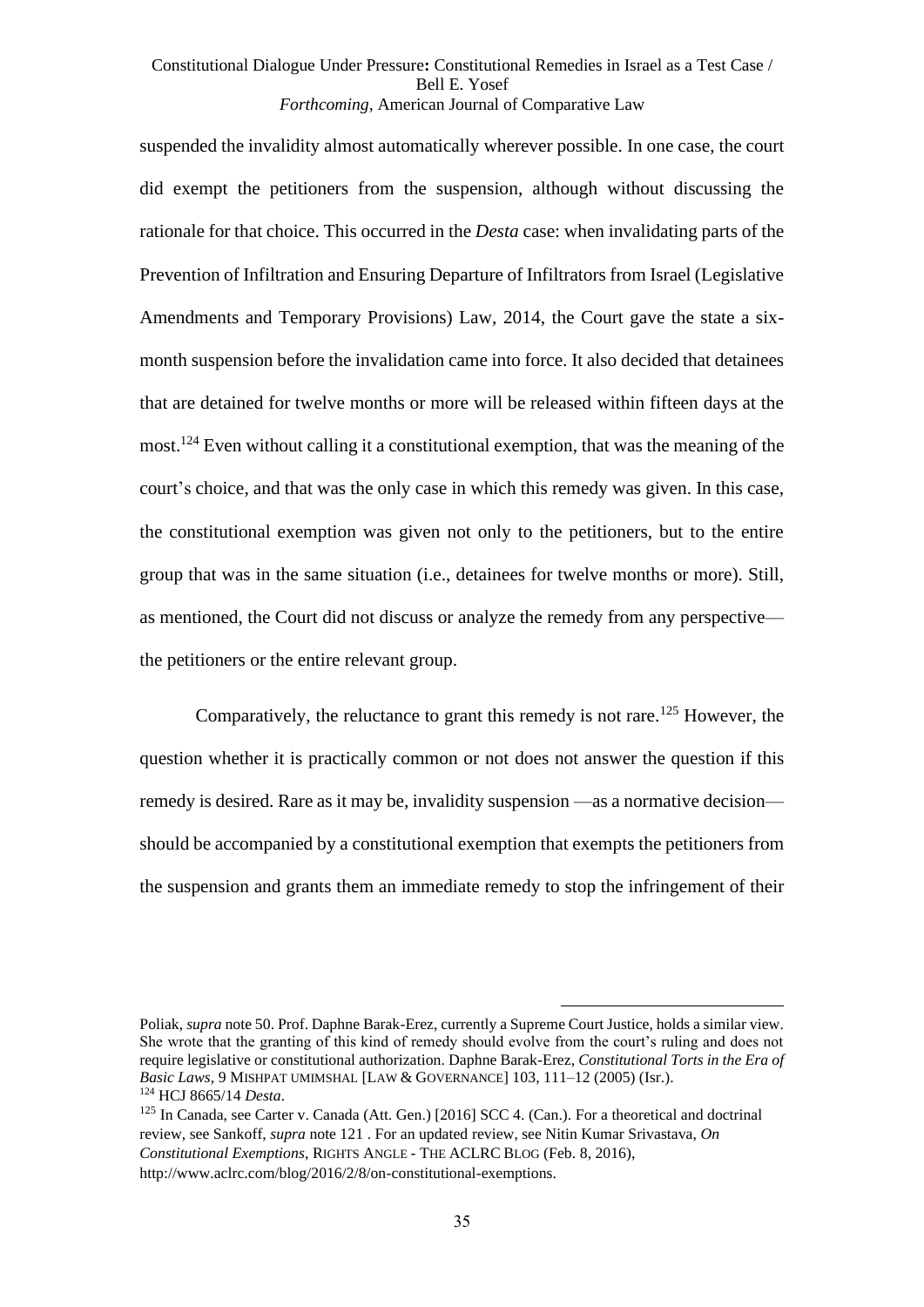constitutional rights.<sup>126</sup> Alas, this kind of choice has never been discussed explicitly in the Supreme Court rulings.

Another factor that intensifies the negative consequences of the invalidity suspension on the petitioners is the Court's willingness to prolong the suspension period.<sup>127</sup> In Israel (as well as in other constitutional systems) the rule is that the Court will approve the extension as long as it is submitted within the suspension period.<sup>128</sup> In the first case in Israel that ordered a suspension of invalidity, the Court mentioned explicitly that the State can ask for a further extension,<sup>129</sup> which it did,<sup>130</sup> whereby the three-month suspension was extended by another four months.<sup>131</sup>

<span id="page-35-0"></span>The state did so again in the Naser case, which dealt with inequality in tax benefits for municipalities. The court ordered, among other things, the annulment of several tax benefits entitlements, since the beneficiaries were selected unequally and without clear criteria, while neighboring (Arab) settlements were not included in the list of benefiting municipalities. The decision was suspended for twelve months, and

<sup>128</sup> In Israel: Barak, *supra* not[e 50,](#page-15-1) at 368. In South-Africa: Bishop, *supra* note [71,](#page-21-2) at 9-127–9-128.

<sup>126</sup> This approach wins much support in Israel, *see* BARAK MEDINA, HUMAN RIGHTS LAW IN ISRAEL 269 (2016) (Isr.); Barak, *supra* note [50,](#page-15-1) at 373; Mersel, *supra* note [86,](#page-25-0) at 99; and beyond, *see* Roach, *supra* not[e 107,](#page-30-0) at 507; Hoole, *supra* not[e 107,](#page-30-0) at 128–31.

 $127$  One can also notice that renewing an extension of the suspension does not only harm the petitioners' rights, but also harms the dialogue itself. This multiple-extension trend does not indicate the State's willingness to take part in a fruitful dialogue, and places the court in a very uncomfortable institutional situation.

<sup>129</sup> *See, e.g.*, HCJ 1715/97 Chamber of Inv. Managers in Isr. v. Fin. Minister 51(4) PD 367, 417 (1997) (Isr.) (Versa translation).

<sup>&</sup>lt;sup>130</sup> Regarding the State's response, see, for comparison, the general declaration: a declaration on the unconstitutionality of a statute, lacking any binding force. This mechanism is anchored in section 4 of the UK Human Rights Act 1998 (c42). The UK Supreme Court did use this mechanism in a restricted and yet significant manner, and most of the cases led to a legislative response. *See Responding to Human Rights Judgments: Report to the Joint Committee on Human Rights on the Government's Response to Human Rights Judgments* 2010–2011, cmt. 8162, at 29–46 (UK). For further discussion, see Fish, *supra* not[e 106,](#page-30-1) at 334–36. The Israeli Supreme Court's strong tendency toward invalidity suspension (as well as endless extensions of the time periods given to the political branches to legislate) does resembles the theoretical and practical logic behind the general declaration. For further elaboration, see Bishop, *supra* note [71,](#page-21-2) at 9-177; Kent Roach*, A Dialogue About Principle and a Principled Dialogue: Justice Iacobucci's Substantive Approach to Dialogue, 57 U. TORONTO L.J. 449, 472 (2007).* <sup>131</sup> *Chamber of Investment* 51(4) PD (decision, given on Jan. 1, 1998).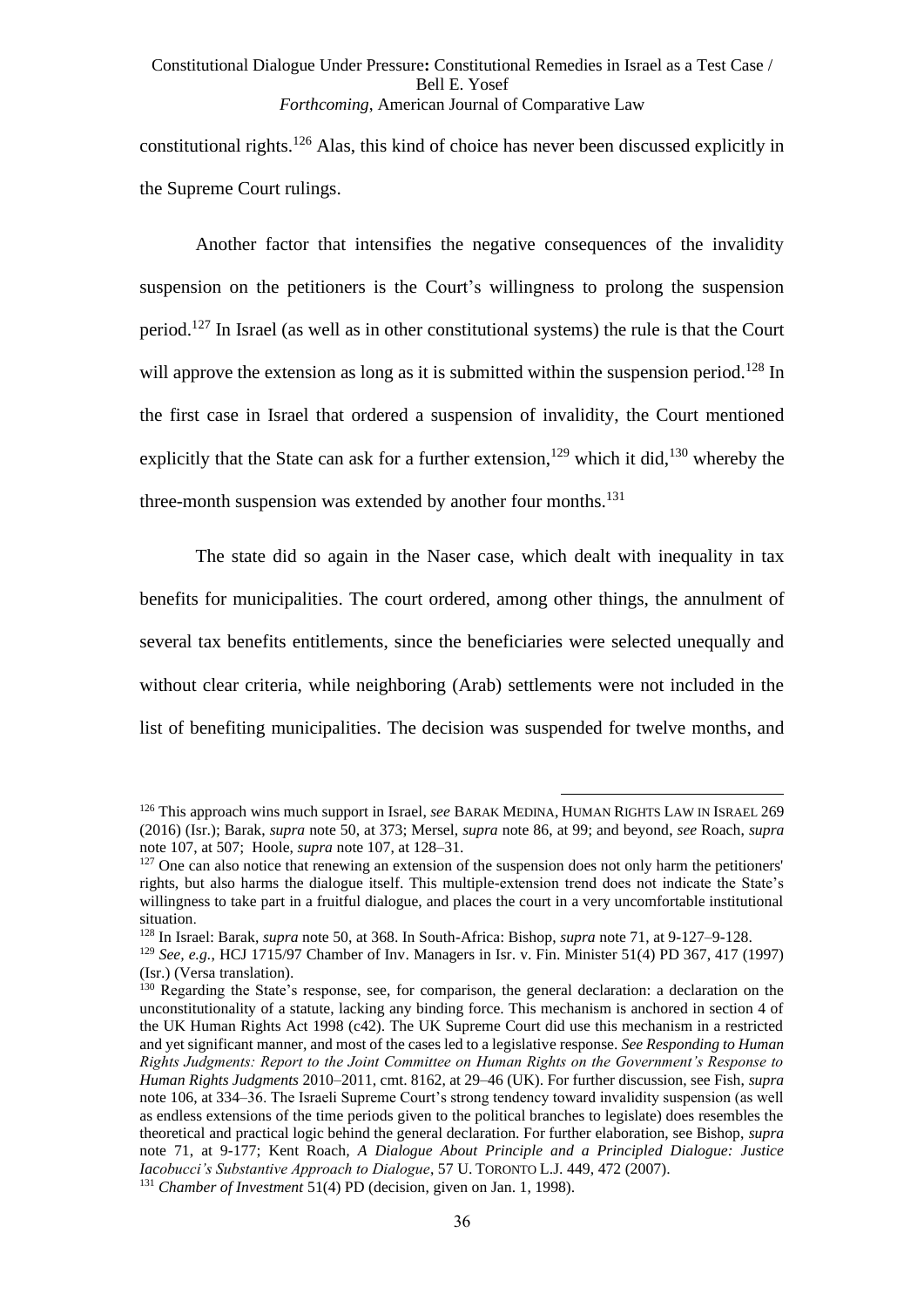then another nine months,  $^{132}$  and then a further nine-month period,  $^{133}$  followed by three further extensions of two months, four months and one month.<sup>134</sup> All this time, three years and seven months, the petitioners, as well as numerous others, waited for the State to legislate an egalitarian criterion for tax benefits, so that all entitled municipalities could enjoy the benefits. A similar, multiple-extension suspension is currently occurring with regards to the ultra-orthodox yeshiva students, after the statute that exempts them from mandatory military service was declared unconstitutional in September 2017.<sup>135</sup>

At this point, the dialogic value of the invalidity suspension should be clear, as well the remedy's ability to harm the petitioners' rights.<sup>136</sup> The consensual way in which the Court uses the remedy, the lack of willingness to grant the petitioners a constitutional exemption, the ongoing extension of the suspension—all of these strengthen it. The Israeli application of the remedy can teach an important comparative lesson on the negative implications of this soft remedy.

<sup>136</sup> See, in Leckey's words:

<sup>132</sup> HCJ 8300/02 Naser v. The Gov't of Israel, Nevo Legal Database (by subscription, in Hebrew) (Isr.) (verdict given on May 22, 2012) (interim decision given on May 5, 2013).

 $^{133}$  *Id.* (interim decision given on Feb. 2, 2014).

<sup>&</sup>lt;sup>134</sup> *Id.* (interim decisions given on Nov. 2, 2014, Nov. 16, 2014, July 19, 2015, and Nov. 30, 2015).

<sup>135</sup> HCJ 1877/14 Mov't for Quality of Gov't in Israel v. The Knesset (Sept. 12, 2017), Nevo Legal Database (by subscription) (Isr.) (Interim decisions given on Aug. 6, 2018, Jan. 20, 2019, Jan. 9, 2020, and June 15, 2020).

These considerations [that support suspending the invalidity, B.E.Y.] effectively diminish the likelihood that a litigant who has persuaded the court that a law unjustifiably limits her rights will receive the remedy most obvious on the face of the constitutional text, namely, the immediate declaration that unconstitutional legislation is of no force or effect."

LECKEY, *supra* note [62,](#page-18-0) at 140.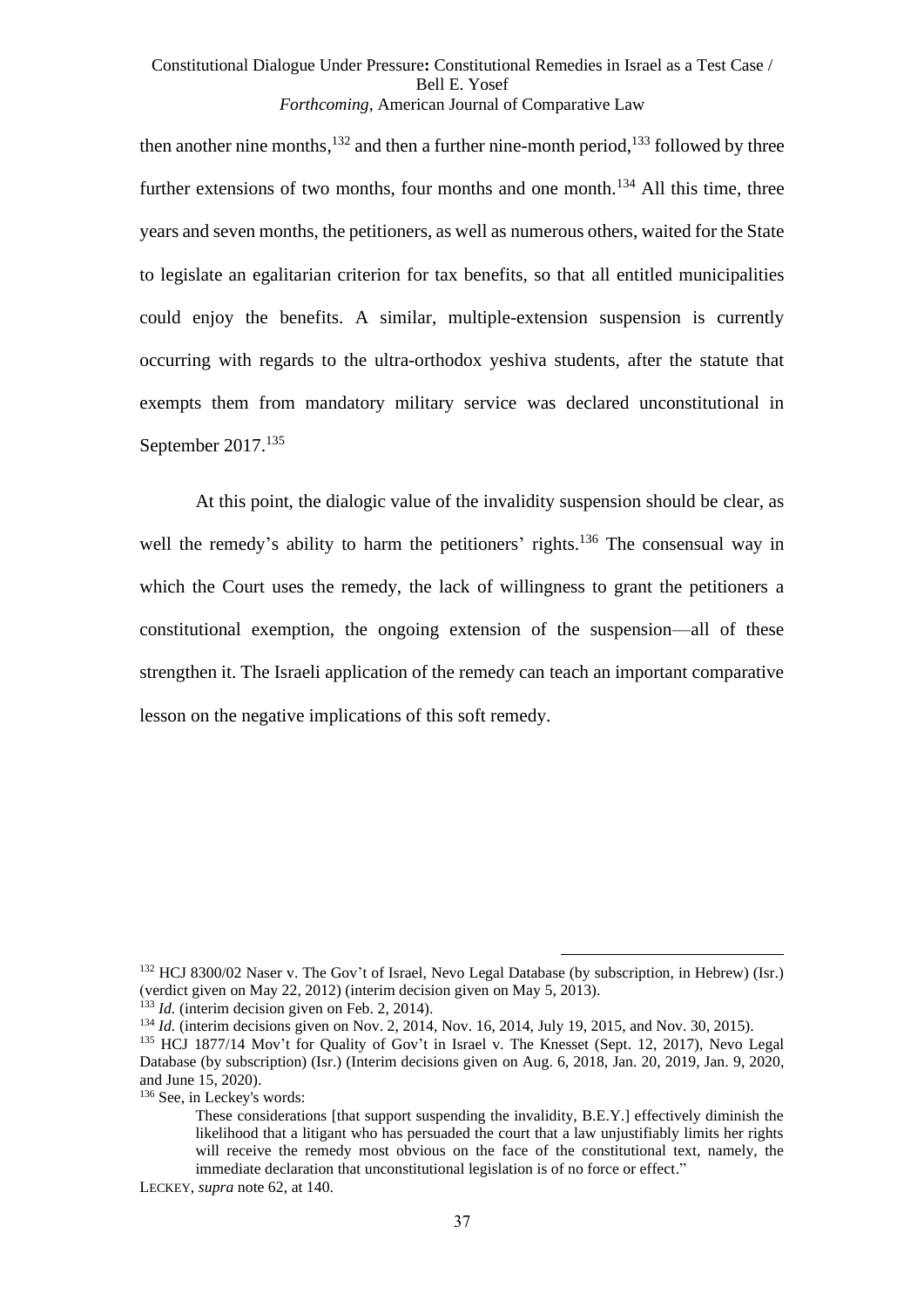## Judicial Supervision

Another dialogic remedy the Israeli Supreme Court frequently uses is judicial supervision, a remedy that is also known in the Israeli discourse as "babysitting" and in the comparative literature as "jurisdiction retention." Within this remedial framework, when a case comes before a court, instead of handing down a conclusive one-time decision, it maintains its authority over the case and supervises the way the state implements its constitutional duties for months or even years.<sup>137</sup>

<span id="page-37-0"></span>Prima facie, this remedy has a strong dialogic sense: the court issues a strong and principled declaration regarding the petitioners' rights, and leaves its manner of implement to the discretion of the State.<sup>138</sup> However, the quality of this dialogue might change greatly due to the way the court operates this dynamic remedy. *De facto*, not regulated or doctrinated, it gives the court an almost absolute flexibility and discretion how to manage the litigation. Prof. Mark Tushnet offered some very helpful observations through the weak remedies-strong remedies division: is it a compulsive or declarative order? Does the court wait for the petitioners to be active or does it *a priori* schedule updates from the State? Does the court determine measurable and accurate objectives or is the procedure left to the discretion of the State? Does the decree determine a principle and leave it to the State to fill in the blanks, or is the decree detailed and elaborated?<sup>139</sup> Magnet added a more general distinction between a strict

<sup>&</sup>lt;sup>137</sup> Although some do not observe it as a remedy and conceptualize it as a process in which the court preserve the controversy until a political or legal change. Ariel L. Bendor & Joshua Segev, *The Supreme Court as a Babysitter:* Modeling Zubik v. Burwell *and* Trump v. International Refugee Assistance Project Rights 2018 MICH. S. L. REV. 373, 391 .

<sup>138</sup> *See* Alana Klein, *Judging as Nudging: New Governance Approaches for the Enforcement of Constitutional Social and Economic Rights*, 39 COLUM. HUM. RTS. L. REV. 351, 383 (2008); Joseph Eliot Magnet, *Constitutional Litigation Against Institutions: Remedies*, 42 OTTAWA L. REV. 285 (2011); Rouleau & Sherman, *supra* not[e 47.](#page-15-2)

<sup>139</sup> MARK TUSHNET, WEAK COURTS, STRONG RIGHTS: JUDICIAL REVIEW AND SOCIAL WELFARE RIGHTS IN COMPARATIVE CONSTITUTIONAL LAW 248–49 (2008).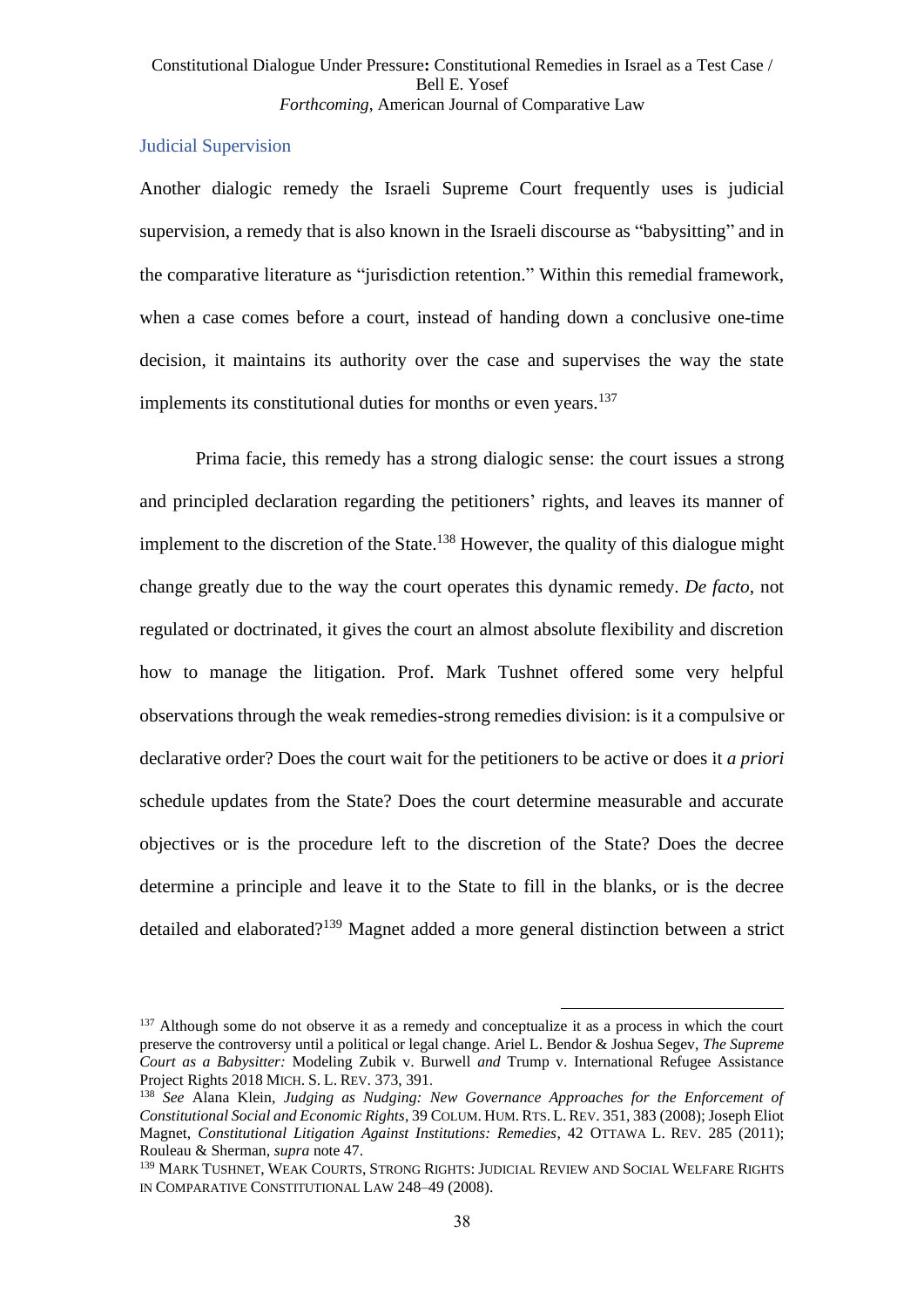decree ("finance it, do it, now") and a soft decree ("start, finance, update, and then we'll see").<sup>140</sup>

The Israeli-style judicial supervision raises further observations: is it an administrative or legislative supervision? Did the court give an interim order? If it did, was supervision conducted before or after the order? How close and tight was the supervision? Was the supervision held simultaneously with the hearings or afterward? Did the Court write a reasoned judgment or remove the petition due to exhaustion of remedies?

Despite this vast variation in the daily operation of judicial supervision, it is not the most significant problem. Actually, the court's flexibility in this matter can be helpful when designing a specific, case-related remedy under the judicial supervision framework and in order to maintain its legitimacy.<sup>141</sup> This is especially true, some argue, regarding social and economic rights. $142$  The main problem is that the discretion that the court leaves to the State concerning implementation leads to extending the violation of the petitioners' rights. This remedy, which was designed to help the petitioners while limiting judicial intervention in the political policy sphere, achieves its goal only partially, and in many cases leaves the petitioners without a proper remedy, or as Swart phrased it, "left at the mercy of government officials."<sup>143</sup>

<sup>140</sup> Magnet, *supra* note [138,](#page-37-0) at 287.

<sup>&</sup>lt;sup>141</sup> This is specifically apparent in high-volume cases. For a thorough elaboration from this perspective, see William A. Fletcher, *The Discretionary Constitution Institutional Remedies and Judicial Legitimacy*, 91 YALE L.J. 635 (1982).

<sup>142</sup> Rosalind Dixon, *Creating Dialogue About Socioeconomic Rights: Strong-Form Versus Weak-Form Judicial Review Revisited*, 5 INT'L J. CONST. L. 391 (2007); Klein, *supra* note [138.](#page-37-0)

<sup>143</sup> Mia Swart, *Left Out in the Cold – Crafting Constitutional Remedies for the Poorest of the Poor*, 21 S. AFR. J. HUM. RTS. 215, 240 (2005).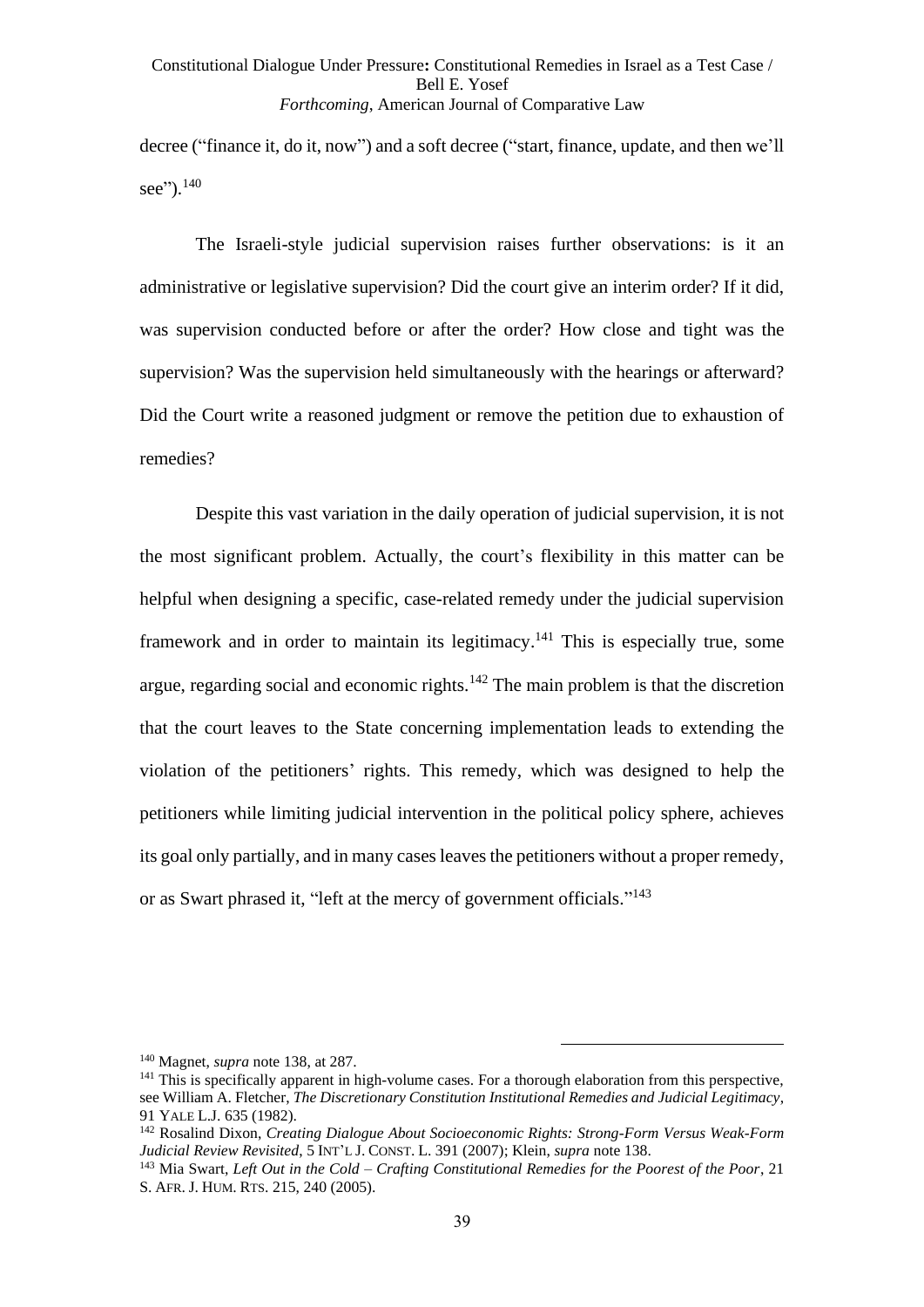Moreover, one can think about the most prominent judicial supervision cases comparatively: Brown II,<sup>144</sup> Grootboom,<sup>145</sup> TAC,<sup>146</sup> Doucet-Boudreau<sup>147</sup>—all of them were accompanied by a strong general declaration or a judicial decree (even if declarative). The court in these cases was so determined to provide meaningful protection to the petitioners' rights, that it was not satisfied with a general declaration. In all these cases, and numerous similar ones, the court began with a declaration regarding the petitioners' constitutional rights, and only then designed the specific manner of judicial supervision.

The Israeli Supreme Court, in comparison to these supreme and constitutional courts, is much less generous in its willingness to make declarations regarding the petitioners' rights. It hardly ever issues a general declaration or a decree regarding the petitioners' rights before deciding the judicial supervision framework in the specific case. In one of the cases, the Court itself was willing to admit that the judicial work consisted not of "writing a full reasoned opinion, but of supervising the authorities and encouraging them, as if it was a nanny or a babysitter."<sup>148</sup>

When Roach analyzed this remedy, he conceptualized judicial supervision as a "declaration plus"—a declaration regarding the petitioners rights *plus* retaining jurisdiction in order to fulfil those rights.<sup>149</sup> This conceptualization helps to show how inherent the initial declaration regarding the petitioners' rights is, and how the dialogic use of jurisdiction retention in Israel does not comply with this basic standard.

<sup>148</sup> HCJ 5587/07 Uziel v. Property Tax and Compensation Fund, Justice Rubinstein, para. 6 (Mar. 2, 2008), Nevo Legal Database (by subscription, in Hebrew) (Isr.). <sup>149</sup> Roach, *supra* note [45.](#page-14-1)

<sup>144</sup> Brown v. Bd. of Educ. of Topeka, 347 U.S. 483 (1954).

<sup>145</sup> *Gov't of the Rep. of S. Afr. v. Grootboom* 2001 (1) SA 46 (CC) (SA).

<sup>146</sup> *Minister of Health v. Treatment Action Campaign* 2002 (5) SA 721 (CC) (SA).

<sup>&</sup>lt;sup>147</sup> Doucet-Boudreau v. Nova Scotia (Minister of Educ.), [2003] 3 S.C.R. 3 (Can.).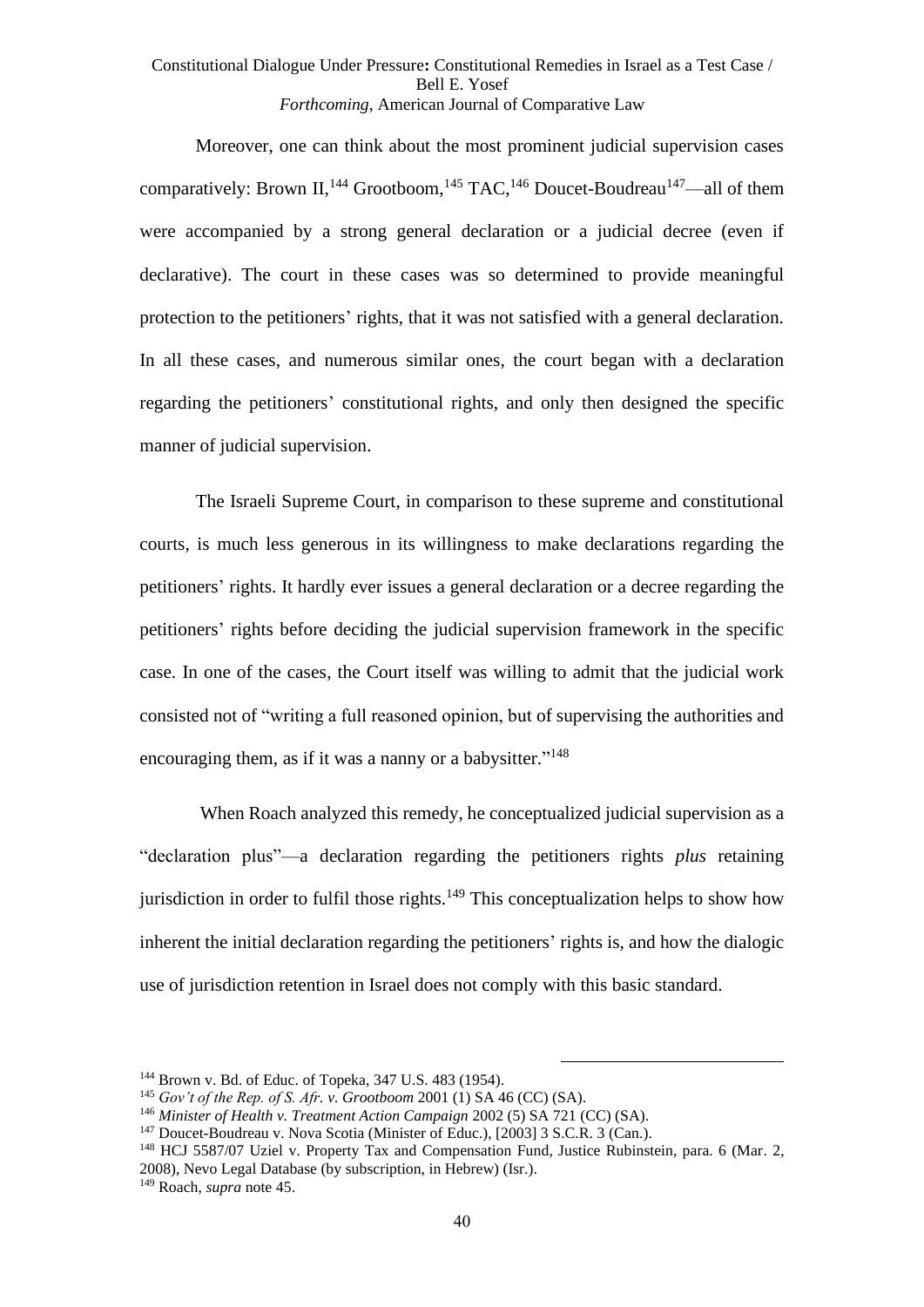The judicial supervision framework can include cases where the petitioners ask the court to order the state to enact (under certain statutory or constitutional obligation)<sup>150</sup> or to act under a certain legal requirement. In both cases, the Israeli Supreme Court tends to refrain from declaring the State's obligation, regardless of its content. The difficulties with legislative supervision can be well demonstrated in the case of *Access Israel*. The petitioner, Access Israel, a non-profit organization that deals with promoting the right to access of people with disabilities, has been waiting *twelve years*, and still counting, for the Knesset to legislate and approve in the relevant committee regulations for accessibility, as a fulfillment of its obligations under the equal rights law for people with disabilities, which was enacted in 1998. The Court has refused, so far, to declare the State's obligation to legislate and protect the right to equality of people with disabilities. Instead, for twelve years, it has decided time and again to reproach the State, and demand a further update in several months. As of August 2019, the Court has given ninety(!) interim decisions.<sup>151</sup> In administrative jurisdiction retention, which exceeds the boundaries of this article, the court usually acts in a similar manner. 152

Even when courts do grant suitable decrees, the choice of leaving the petitioners' rights in the hands of the State is inherently flawed. It takes time to solve

<sup>150</sup> A remedy that the court traditionally avoids giving, leaning on a principled refusal. *See* HCJ 5677/04 Al-Arfan Ass'n v. Minister of Fin. (Mar. 16, 2005), Nevo Legal Database (by subscription, in Hebrew) (Isr.). This refusal is understandable, and comparative overview finds a similar outcome in other supreme courts. *See* Fish, *supra* note [106,](#page-30-1) at 384–85; Dale Gibson, *Non-Destructive Charter Responses to Legislative Inequalities*, 27 ALTA. L. REV. 181, 188–89 (1989). For elaboration regarding Israel see Barak, *supra* note [50,](#page-15-1) at 357–60; Poliak, *supra* not[e 50;](#page-15-1).

<sup>151</sup> HCJ 5833/08 Access Israel v. Minister of transp. (pending) (Isr.).

<sup>&</sup>lt;sup>152</sup> See, for example, Tamar Meggido's analysis of the "hot return" cases: In a series of cases that dealt with judicial supervision of "hot return" (returning asylum seekers at the border back to the state where they came from), the Court intentionally avoided granting decrees or binding declarations regarding the State's responsibility at the border. Tamar Meggido, Babysitter Justice (unpublished manuscript, on file with the author).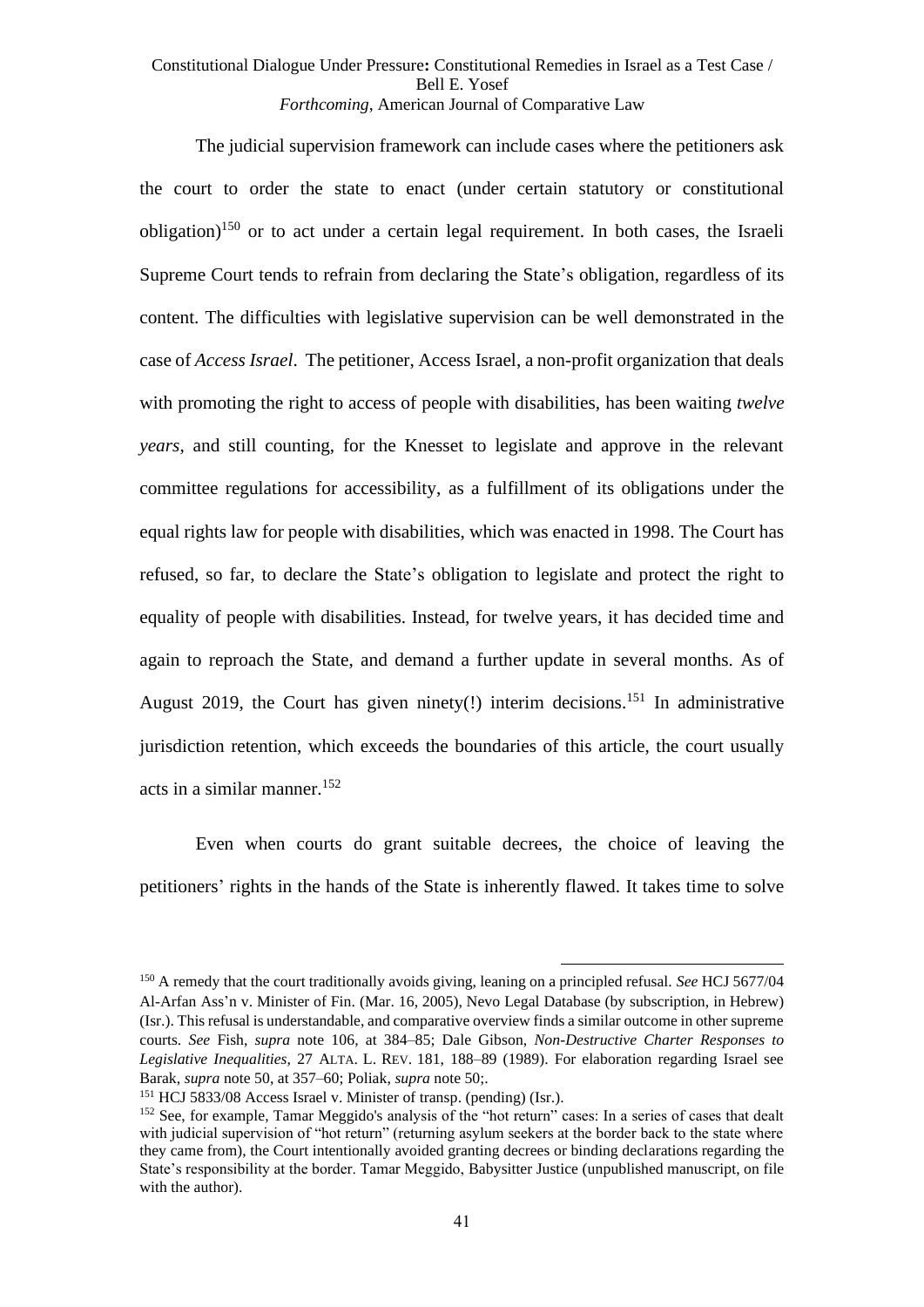<span id="page-41-0"></span>the problem, sometimes a substantial amount of time, and within this period the unconstitutional situation continues to prevail. Furthermore, the State's incentive to solve the constitutional problem quickly is not as high and significant as the petitioners' need to resolve the issue. <sup>153</sup> Swart named her article "Left out in the cold" to describe part of the consequences of the decision by the South Africa Constitutional Court in the Grootboom case;<sup>154</sup> in the TAC case, fetuses were infected with HIV in the time frame that the court gave to the State for distributing vaccinations; <sup>155</sup> in the Abu-Labda case, young kids remained without any educational system for many years, while the court waited for the State to build elementary schools.<sup>156</sup>

In other words, this remedial choice tolerates an inherent fault, even when it is granted in its "complete" form (i.e., with a general declaration regarding the petitioners' rights and a binding decree). Using this remedy in its partial form seems to be even worse. Once again, the burden of healthy and respectful inter-institutional interaction and legitimacy falls on the petitioners' shoulders.

# The Reluctance to Use Strong Remedies

If one needs to characterize the Israeli judicial granting of constitutional remedies, it could easily be described as a reluctance to use strong and status quo-changing remedies. The court usually justifies this kind of decision based on respecting the legislature and the legislation. However, the Court's reluctance is not complete, and at times it is willing to discuss strong remedies, and in rare occasions it even orders to

<sup>153</sup> Roach, *supra* note [107,](#page-30-0) at 532–33.

<sup>154</sup> Swart, *supra* not[e 153,](#page-41-0) at 216–17.

<sup>155</sup> *Id.* at 222.

<sup>156</sup> HCJ 5373/08 Abu-Labda v. Minister of Educ. (Feb. 6, 2011), Nevo Legal Database (by subscription, in Hebrew) (Isr.).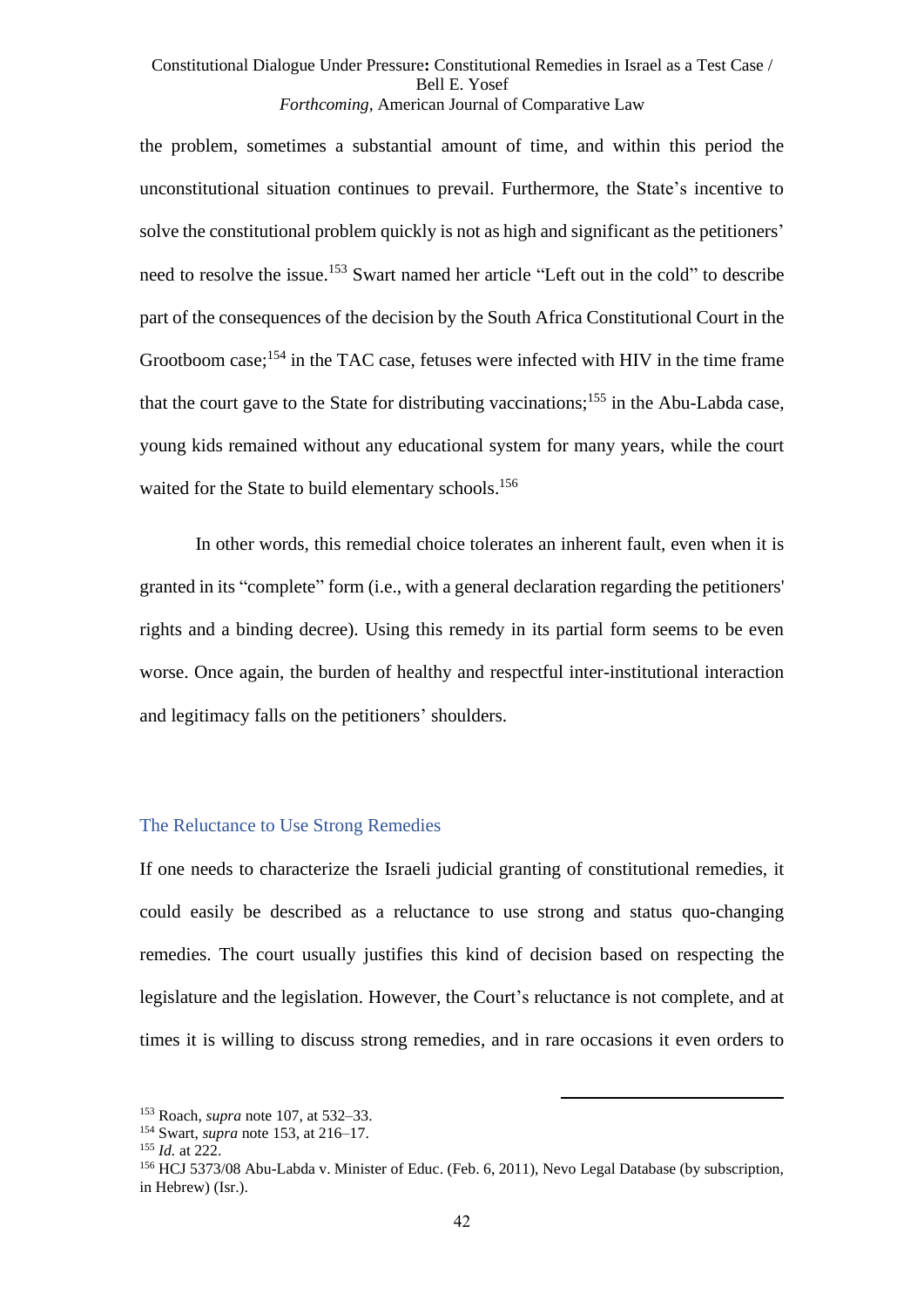grant them, while mitigating their impact by subjugating them to suspension. Readingin has occurred only once, in a lengthy and reasoned ruling. Concrete severance has occurred only once as well, albeit without any reasoning or discussion. In the end of the day, these strong remedies, which can secure the petitioners' rights, are hardly used.

The distinction between ordinary constitutional remedies and interpretive constitutional remedies in the dialogic context can be helpful. The first kind reflects different categories of constitutional invalidation, whereas in the second kind the court creates *de facto* a new wording of the statute (by using reading-in or concrete severance).<sup>157</sup> Generally, ordinary constitutional remedies are much more intervening in the legislative fora, whereas the interpretive remedies allow the court to "save" the statute. However, and counter-intuitive as it may seem, some support the judicial use of the first kind, since it motivates a political process of re-consideration and deliberation.<sup>158</sup> Nonetheless, it is important to emphasize this view is much stronger in the Canadian context, which has a 'friendly political environment', and might be less robust in other countries.<sup>159</sup>

<span id="page-42-0"></span>This counter-intuitive argument is a strong argument from the institutional interaction and legitimacy perspective. However, when locating the petitioners' constitutional rights in the middle, this argument is weakened. The only case in which

<sup>157</sup> *But see* Fish, *supra* note [25,](#page-10-0) at 1300–01 (undermining this distinction, since all these different kinds of constitutional remedies lead to the same outcome and are derived from the same constitutional authority).

<sup>158</sup> Roach, *supra* not[e 130,](#page-35-0) at 473; *see also* ROACH, *supra* note [18,](#page-8-0) at 378–81; Manfredi & Kelly, *supra*  not[e 27,](#page-10-2) at 327. From the opposite side of the dialogic spectrum, the two argue quite the same as Roach: using reading-in is much less legitimate than judicial invalidating since it hardly leaves room for a legislative response. *See* Leclair, *supra* not[e 29,](#page-11-1) at 552–54. In the UK context, see Aileen Kavanagh, *The Lure and the Limits of Dialogue*, 66 U. TORONTO L.J. 83, 102–03 (2016).

<sup>159</sup> See, in that context, his warning regarding simplified comparative law. Kent Roach, *Dialogue in Canada and the Dangers of Simplified Comparative Law and Populism*, *in* CONSTITUTIONAL DIALOGUE: RIGHTS, DEMOCRACY, INSTITUTIONS 267 (Geoffrey Sigalet, Gregoire Webber & Rosalind Dixon eds., 2019).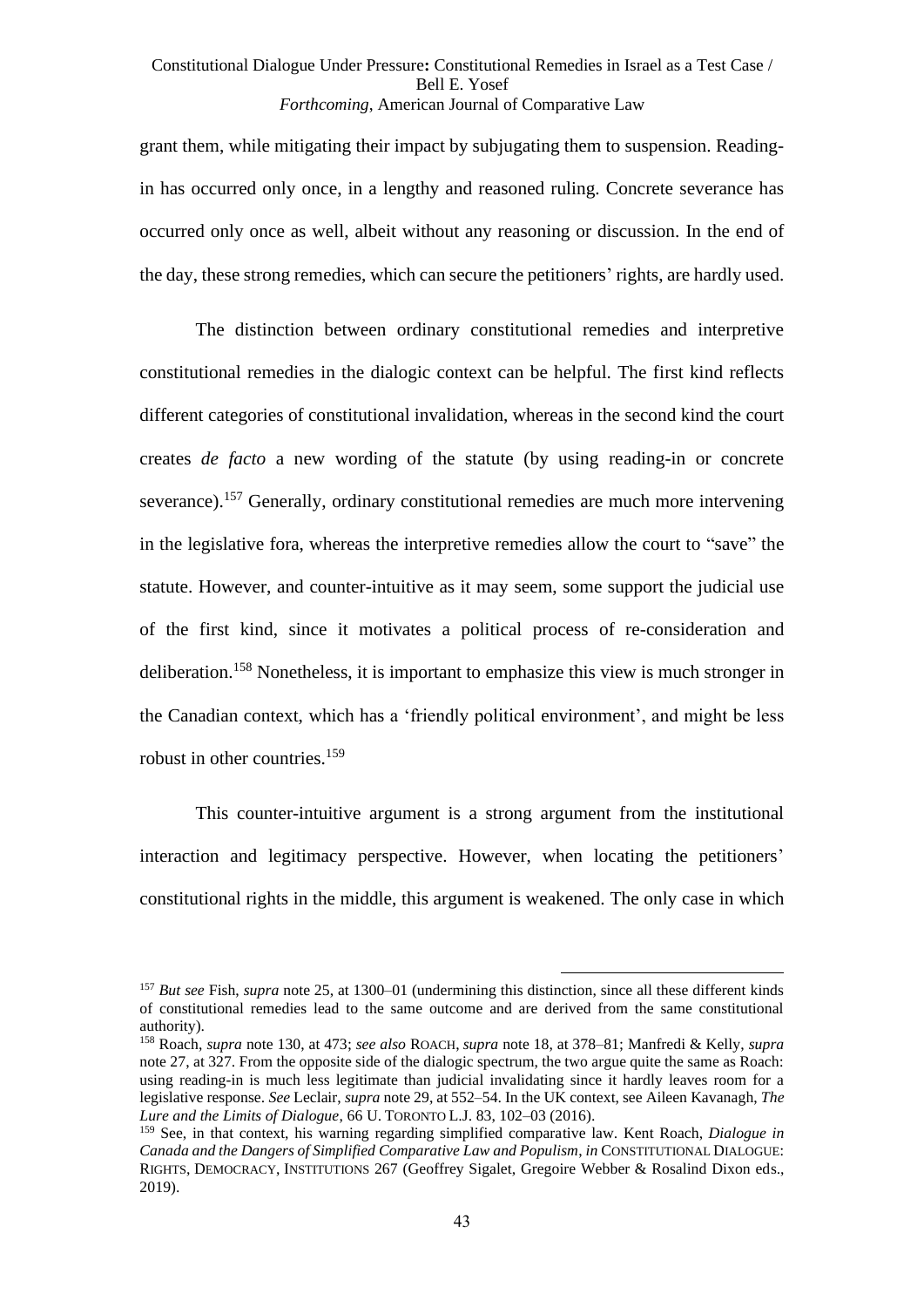this argument can stand is the case of comprehensive invalidity, which is the corner stone of constitutional remedies, according to which if a court finds that a statute is unconstitutional, it orders the invalidation of the statute, completely and immediately.<sup>160</sup> Unless it is a beneficiary statute,<sup>161</sup> it is the most meaningful remedy for the petitioners since it eliminates, immediately and without further waiting, the infringement of their rights.

However, this is not the case in Israeli law, as well as in Canada and South Africa.<sup>162</sup> In the history of the Israeli Supreme Court, only four cases resulted in comprehensive invalidity.<sup>163</sup> In one of them the court reasoned and justified the use of comprehensive invalidity as a last resort.<sup>164</sup> Only three cases treated comprehensive invalidity as a natural remedy.<sup>165</sup> One of them was not even, ironically, a severe case of human rights violation.

The petitioners are the ones who bear the price of this dialogic conduct. That reality led to calls for a sophisticated judicial use of constitutional remedies that avoids

<sup>160</sup> South-Africa is an interesting case in this context: The South African constitutional jurisprudence instructs the Constitutional Court to make a significant effort to avoid comprehensive invalidity. This judicial attitude reflects a wide discretion, since the South Africa Constitution instructs the Constitutional Court to invalidate a statute if the Court finds that the statute is unconstitutional. The few cases in which the Court did use comprehensive invalidity were characterized by the judicial will to enable the Legislature to enact by itself the desired arrangement. *See* Constitution of the Republic of South Africa, 1996, Art. 172; Bishop, *supra* note [71,](#page-21-2) at 9-48, 9-86–9-87, 9-96–9-97.

<sup>161</sup> Some also add *any* human rights legislation. *See* Shirish Chotalia, *Case Comment: The Vriend Decision: A Case Study in Constitutional Remedies in the Human Rights Context*, 32 ALTA. L. REV. 825, 833 (1994).

<sup>&</sup>lt;sup>162</sup> These courts prefer to soften the invalidity. For elaboration on Canada's Supreme Court practices see HOGG, *supra* note [41,](#page-14-0) at 883–919. For South Africa Constitutional Court practices, see Bishop, *supra* not[e 71,](#page-21-2) at 9-48.

<sup>163</sup> HCJ 2065/05 Acad. Ctr. of Law & Bus., Human Rts. Div. v. Minister of Fin. 63(2) PD 545 (2009) (Isr.) (formal translation); HCJ 1030/99 MK Oron v. Chairman of the Knesset 56(3) PD 640 (2002) (Isr.); HCJ 1308/17 Silwad Muni. v. The Knesset (June 9, 2020), Nevo Legal Database (by subscription) (Isr.). <sup>164</sup> *Acad. Ctr.* 63(2) PD.

<sup>165</sup> *Oron* 56(3) PD; HCJ 8276/05 Adalah Legal Ctr. for Arab Minority Rts. in Israel v. Minister of Def. 62(1) PD 1 (2006) (Isr.) (Versa translation); HCJ 1308/17 *Silwad* .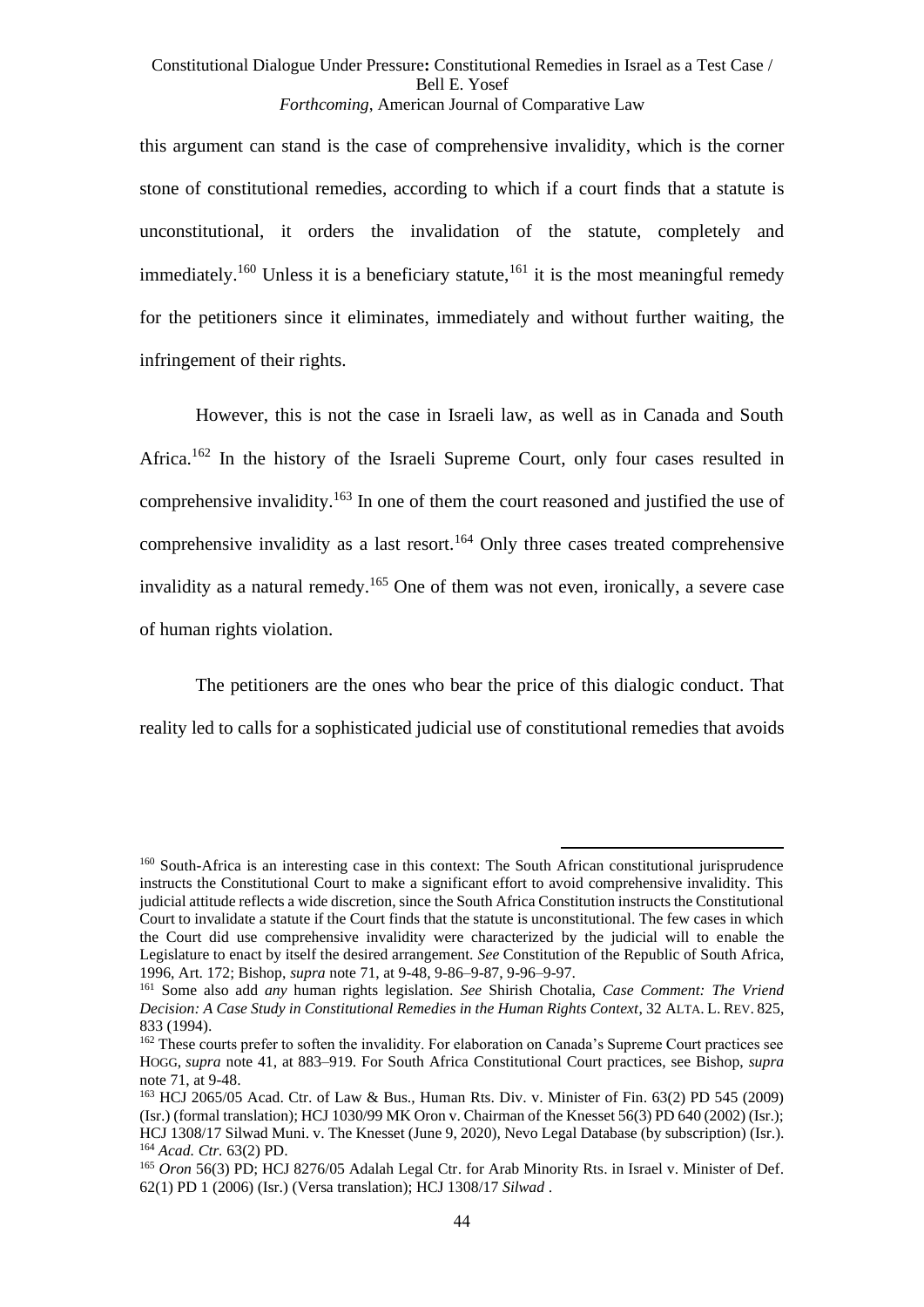eliminating the petitioners' rights.<sup>166</sup> Roach in his new work tries to implement a twotrack approach to remedies, in which the first layer of remedies is individual, and "provide, wherever possible, some remedy for successful litigants," and in the second layer "courts should engage the legislature and the executive to devise broader systemic remedies to ensure better compliance with human rights in the future."<sup>167</sup> Nonetheless, a principled objection to strong interpretive remedies (from dialogic accounts) is another (unnecessary) barrier set before the petitioners. This adds to existing inherent barriers that the court takes upon itself regarding reading-in and concrete severance, as will now be demonstrated. In the UK one can find a similar discussion regarding the preference of interpretive remedies according to the Human Rights Act art. 3 compared to the incompatibility statement in accordance with art.  $4.168$ 

<span id="page-44-0"></span>It is important, in this context, to explain briefly the nature of the reading-in remedy, which is perceived as a radical remedy<sup>169</sup>: when the court encounters an unconstitutional violation of equality, it can, instead of annulling the underinclusive act, read in to the act the specific discriminated group. The law still stands, and the group is included within the law's ordinance. In the reading in framework, the court has the discretion to decide the exact words that will be read in to the law and where, inside the specific provision. In the United States, since the 1970s, it has become a dominant

<sup>&</sup>lt;sup>166</sup> Recently he wrote that "[C]ourts should ensure that litigants receive effective remedies even while they provide legislatures and the executive an opportunity to craft systemic remedies for the future." Roach, *supra* not[e 159,](#page-42-0) at 269.

<sup>167</sup> Roach, *supra* note [40,](#page-13-0) at 865–66.

<sup>168</sup> See LECKEY, *supra* note [62,](#page-18-0) at 128–30 (stressesing that the litigants' rights are a crucial part of the decision between the two alternatives, whenever the interpretive option is available); *see also* YOUNG, *supra* note [28,](#page-11-2) at 222–26; Tom Hickman, *Constitutional Dialogue, Constitutional Theories and the Human Rights Act 1998,* 2 PUBLIC LAW 306 (2005); Danny Nicol, *Law and Politics After the Human Rights Act*, 4 PUBLIC LAW 722, 747–48 (2006).

<sup>169</sup> Peter W. Hogg, *Judicial Amendment of Statutes to Conform to the Charter of Rights*, 28 R.J.T. 533, 540 (1994).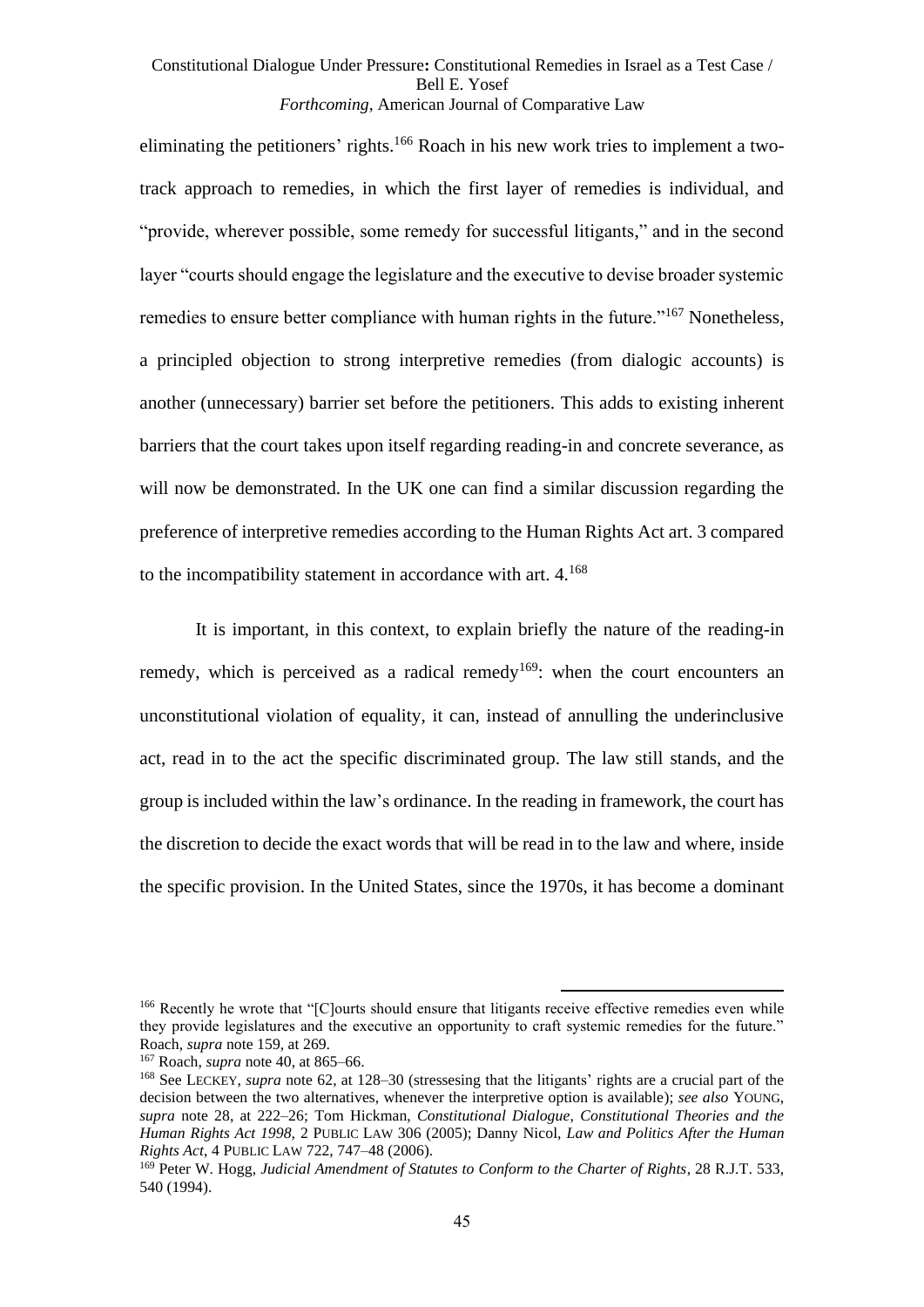remedy,<sup>170</sup> whereas in newer constitutional models this remedy is desirable, although perceived as unusual and subject to more restrictive conditions.<sup>171</sup>

The Israeli Supreme Court was willing to use reading in only once, in the *Naser* case. As explained earlier, in this case the court examined the constitutionality of art. 11(b) of the income tax ordinance, 1981. The article determined a list of 167 municipalities that enjoyed tax benefits—municipalities that were not defined by specific criteria except for a vague referral to the "conflict line region" (a region surrounding borders with a hostile state), and even this criterion was not fully implemented. One group of petitions was submitted by three local Arab municipalities (Mazraa, Kisra-Samia and Beit-Jan) that argued against the discriminating nature of the article. The Court found the lack of criteria, the individual addition of each of the 167 municipalities throughout the years, and the absence of Arab municipalities, as discriminatory and unconstitutional. The Court read the three Arab municipalities into the art. 11(b) list, although it suspended the remedy for six months.<sup>172</sup>

It is hard (and undesirable) to avoid the circumstances that allowed the reading in in this case. First of all, twenty years of preparation. The first step was a civil litigation case, given in 1994, where Chief Justice Barak approved reading in to a collective agreement and noted in *obiter-dictum* that it is an appropriate remedy in the constitutional field as well, and adopted the Canadian *Schachter* criteria<sup>173</sup> to grant the

<sup>170</sup> Ruth Bader Ginsburg, *Some Thoughts on Judicial Authority to Repair Unconstitutional Legislation*, 28 CLEVELAND S. L. REV. 301, 306–12 (1979).

<sup>171</sup> Sankoff, *supra* note [121](#page-33-0) (in Canada); Bishop, *supra* note [71,](#page-21-2) at 9-104–9-105 (in South Africa).

<sup>&</sup>lt;sup>172</sup> As opposed to the other parts of the decision that were extended, as described in the discussion concerning the invalidity suspension, this suspension was not extended. *See* HCJ 8300/02 Naser v. The Gov't of Israel Nevo Legal Database (by subscription, in Hebrew) (Isr.) (verdict given on May 22, 2012, interim decision given on May 5, 2013).

<sup>173</sup> Schachter v. Canada [1992] 2 S.C.R. 679 (Can.).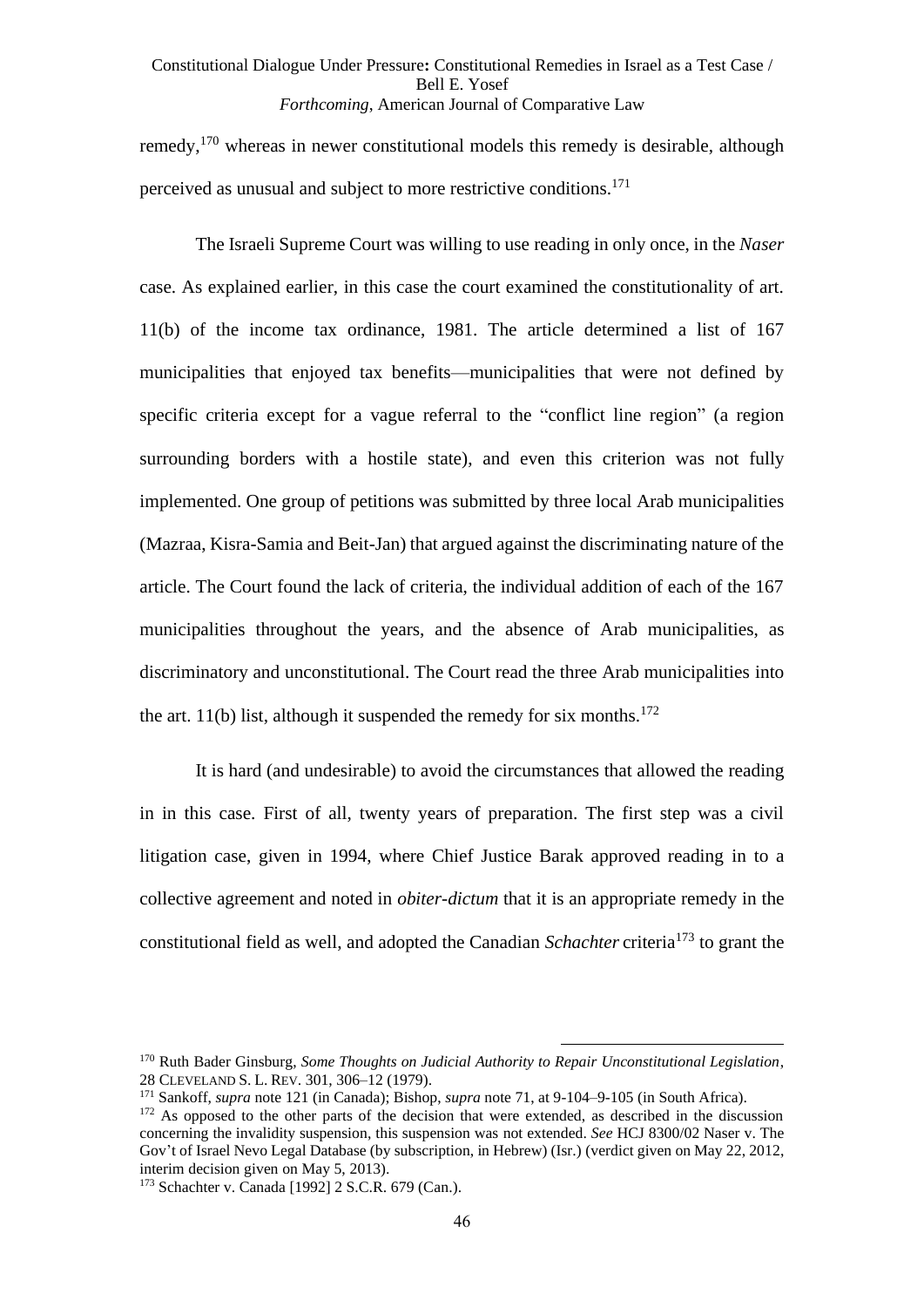remedy.<sup>174</sup> These criteria were the basis for ongoing judicial rejections of reading discriminated groups into beneficial statutes over the years ever since.<sup>175</sup> Consequently, the case led to the most thorough and elaborated discussion of the reading in remedy in Israeli constitutional law.

The preparation justification is important from the legal-legitimacy perspective, but it is not enough. The judicial use of the reading in remedy could not stand without the second legitimizing circumstance (second in time, although first in its importance): the political justification. The petition, since its filing and until the final judgment, took *ten years*. The vast part of that period was intended to give the political authorities the time and ability to solve the constitutional problem without judicial intervention. Chief Justice Beinisch emphasized that the political branches repeatedly strung out the issue, and that "If we came to the point that we are writing this judgment, it is only because the political branches have refrained from taking action." Even the Attorney General agreed that the Court should read in to the statute in this case.<sup>176</sup> Furthermore, as aforementioned, even under these circumstances, the reading in was subjugated to a six-month suspension that allowed the legislature to annul the judicial decision.

Another mechanism is concrete severance, i.e., when the court severs only specific words from the statute's article in order to solve the constitutional difficulty.<sup>177</sup> This remedy is a reflection of reading  $in^{178}$  and acts in a similar way. It keeps the court from annulling the statute, but requires a great deal of judicial discretion (which words

<sup>174</sup> HCJ 721/94 EL-AL Israel Airlines v. Danielowitz 48(5) PD 749 (1994) (Isr.) (formal translation). <sup>175</sup> *See, e.g.*, HCJ 4906/98 "Am Hofshi" Ass'n v. Ministry of Building and Housing 54(2) PD 503, chief Justice Beineisch, para. 16–17 (2000) (Isr.); HCJ 2458/01 New Family v. Bd. for Approval of Embryo Carrying Agreements 57(1) PD 419, Justice S. Levin, para. 1 (2002) (Isr.); HCJ 6758/01 Lifshitz v. Minister of Def. PD 59(5) 25, Justice Maza, para. 20–23 (2005) (Isr.).

<sup>176</sup> HCJ 8300/02 *Naser*, Chief Justice Beinisch, para. 27.

<sup>177</sup> *See* HOGG, *supra* not[e 41,](#page-14-0) at 390.

<sup>178</sup> Hogg refers to them as "close cousins." *Id.* at 390.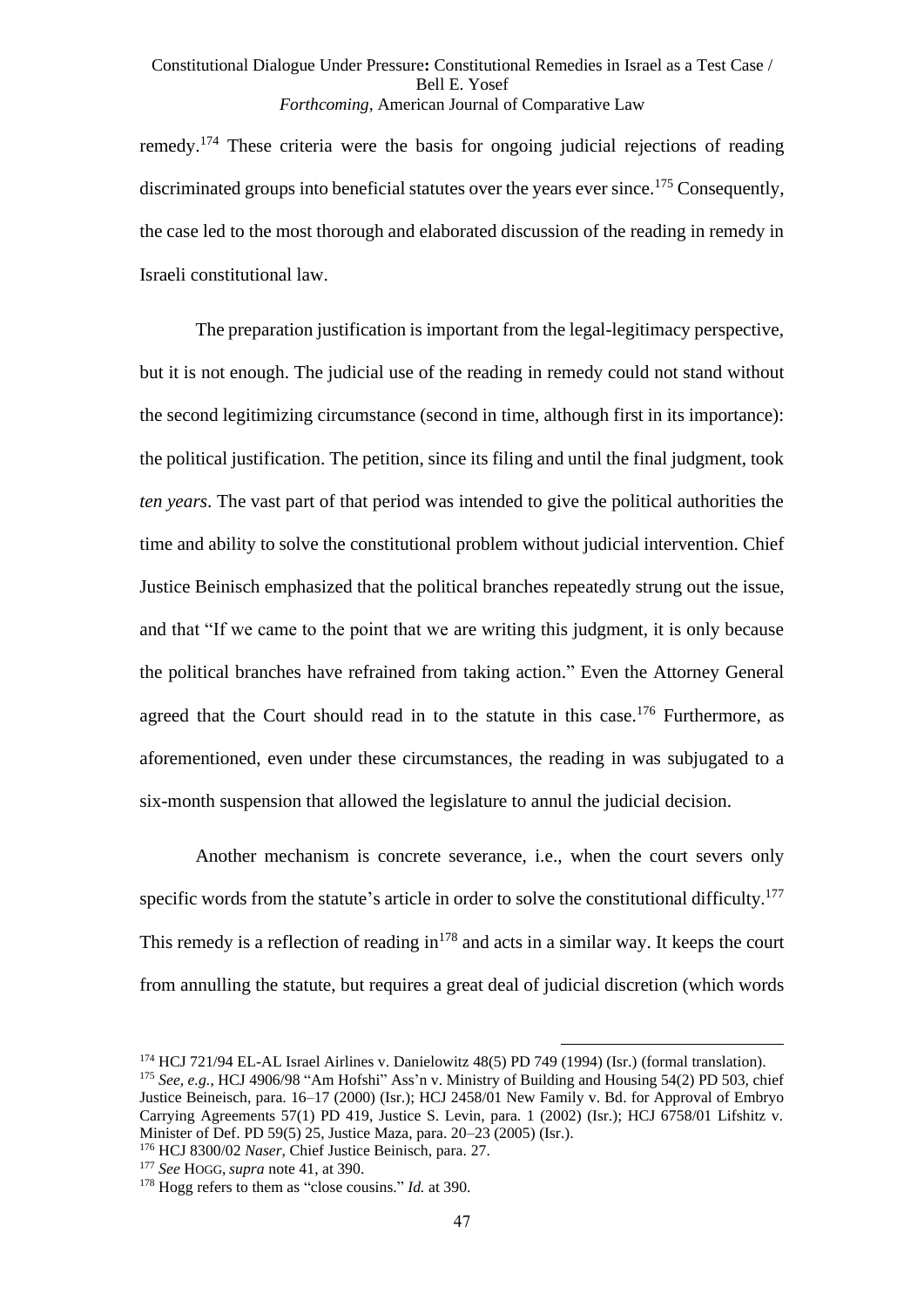to sever and when). This remedy changes the current legal status quo, and is hence helpful to the petitioners, as it cures the constitutional infringement of their rights.

The judicial use of the concrete severance remedy is limited, even more than reading in. The remedy appeared in Israeli constitutional law only three times. The first time was in the Avnery case, which dealt with the constitutionality of the Prevention of Harm to the State of Israel by Means of Boycott Law, 2011, which was enacted after lengthy and substantial BDS activity against the State of Israel.<sup>179</sup> The statute ordered several civil sanctions against those who are "deliberately refraining from economic, cultural or academic ties with another person or body solely because of its connection with the State of Israel, one of its institutions or an area under its control, such that it may cause economic, cultural or academic harm." In order to deal with the constitutional difficulties that the torts (mainly exemplary damages, restriction from attending state tenders and denying state benefits) created, Justice Vogelman offered to annul the words "or an area under its control."<sup>180</sup> In contrast to the reading in discussion in the Israeli rulings, this offer was not accompanied with a discussion regarding the remedy's limitations and consequences.<sup>181</sup> Justice Vogelman opinion was not accepted by the majority.

The second time was in Justice Solberg's minority opinion in the Silwad Municipality case, in which the Court annulled the Judea and Samaria Settlement

<sup>&</sup>lt;sup>179</sup> HCJ 5239/11 Avnery v. Knesset (Apr. 15, 2015), Nevo Legal Database (by subscription) (Isr.) (Versa translation).

<sup>&</sup>lt;sup>180</sup> He did not refer to his proposal as a constitutional remedy. For the inner-judicial discussion regarding Vogelman's choice, see *id.* Justice Danziger, para. 41; *id.* Justice Amit, para. 48.

Nonetheless, the distinction between the interpretive and remedying nature of the severance is not clear. For the controversy surrounding the conceptualization of severance, see Gans, *supra* note [71,](#page-21-2) at 656–62; John Harrison, *Severability, Remedies, and Constitutional Adjudication*, 83 GEO. WASH. L. REV. 56 (2014); Brian Charles Lea, *Situational Severability*, 103 VA. L. REV. 735, 755–56 (2017). <sup>181</sup> HCJ 5239/11 *Avnery* , Justice Vogelman.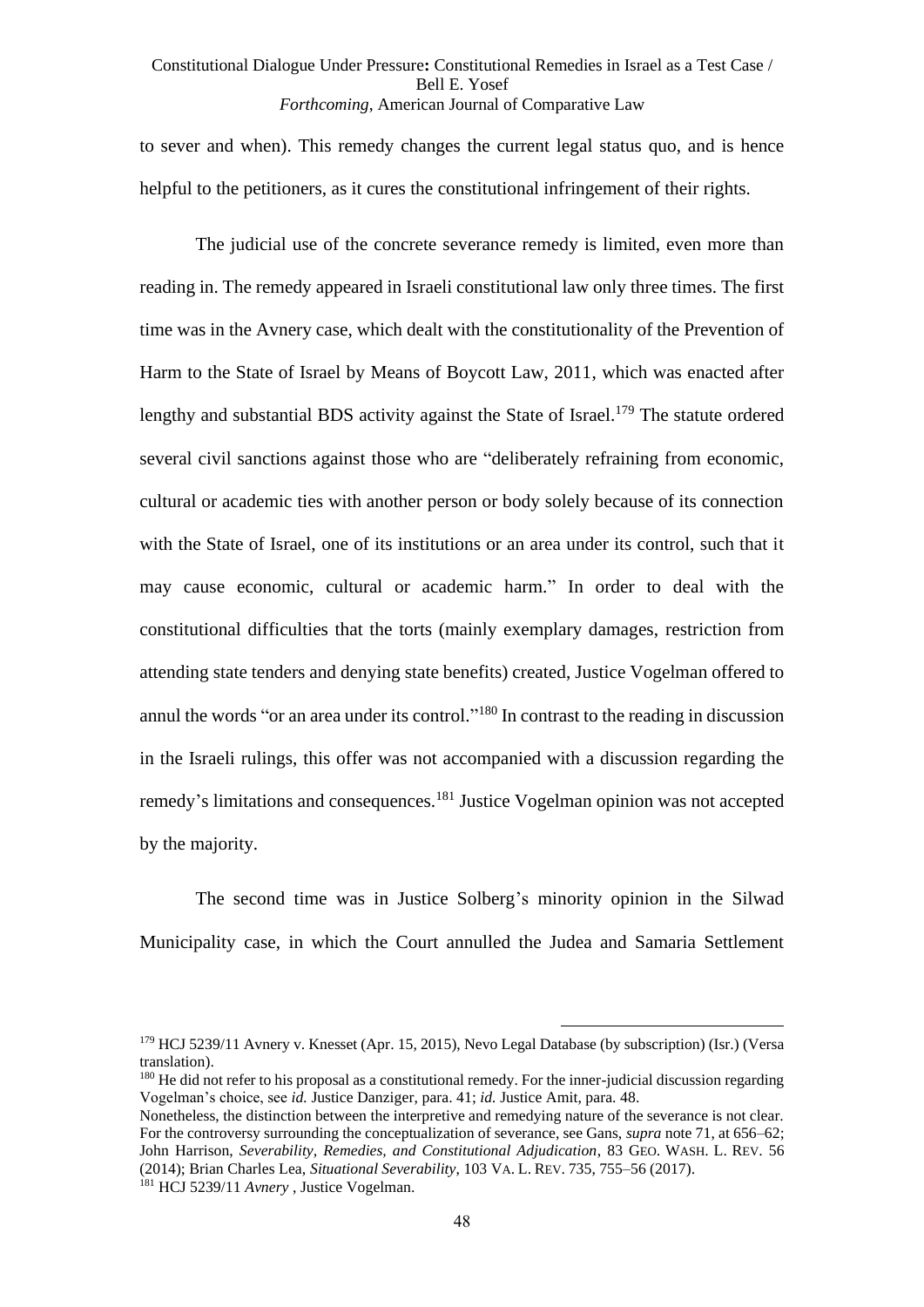Regulation Law, 2017. The statute allowed to retroactively legalize the property aspect of the Israeli settlements in Judea and Samaria, that in part was built in Palestinian lands. While the majority opinion concluded that the statute must be revoked, Justice Solberg sought to narrow its application. Therefore, he (in his own words) "erased" from the definitions of "State"<sup>182</sup> and "Settlement" several aspects that expressed an unconstitutional over-reaching of the statute. It was, in this case, a conservative attempt to save the statute, and certainly not an attempt to secure the petitioners' rights.

In the third case, the Court did use concrete severance, in a unified opinion of ten majority justices, without saying what it does. This was the case of *The Gaza Coast Regional Council v. Israel's Knesset*. <sup>183</sup> In 2005, the Israeli Government decided to leave Gaza and vacate the Israeli settlements in that area. In the same year the Knesset enacted the Implementation of the Disengagement Plan Law, 2006, that regulated the evacuation of the area and determined the compensation arrangements to the settlers who had to leave their homes and businesses.

While the constitutional challenge to the evacuation was denied, several specific claims against the constitutionality of the compensation arrangements was obtained, due to an un-proportional infringement of the settlers' right to property. The Court found four constitutional flaws in the compensation arrangements. In two of them it annulled several words from the articles in order to broaden the extent of the compensation. For example, the statute ordered that whoever was twenty-one years of age on the day of the evacuation is eligible for a special grant for seniority in the region.

<sup>&</sup>lt;sup>182</sup> He excluded municipalities and settling institutions, so only the Israel Government, ministries and the military authorities' approval will be relevant in order to legalize the settlement; he excluded agricultural fields, industries and facilities from the statute applicability as well. HCJ 1308/17 Silwad Muni. v. The Knesset, Justice Solberg, paras. 35–41 (June 9, 2020), Nevo Legal Database (by subscription, in Hebrew)  $(Isr.)$ .

<sup>183</sup> HCJ 1661/05 The Gaza Coast Reg'l Council v. Israel's Knesset 59(2) PD 481, 746–48 (2006) (Isr.).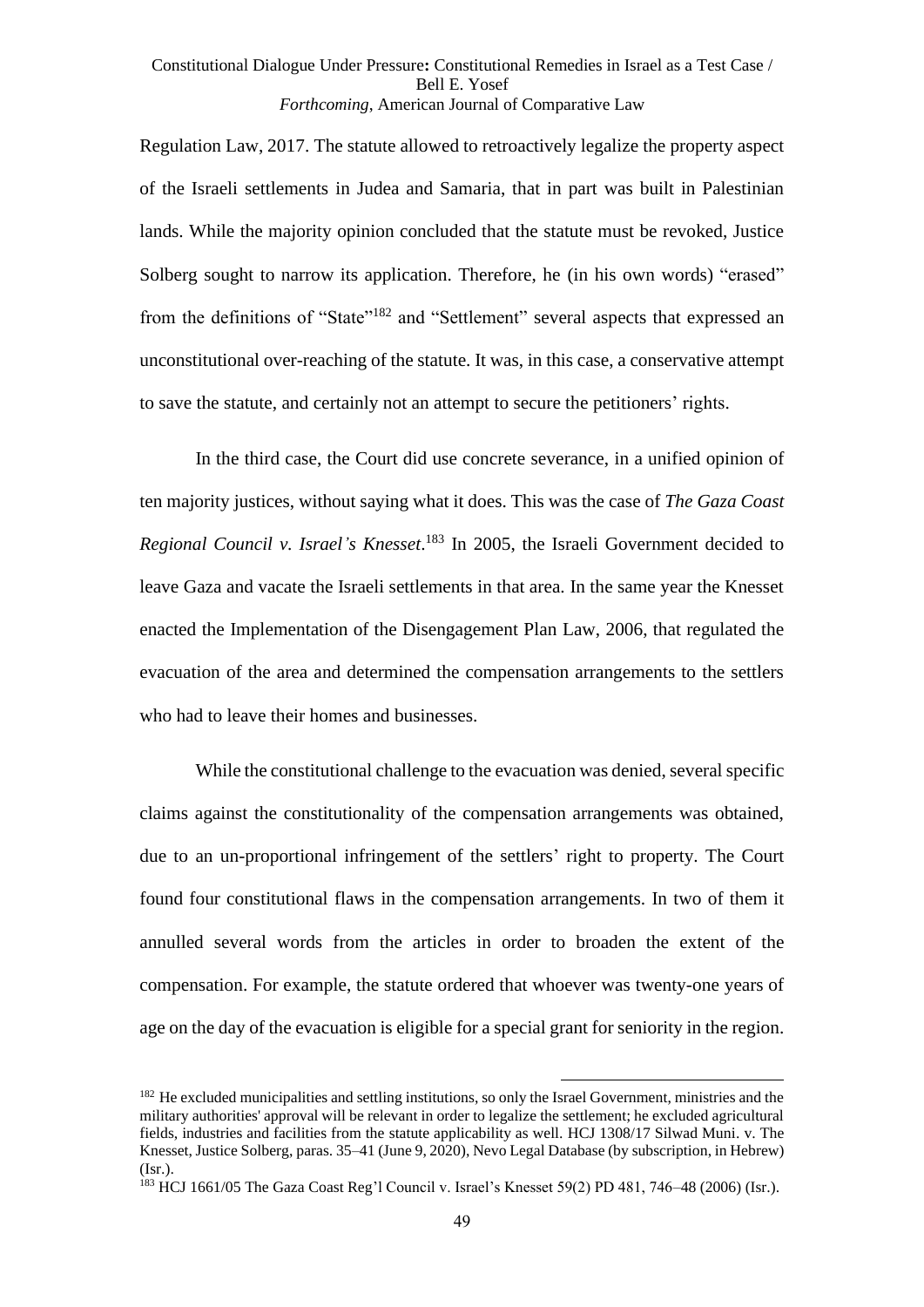The court found out that the age restriction was unconstitutional and annulled the words "at the age of 21" to remove the restriction.<sup>184</sup> In this case the Court did not suspend the decision. Nevertheless, it emphasized in the end of the judgment that the legislature can change the remedy in a new legislation.<sup>185</sup> Once more, the picture drawn here shows that strong interpretive remedies in Israeli law are limited and hesitant.

# V. A Dialogic Claim in Favor of Strong Remedies

One of the most significant critiques of constitutional dialogue is the lack of protection that courts provides to the petitioners, in the name of constructive inter-institutional interaction. The judicial choice of remedies can lessen or intensify the problem. Hence, when choosing the appropriate remedy, Courts should not be blinded by institutional legitimacy claims to the point that they cease to take into account the petitioners' claims and rights.<sup>186</sup>

In ordinary constitutional conduct, *the judicial choice of soft remedies is desirable*. Leaving the decision in political hands, after judicial setting of the constitutional framework within which to design the policy, is desirable: it addresses majoritarian and legitimacy claims; $187$  it contributes to a better and deeper deliberative process;<sup>188</sup> and it not only locates the constitutional right in the center of the discussion,

<sup>184</sup> *Id.* at 746–47; *see also id.* at 747–48.

<sup>185</sup> *Id.* at 748.

<sup>186</sup> LECKEY, *supra* note [62,](#page-18-0) at 148 ("In any case, judges' reliance on considerations such as deference to the legislature's remedial function may affect the underlying conception of rights.")..

<sup>187</sup> Originally, this was the most fundamental essence of dialogue theory. *See, e.g.*, HOGG, *supra* note [41,](#page-14-0) at 904; ROACH, *supra* note [18,](#page-8-0) at 323; Fish, *supra* note [106,](#page-30-1) at 324–25; Magnet, *supra* not[e 138,](#page-37-0) at 295. <sup>188</sup> Evan E. Caminker, *A Norm-Based Remedial Model for Underinclusive Statutes*, 95 YALE L.J. 1185, 1205–06 (1986); Susan P. Sturm, *A Normative Theory of Public Law Remedies*, 79 GEO. L.J. 1355, 1427 (1991). It is fascinating that there are so many dialogic writers that wrote of the deliberative value of constitutional judicial judgement, but so few that mentioned the deliberative value of soft constitutional remedies.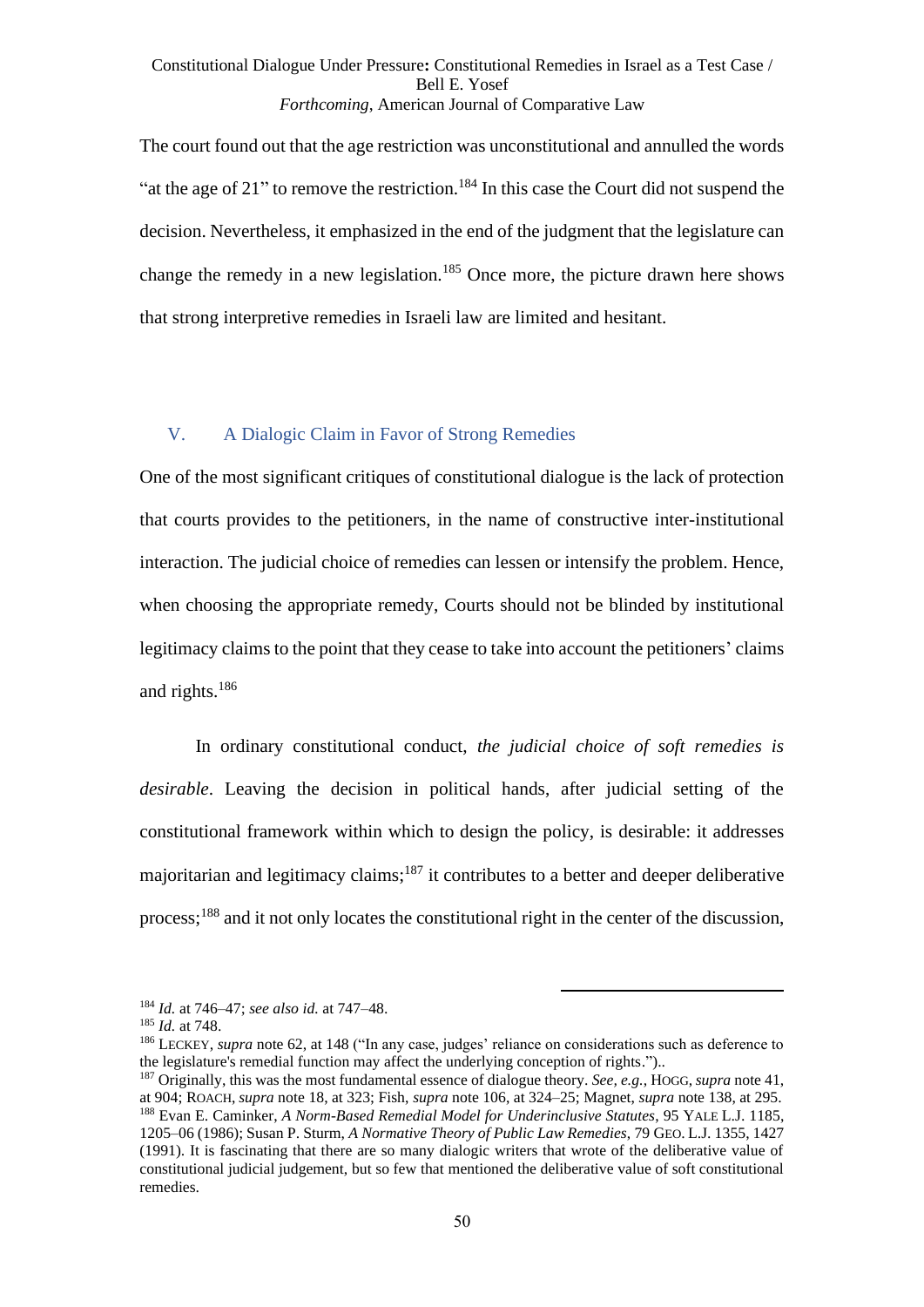*it locates the constitutional discussion in the political branch hands*, diminishing the so-called judicial monopoly on human rights protection.<sup>189</sup> It also enables a more professional and accurate design of the remedy, according to the political, financial and social circumstances.

However, the constitutional dialogue does not and should not prevent courts from using strong remedies, exactly from the dialogic perspective itself: the legislature can respond to every constitutional remedy. The court chose reading in? The legislature can change it. The court chose an absolute and immediate invalidity? The legislature can change it.

It seems that a substantial part of the problem is the judicial change of the status quo. When the court determines that there is a constitutional flaw in a statute, it changes the legal and constitutional status quo, and forces the political branches to deal with the new constitutional issue, instead of preserving the desirable and current status quo. When the court changes or breaks the legal status quo, it is harder for the political branches to legislate.<sup>190</sup>

However, although a change in the status quo may complicate things for the legislature, it certainly does not prevent it from reacting. Several writers, some of whom play an important role in the development of constitutional dialogue theory, have already emphasized the temporality and flexibility of the constitutional remedy. No matter what constitutional remedy the court chooses, the legislature can always choose

<sup>&</sup>lt;sup>189</sup> For the importance of this result, see MARK TUSHNET, TAKING THE CONSTITUTION AWAY FROM THE COURTS (1999); Jeremy Waldron, *The Core of the Case Against Judicial Review*, 115 YALE L. J. 1346 (2006).

<sup>&</sup>lt;sup>190</sup> F.L. MORTON & RAINER KNOPFF, THE CHARTER REVOLUTION AND THE COURT PARTY 161–62 (2000); Morton, *supra* note [26,](#page-10-1) at 25. Others, however, wish to undermine this perception and argue that is a matter of simple majoritarian political will. See Hogg, Bushell Thornton & Wright, *supra* not[e 13,](#page-6-0) at 41– 43.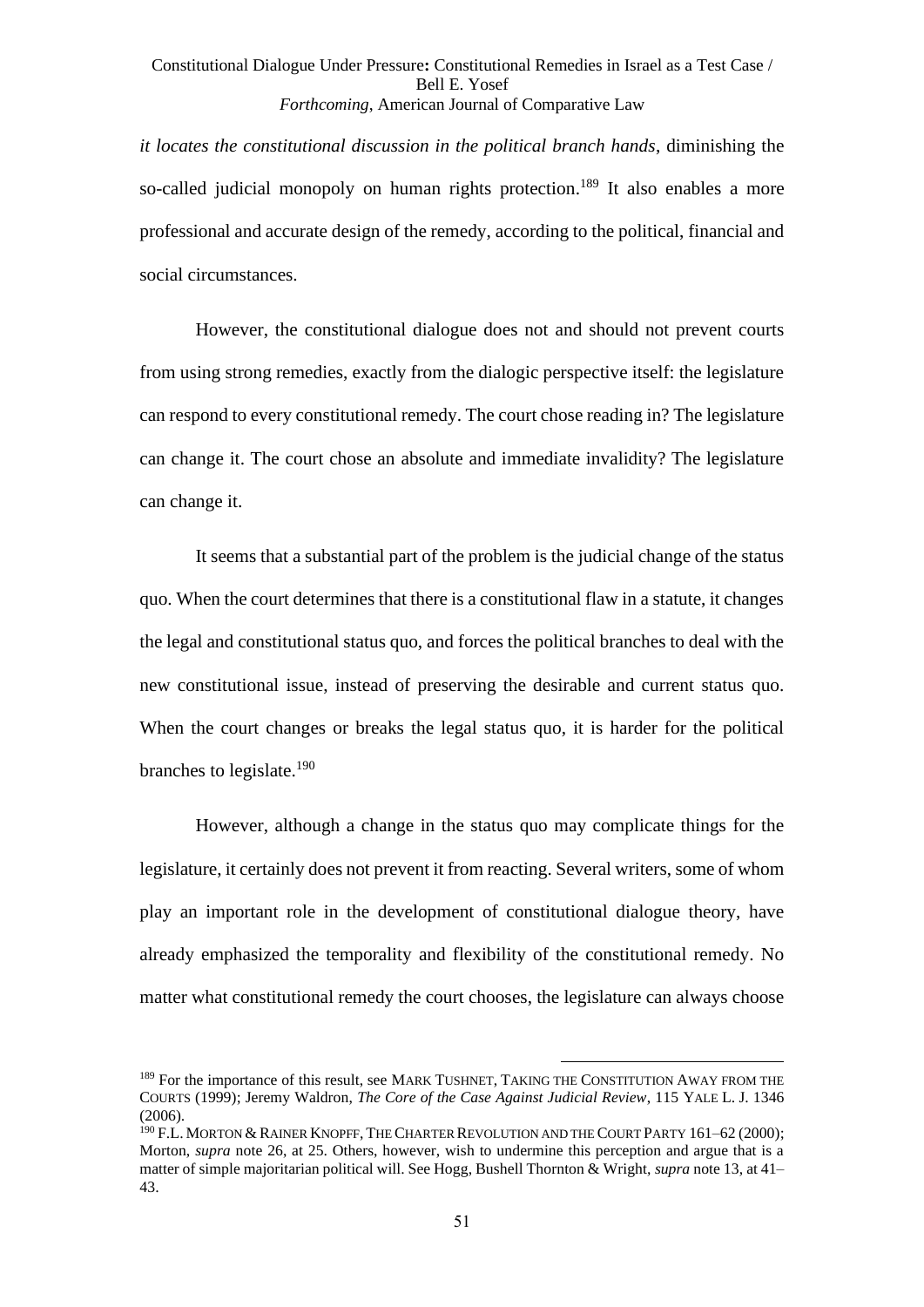to re-enact and change the remedy, as long as it is within the constitutional boundaries.<sup>191</sup> The legislature can narrow the remedy or broaden it, perfect it, refine it, clarify it, eliminate it and change it with a completely different remedy.<sup>192</sup> The legislature is the branch that controls the way in which the policy will be manifested, no matter what remedy the court choses.<sup>193</sup> Some even emphasize that courts should not have to make a special effort to enable a legislative response since it will be possible nonetheless.<sup>194</sup>

Hence, within the dialogic framework, the court should fully reject the perception that constitutional dialogue precludes it from using its full remedial powers; <sup>195</sup> in fact, the opposite is true: *the dialogic framework legitimizes the court's choice to use strong and full remediation*, in favor of the petitioners, when the case is right, since the legislature holds the ability to enact a legislative-response, regarding the content and design of the right as well as the content and design of the remedy. As Robert Leckey's thorough analysis shows, common law supreme courts rely on a mixture of human rights and institutional considerations when determining what remedy to prefer: a strong and interpretive remedy, or a remedy that emphasizes the legislature's ability to decide the case.<sup>196</sup> The dialogic argument in itself allows the

<sup>191</sup> Hogg, *supra* not[e 169,](#page-44-0) at 544; Eric S. Fish, *Severability as Conditionality*, 64 EMORY L.J. 1293, 1348– 49 (2015); Sujit Choudhry & Kent Roach, *Racial and Ethnic Profiling, Statutory Discretion, Constitutional Remedies, and Democratic Accountability*, 41 OSGOODE HALL L.J. 1 (2003).

<sup>&</sup>lt;sup>192</sup> It seems that Roach's objection to interpretive remedies (discussed above) as well as his "two-trek approach" to remedies, which favors a weak general remedy accompanied by a strong individual remedy, overlooks this factor. Roach, *supra* not[e 159,](#page-42-0) at 302–05.

<sup>193</sup> Bishop, *supra* not[e 71,](#page-21-2) at 9-106.

<sup>194</sup> Hoole, *supra* not[e 107,](#page-30-0) at 128.

<sup>&</sup>lt;sup>195</sup> See Roach's conception that interpretive remedies block the dialogue discussed earlier. Yet, even Roach recognizes that in some cases, protecting the petitioners' rights can justify interpretive remedies and should override the inter-branch dialogue. See for example in the case of *Vriend v. Alberta*, [1998] 1 S.C.R. 493: Roach asserts that invalidity, in this case, would have been much more radical than reading in. ROACH, *supra* not[e 18,](#page-8-0) at 228.

<sup>196</sup> LECKEY, *supra* note [62,](#page-18-0) at 131–37.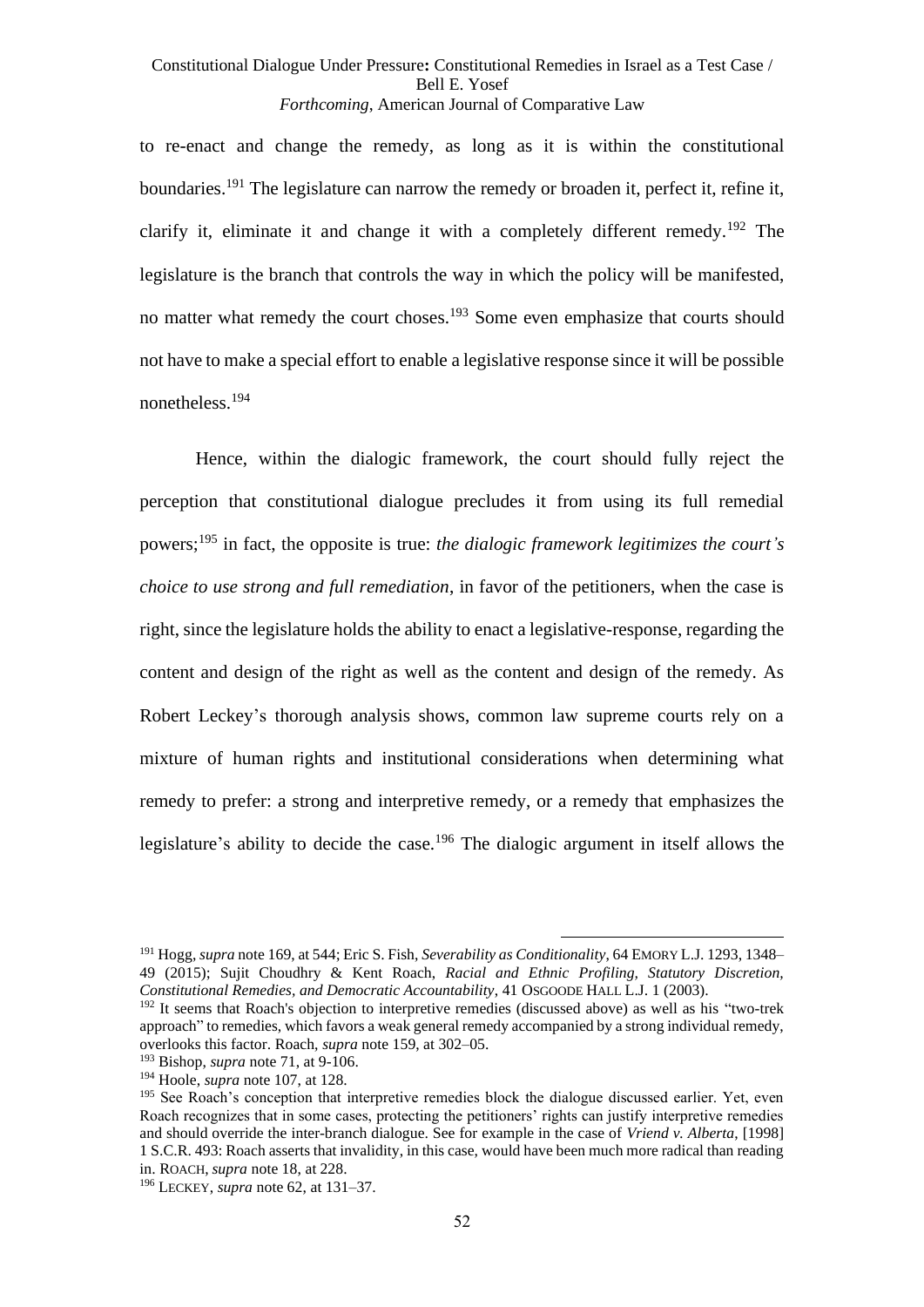balance between the diverse considerations to tilt more toward human rights and the specific petitioners' rights considerations.

This broad dialogic argument stands well on its own and could work even when using the Israeli case as a test case. What the Israeli test case shows, and the broad dialogic argument misses, is the depth and intensity of the human rights injuries caused due the dialogic judicial choices. The democratic and deliberative value of designing social arrangements by elected representatives is substantial and must guide the courts when designing constitutional remedies. However, true protection for human rights is the other side of the equation and must not be overlooked. All the more so when the legislature always has the ability to "correct" the court if the legislature believes that the remedial choice was wrong.

 Furthermore, the case of the specific petitioners—who are being harmed by the inter-institutional legitimacy enhancing attempts—necessitates special attention. In their cases, the argument favoring strong remedies should be even more robust.

*Regarding the specific petitioners, courts should avoid using soft remedies as a default.* Regarding the broad consequences of the judicial process, however, courts should deliberate in each and every case if a soft remedy fits best or if a strong and status quo-changing remedy will suit better. When deliberating this question, courts should keep in mind that first, each remedy is available for change by the legislature; second, human rights are on the line, and there are additional groups that might still suffer from the ramifications of the remedial choice; third, political and accountable representatives are better suited for accepting policy-laden and value-laden decisions.

This approach, which encourages—out of the dialogic perspective—judicial granting of strong remedies, results in two further questions: The first deals with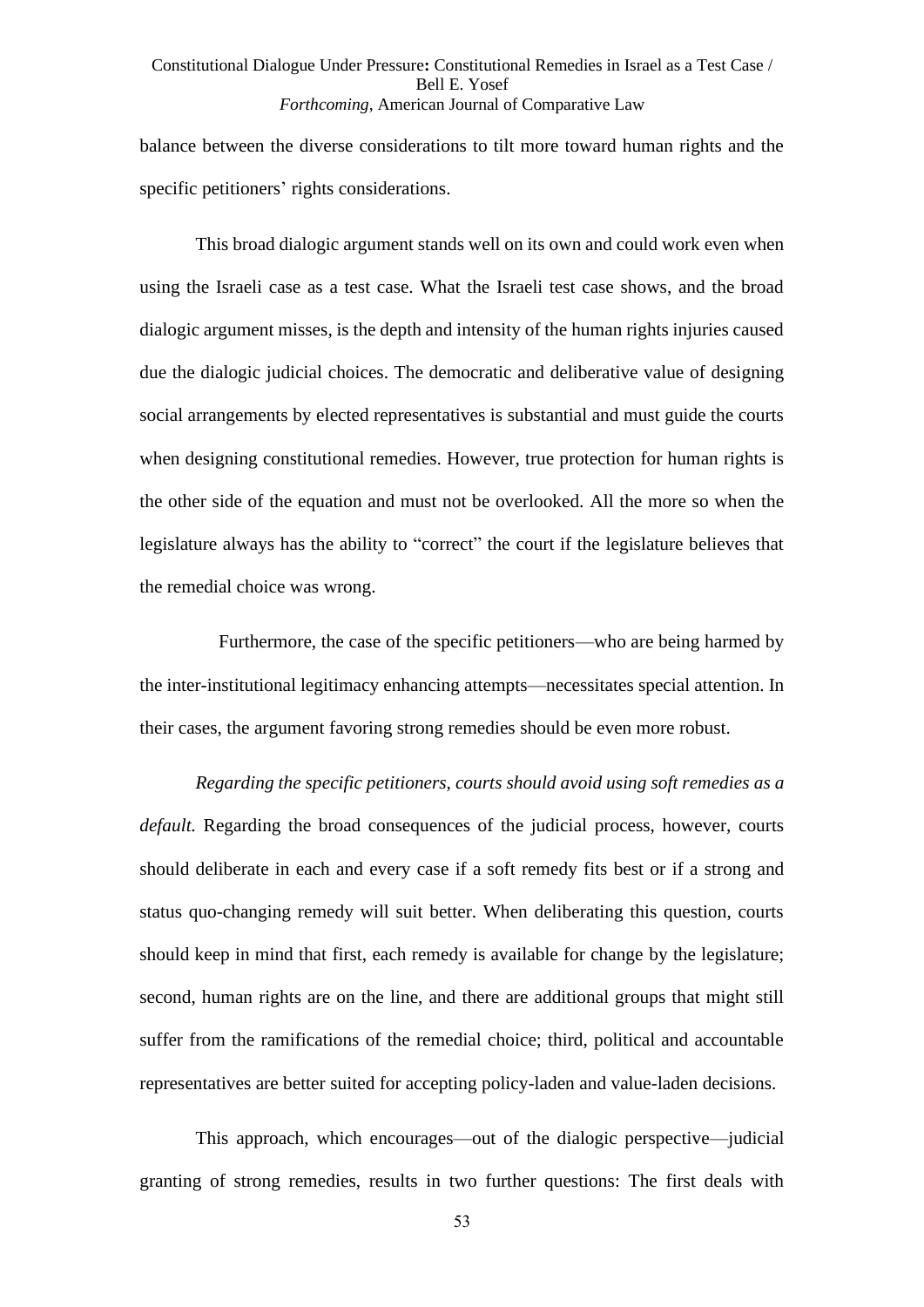prioritizing the specific petitioners and the second deals with the amount of choice that judges truly have.

Indeed, this approach raises what has been called the problem of queue jumping, which prioritizes specific petitioners over others that are situated in a similar condition. This is an inherent and structured flaw of common law constitutionalism.<sup>197</sup> Nonetheless, this preference is well justified for a number of reasons.

*Functional justifications*: One reason is the vindication of rights, which is one of the prominent goals of constitutional remedies.<sup>198</sup> If courts will avoid granting remedies to the specific petitioners and will be satisfied with general remedies that leave the state with broad discretion, rights will remain infringed. The public trust in courts and adjudication might be harmed as well.<sup>199</sup> Furthermore, by doing so, the courts forgo their expressive and educational functions.<sup>200</sup>

*Principled justification*s: *ubi jus ubi remedium*. This is the most fundamental goal of adjudication.<sup>201</sup> When courts prevent petitioners from receiving a remedy only because there might be hypothetical (or even real) persons in their condition, it fails to fulfil its most fundamental essence.<sup>202</sup>

*Practical justifications*: Mazraa, Kisra-Samia and Beit-Jan, the three local Arab municipalities that were discussed in the *Naser* case,<sup>203</sup> motivated the litigation, waited

<sup>197</sup> Roach, *supra* note [40,](#page-13-0) at 872.

<sup>198</sup> Hill, *supra* note [123,](#page-33-1) at 1114–15.

<sup>&</sup>lt;sup>199</sup> IAIN CURRIE & JOHAN DE WAAL, THE BILL OF RIGHTS HANDBOOK 196 (5th ed. 2005).

<sup>200</sup> For this function, see Deborah Hellman, *The Expressive Dimension of Equal Protection*, 85 MINN. L. REV. 1, 3 (2000); Danielle Keats Citron, *Law's Expressive Value in Combating Cyber Gender Harassment*, 108 MICH. L. REV. 373 (2009).

<sup>201</sup> *See* Randall T. Shepard, *State Constitutional Remedies and Judicial Exit Strategies*, 45 NEW ENG. L. REV. 879, 884 (2011). Roach named it "The integrity of adjudication." Roach, *supra* note [45,](#page-14-1) at 47. <sup>202</sup> *See* August v. Electoral Commission, [1999] 3 SA 1 para. 30 (CC).

 $^{203}$  HCJ 8300/02 Naser v. The Gov't of Israel (May 22, 2012), Nevo Legal Database (by subscription, in Hebrew) (Isr.).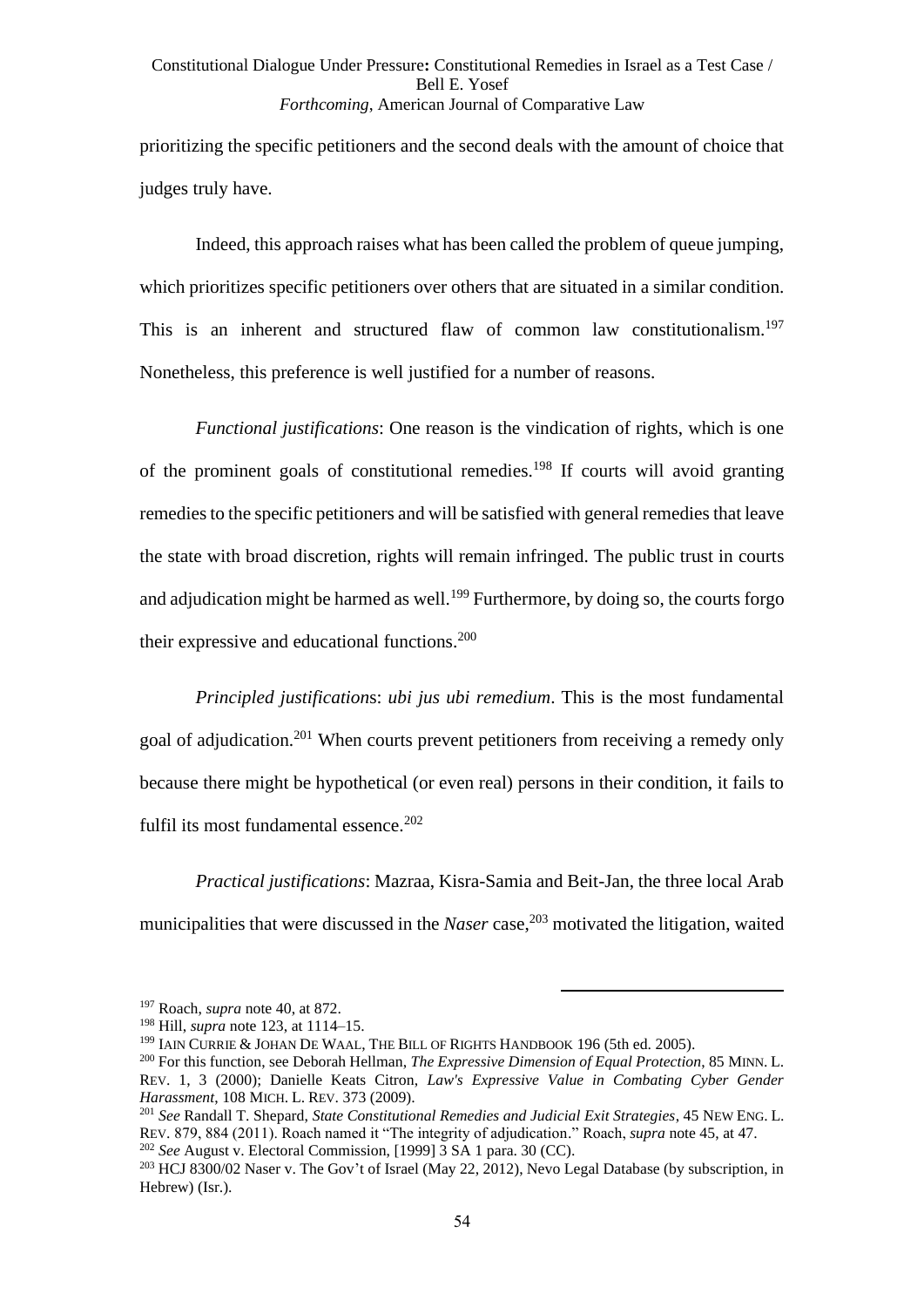for ten years and proved that their right to equality had been infringed. In the meantime, they were deprived of the tax benefits that other localities had received. Yoav and Etai Arad-Pinkas filed several petitions for ten years, <sup>204</sup> bore the costs of litigation as well as the costs of an expensive surrogacy process abroad (much more expensive than a heterosexual couple would pay in Israel), and led in the end to a constitutional decision that states explicitly that the Surrogacy Law is discriminating and unconstitutional. They too have yet to receive any remedy that will allow them to realize their constitutional rights to equality—should the two desire to have a surrogacy process in Israel.

The remedy is the first and most important incentive for petitioners to motivate a litigation process,  $205$  a process that has high costs and takes much time and energy.  $206$ Under the remedial framework, prioritizing the petitioners is the more rational and natural decision, and it is justified due to functional, principled and practical causes. It should be mentioned, however, as has been described above, that prioritizing the petitioners does not preclude the courts' ability to grant strong and effective remedies to other individuals or groups that are in a similar condition.

Concerning the second question, the point of departure is that the judicial choice of what remedy to grant is sometimes not voluntary. As many different studies that involve courts and policy-making processes have demonstrated, supreme courts are

<sup>204</sup> HCJ 1078/10 Arad-Pinkas v. The Comm. for the Approval of Surrogacy (Apr. 14, 2010), Nevo Legal Database (by subscription, in Hebrew) (Isr.); HCJ 781/15 Arad-Pinkas v. Bd. for Approval of Embryo Carrying Agreements Under the Embryo Carrying Agreements Law (Aug. 3, 2017), Nevo Legal Database (by subscription, in Hebrew) (Isr.); HCJ 781/15 Arad-Pinkas v. Bd. for Approval of Embryo Carrying Agreements Under the Embryo Carrying Agreements Law (Feb. 27, 2020), Nevo Legal Database (by subscription, in Hebrew) (Isr.).

<sup>205</sup> Bishop, *supra* not[e 71,](#page-21-2) at 9-1.

<sup>&</sup>lt;sup>206</sup> Leckey stresses that it also has future implications for deterring potential petitioners, who will avoid filing a petition since even if they will prove the right infringement, they will receive no remedy. LECKEY, *supra* note [62,](#page-18-0) at 173.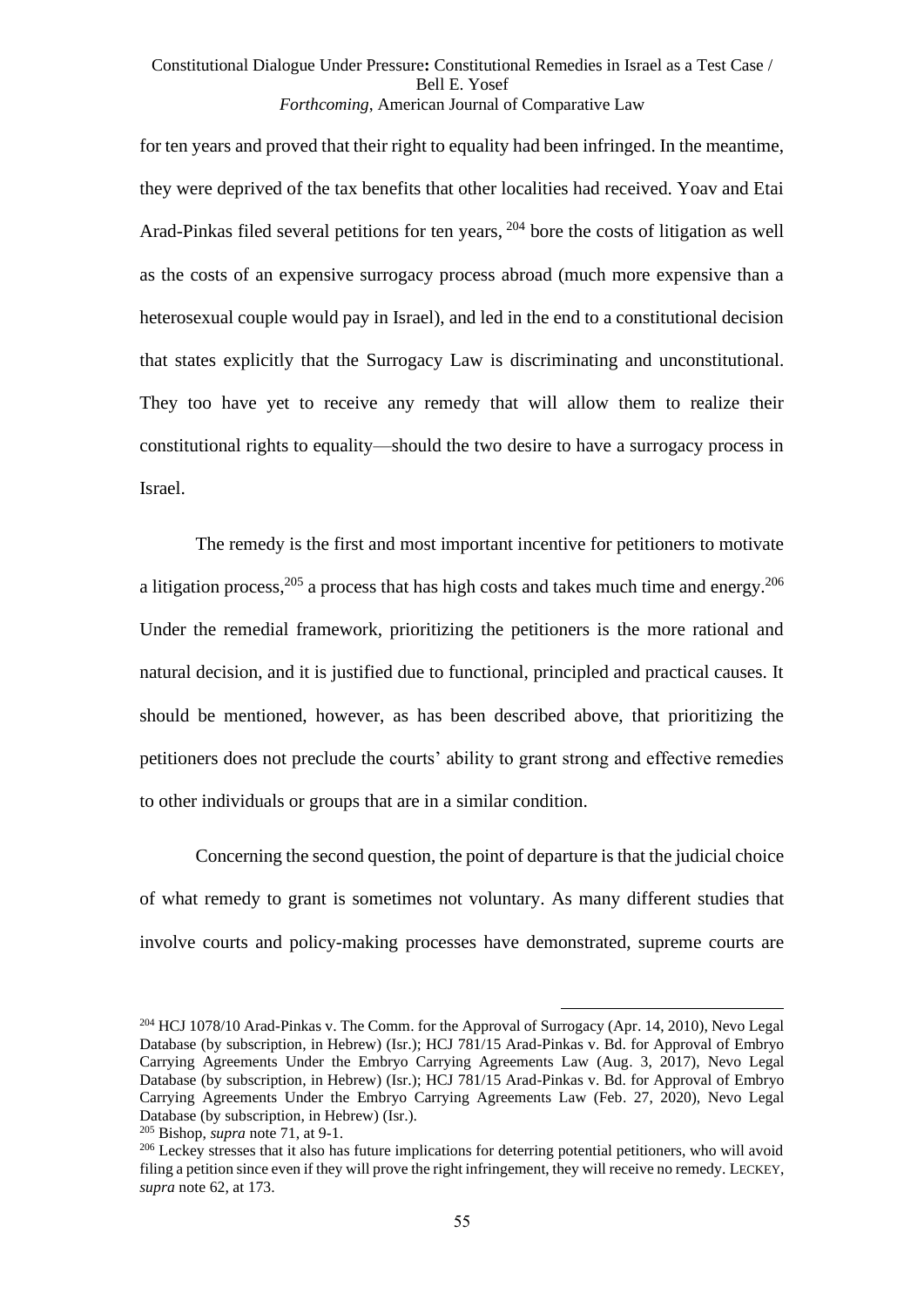policy makers. <sup>207</sup> As Eduard Rubin and Malcolm Feeley stated, "policy making is a standard and legitimate function of modern courts, as standard and well-accepted as fact-finding or the interpretation of authoritative texts."<sup>208</sup> And as a policy-makers, there are many considerations and limitations that courts must consider, that are beyond the dialogic paradigm. Several prominent ones, inter alia, are the ability to enforce the judicial decision, the courts' reputation and public trust, and specifically averting political backlash, financial issues, legal considerations and earlier precedents. When courts do not have a formal jurisdiction over a case, for instance, it is much more complicated and "risky" to annul the State's policy. In this notion lies the understanding that litigants must sometimes pay a price in order to accomplish other necessary goals. <sup>209</sup> Therefore, sometimes the judicial choice is between a soft remedy or no remedy at all.

Observing the prominent, policy-laden cases from a policy-oriented point of view, one can argue that in these cases, the ability to draw a normative argument favoring strong remedies in constitutional litigation is weak. Indeed, perhaps the argument favoring strong remedies cannot stand completely in these cases. And yet, it has much value, since cases of straightforward intervention in policy are not common, even in Israel. Furthermore, the argument favoring strong remedies can still guide courts by focusing the lens on the dangers for human rights that soft or 'considerable' remedies causes. It helps clarify that on the other side of respectful institutional interaction that is accompanied by soft and response-based remedies stand petitioners

<sup>&</sup>lt;sup>207</sup> See this fundamental perception in different perspectives: ALEXANDER M. BICKEL, THE LEAST DANGEROUS BRANCH (1962); EPSTEIN & KNIGHT, *supra* note [37;](#page-12-1) WALTER E. MURPHY, ELEMENTS OF JUDICIAL STRATEGY (1964); GERALD N. ROSENBERG, THE HOLLOW HOPE (2008); Dahl, *supra* note [7;](#page-2-0) *see also* text accompanying notes [35–](#page-12-2)[37.](#page-12-1)

<sup>208</sup> Edward L. Rubin & Malcolm M. Feeley, *Judicial Policy Making and Litigation Against the Government*, 5 U. PA. J. CONST. L. 617 (2002).

<sup>209</sup> *See* Yosef, *supra* not[e 5,](#page-1-0) at 10.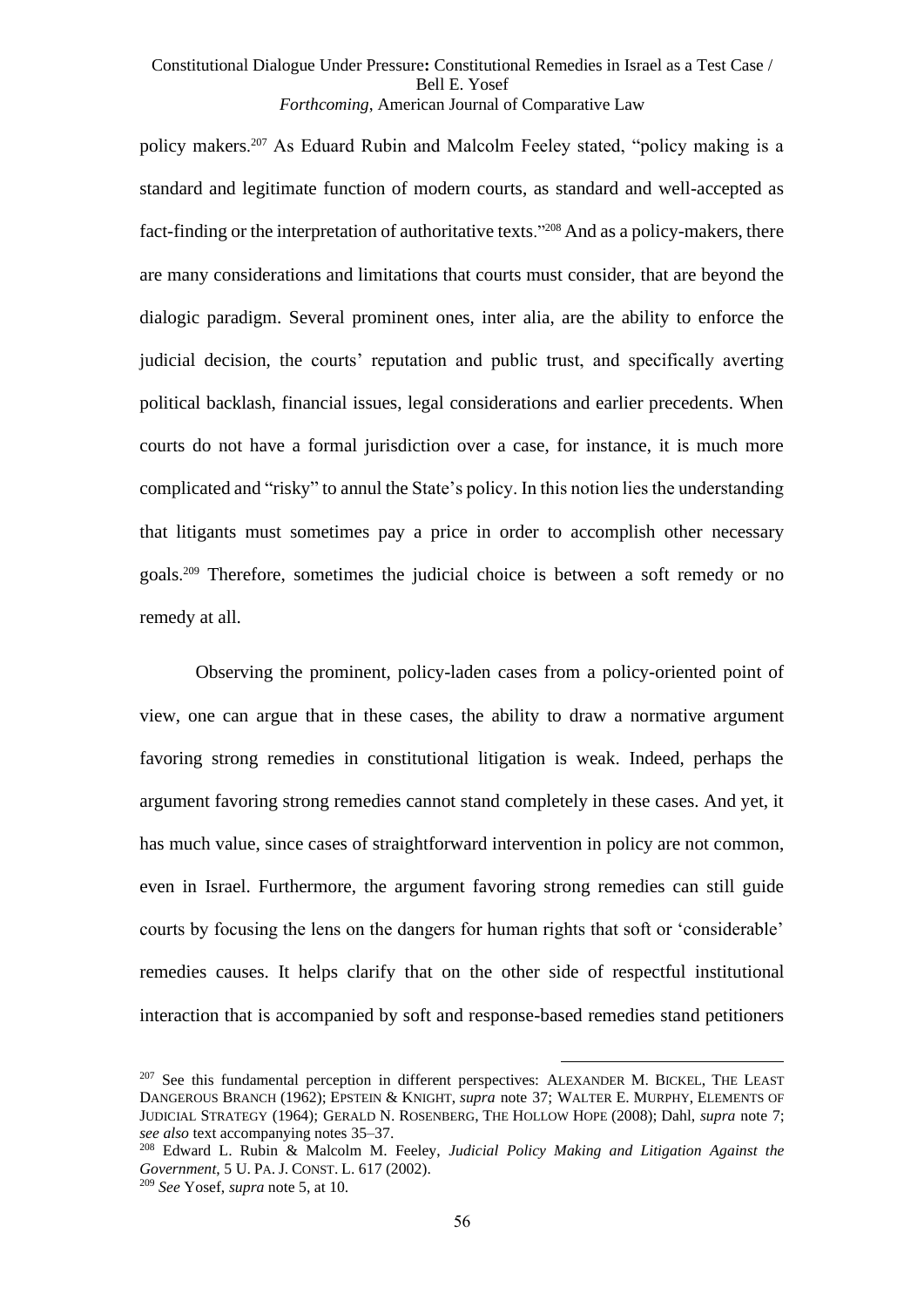that have raised their voice, convinced the court, and yet see no change. It stresses that dialogic, discursive and productive institutional interaction does not necessitate soft remedies in all cases. Lastly, even in these unusual occurrences, locating human rights and petitioners' rights specifically within the dialogic paradigm has its own gravity.

#### **Conclusions**

In this article I offered a normative dialogic claim in favor of strong and status quochanging remedies. I began with an overview of the dialogue theory, and emphasized the responsive nature of the theory. I also described several substantial critiques of dialogue theory, and stressed that the most significant one is the lack of protection that it provides to petitioners and other groups or peoples in the same situation.

After providing a broad view of dialogue theory, I proceeded to a more focused argument, concerning the strong connection between dialogue theories based on responsiveness and constitutional remedies. I construed the constitutional remedy, under the dialogic framework, as an invitation: an invitation extended to the political branches to change the court ruling and start a process of re-designing the constitutional right and the way to balance it and protect it.

With this argument as my reference point, I shed some (dialogic) light on the Israeli constitutional system. I showed that the interaction between Israel's Supreme Court and Legislature contains strong dialogic features, using the constitutional remedies test-case. Through a discussion of two dialogic remedies and two strong interpretive and so-called non-dialogic remedies, I showed the dialogic reluctance of the Israeli Supreme Court to use strong remedies.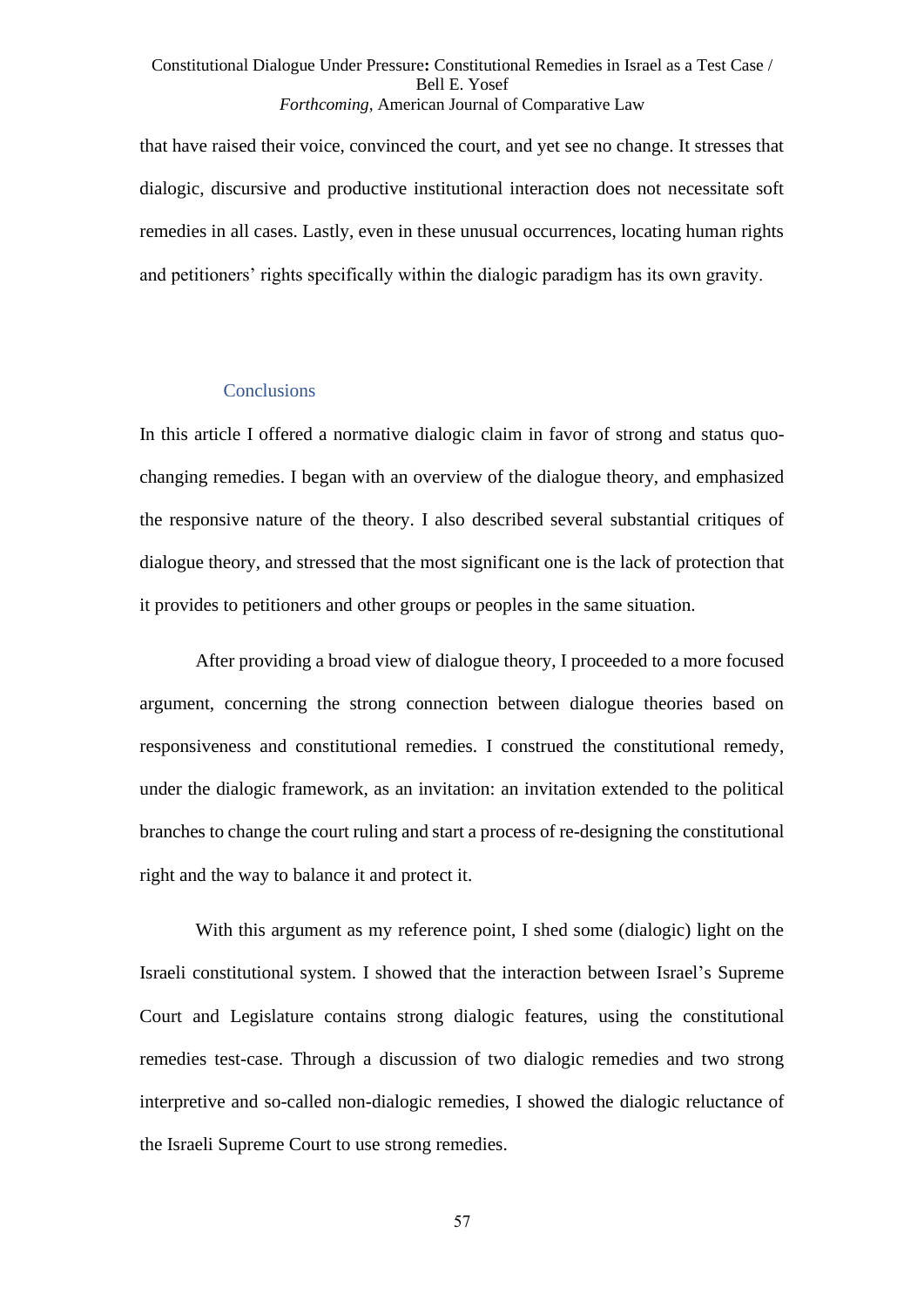All of these led me to the heart of my argument: I maintain that the constitutional dialogue encompasses more than institutions; after all, the constitutional decision and the political response are motivated by the petitioners,  $2^{10}$  and a pure, institutional grasp of the constitutional dialogue excludes them from the constitutional picture. It is *their* constitutional right that has been infringed, discussed and declared. A substantial conception of the constitutional dialogue should avoid authorizing the violation of judicial rights by under-remedying. Courts cannot abandon their constitutional responsibility toward the petitioners after they found that the petitioners' claims are justified and solid.

Even under the dialogic perception, the responsive character of the constitutional examination process is maintained. The court, by using constitutional remedies (sometimes strong constitutional remedies), changes the law and creates a new status quo that is sometimes not optimal for the legislature. The legislature choses whether and how to respond by legislating. The case can arrive once more at the court's doorstep, and this democratic process will continue. The institutional ability to react in several ways and in many degrees of intensity—remains intact.

I am not maintaining that the court should use strong remedies all the time. As aforementioned, soft remedies are desired in order to maintain a constructive constitutional dialogue between the court and the political branches. Soft remedies are useful in motivating a new deliberative process within the legislature. Soft remedies also have a democratic value, since they preserve the final decision within the hands of

<sup>210</sup> Christopher J. Peters, *Assessing the New Judicial Minimalism*, 100 COLUM. L. REV. 1454, 1481–82 (2000).